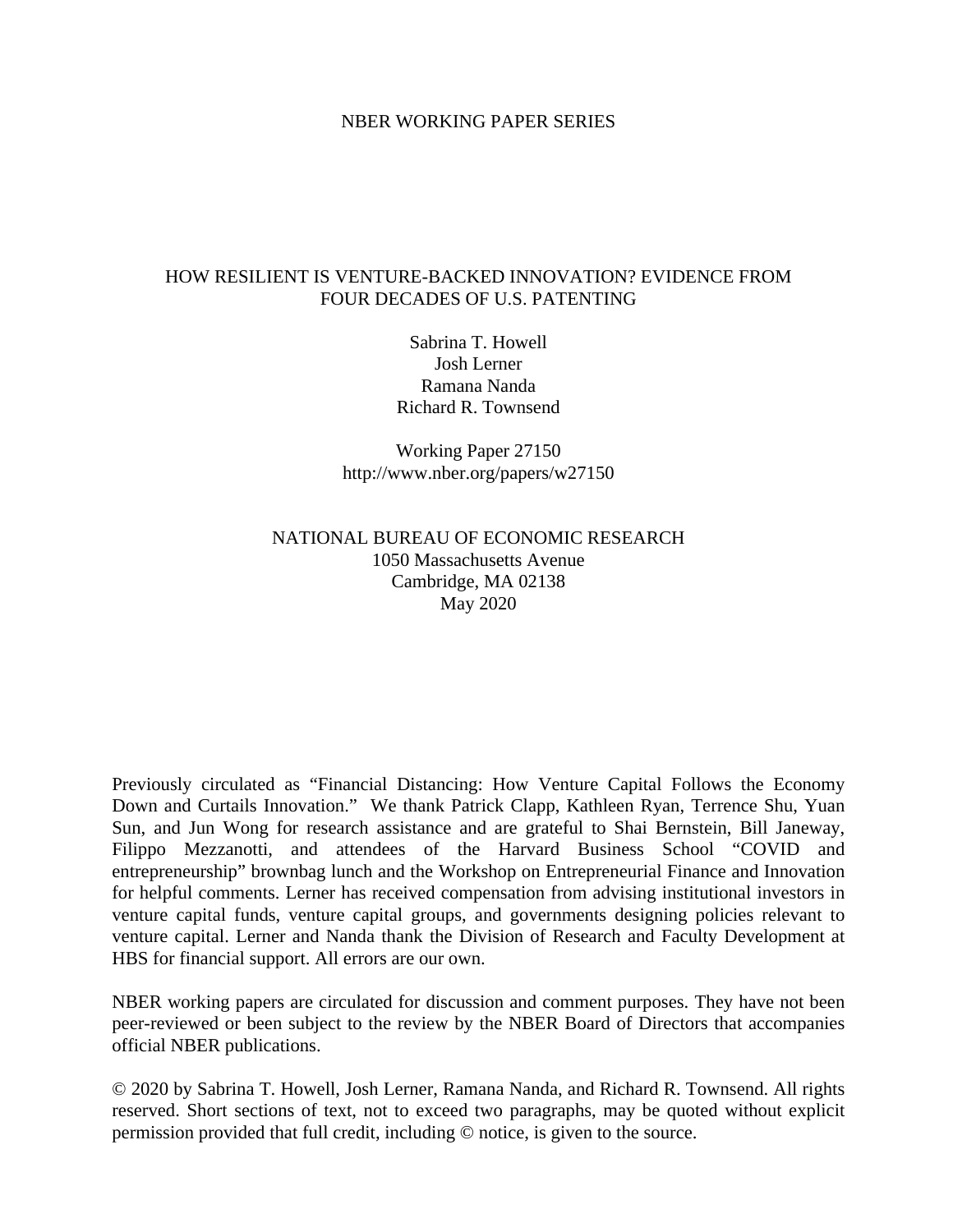How Resilient is Venture-Backed Innovation? Evidence from Four Decades of U.S. Patenting Sabrina T. Howell, Josh Lerner, Ramana Nanda, and Richard R. Townsend NBER Working Paper No. 27150 May 2020 JEL No. G24,O31

### **ABSTRACT**

By comparing patenting among VC-backed firms to the universe of U.S. patents over the period 1976-2019, we document that while patents led by VC-backed firms are of significantly higher quality and economic importance than the average patent, VC-backed innovation is substantially more procyclical than innovation in the broader economy. This is driven early-stage startups, whose innovation in recessions is relatively less cited, less original, less general, and less related to fundamental science. Our findings are most consistent with frictions in capital supply playing an important role, leading VCs to change their investment focus during downturns towards less innovative startups.

Sabrina T. Howell NYU Stern School of Business KMC 9-93 44 West 4th Street New York, NY 10012 and NBER showell@stern.nyu.edu

Josh Lerner Harvard Business School Rock Center 214 Soldiers Field Boston, MA 02163 and NBER jlerner@hbs.edu

Ramana Nanda Harvard Business School Rock Center 317 Soldiers Field Boston, MA 02163 and NBER rnanda@hbs.edu

Richard R. Townsend Rady School of Management University of California at San Diego 9500 Gilman Drive La Jolla, CA 92093 and NBER rrtownsend@ucsd.edu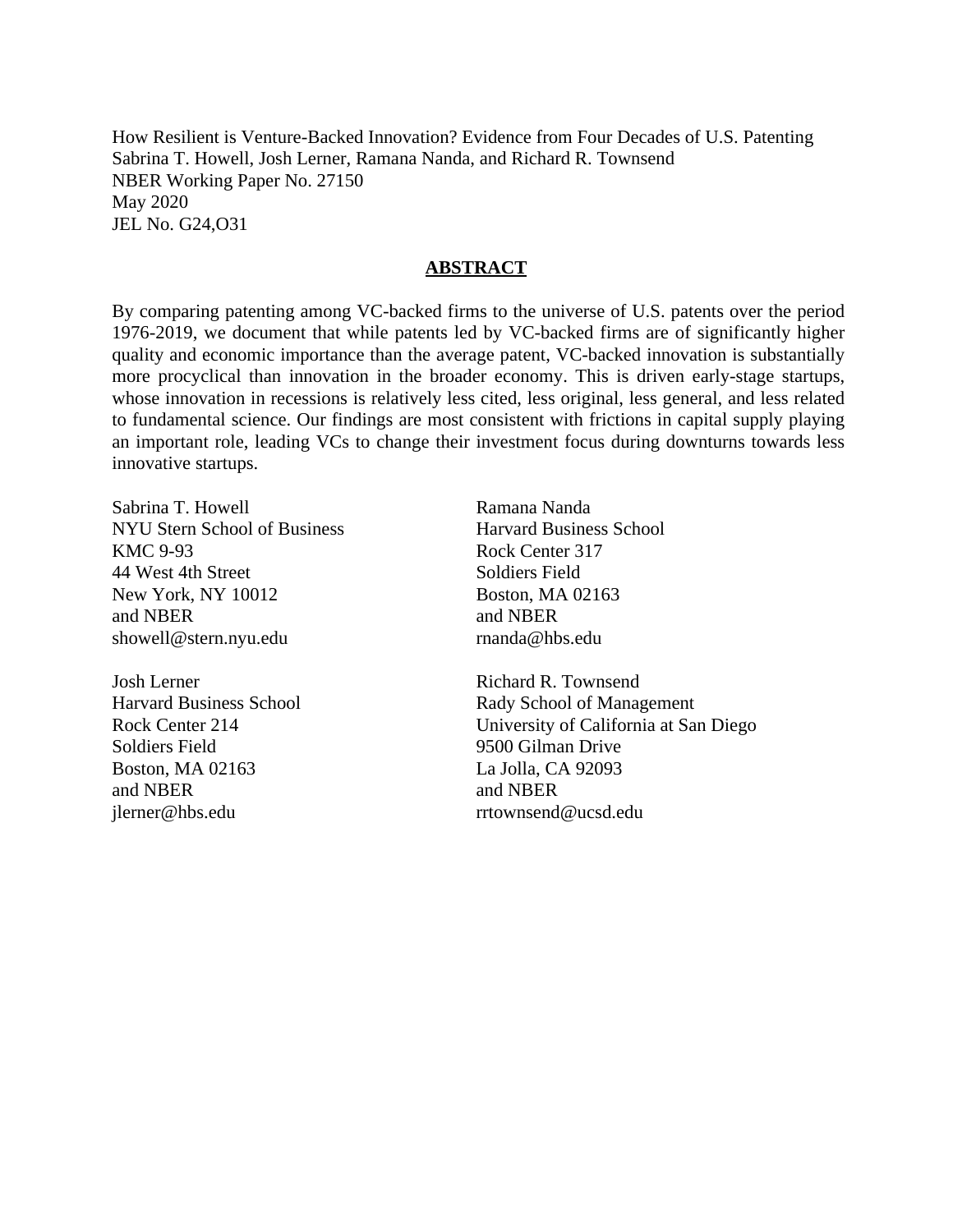# 1 Introduction

Interest in the contribution of venture capital (VC) to innovation has increased in recent years among both policymakers and academics. This renewed focus reflects two considerations. The first is the well-documented slowdown in developed-world productivity growth.<sup>[1](#page-2-0)</sup> The second is the decline in basic research and in research efficiency at large corporations, which has traditionally accounted for the bulk of R&D expenditures [\(Arora, Belenzon, and Sheer 2019;](#page-30-0) [Bloom et al. 2020\)](#page-31-0). Against this backdrop, the ability of VC funds to stimulate innovation is increasingly relevant. The many billions of dollars that have been allocated to shore up venture-backed firms across the world since the onset of the COVID-19 crisis underscore the extent of policy interest in VC-driven innovation [\(Simpson 2020;](#page-33-0) [CNBC 2020;](#page-31-1) [Griffith and McCabe 2020;](#page-31-2) [Parsa](#page-33-1) [2020;](#page-33-1) [Ghosh 2020\)](#page-31-3).

Despite the policy interest in VC—stemming in part from concerns about social costs from disruptions to VC-backed ventures during recessions—and well-known cyclicality of VC financing, we know remarkably little about how venture-backed innovation varies over the business cycle or how this relates to innovation in the broader economy. Cyclicality in VC investment may not be worrisome from an innovation standpoint. While investing activity declines, the quality of investment could improve. Indeed, there are anecdotal assertions that the quality of startups is higher during recessions.[2](#page-2-1)

In this paper, we take a first step towards addressing this gap, by empirically exploring shifts in VC investment during recessions and the role this might have on the nature of VC-backed innovation [\(Kortum and Lerner 2000;](#page-32-0) [Puri and Zarutskie 2012\)](#page-33-2). We examine whether the volume and quality of VC-backed innovation are higher or lower during

<span id="page-2-0"></span><sup>1</sup>Organisation for Economic Cooperation and Development (2020), "Productivity statistics," https://www.oecd.org/sdd/productivity-stats/.

<span id="page-2-1"></span><sup>2</sup>See, for instance, https://www.businessinsider.com/paul-graham-reasons-to-start-a-startuprecession-2020-3 and https://www.inc.com/anne-gherini/6-iconic-companies-that-succeeded-duringa-recession.html.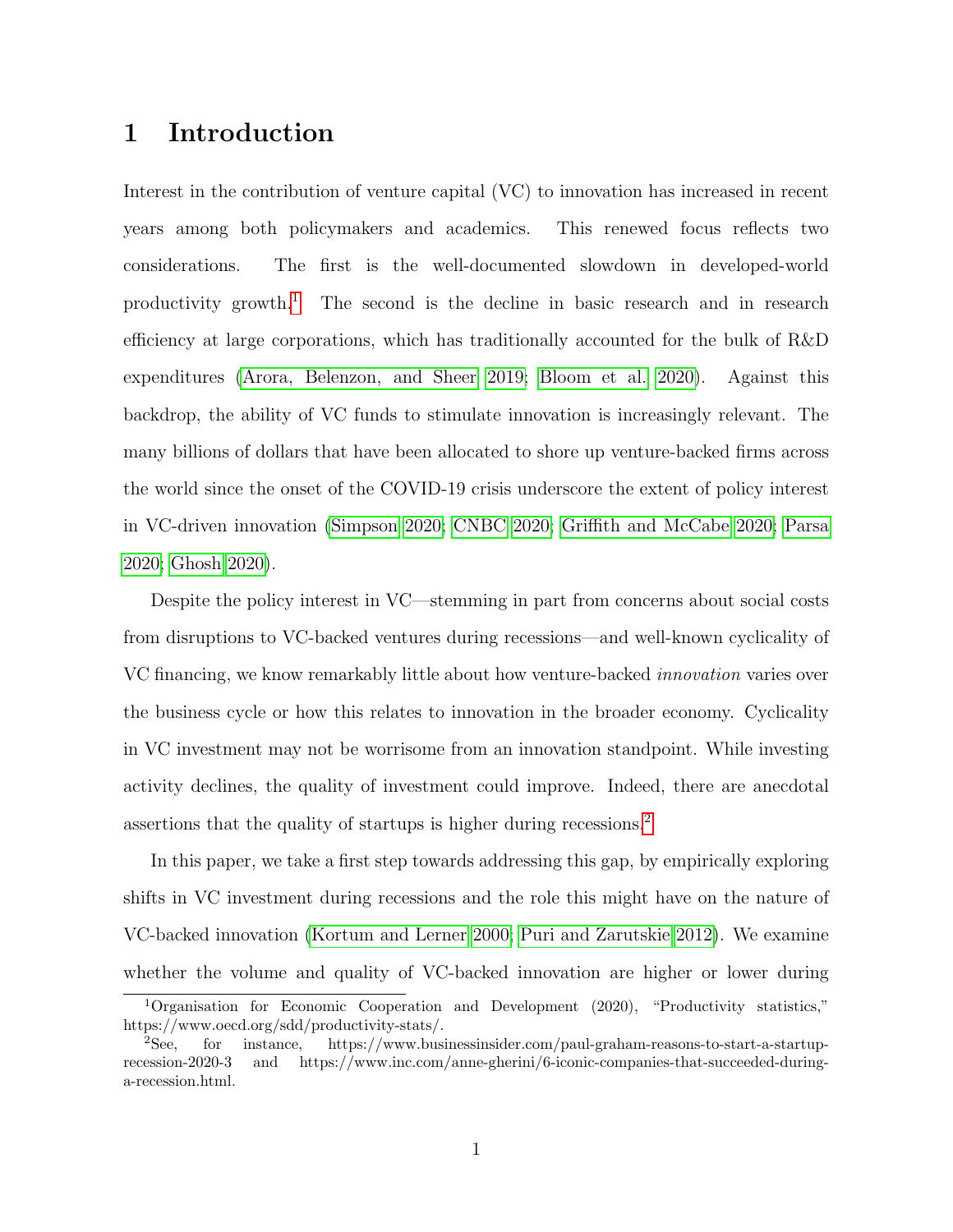recessions, and the potential reasons for these patterns. To shed light on these questions, we use data on VC financing matched to the patenting of VC-backed startups over the period from 1976 to 2017. An important difference in our analysis from most prior work on VC and innovation is that we examine all U.S. patents, thereby comparing innovation among VC-backed firms to innovation conducted more broadly in the economy.

Our study of how VC-backed innovation has evolved relative to the broader economy over macro-economic cycles in this time period reveals three key patterns:

First, patents filed by VC-backed startups are of higher quality and economic importance than the average patent. Citation counts provide one indicator. For instance, 22% of the VC-backed patents are in the top 10% of most-cited patents (defined relative to all patents whose applications were filed in the same month), and 2.9% are in the top 1% most highly-cited patents. VC-backed firms are also disproportionately likely to have more original patents, more general patents, and patents more closely related to fundamental science. This finding is consistent with VC-backed firms playing a disproportionately important role in terms of job creation and productivity growth [\(Puri and Zarutskie 2012;](#page-33-2) [Akcigit et al. 2020\)](#page-30-1).

Second, we find that VC-backed innovation is pro-cyclical, and even more so than the broader economy. Specifically, relative to all other patent filings within a technology class, the number of patents applied for by VC-backed firms, as well as the quality of those patents, declines during recessions. Patent activity among VC-backed firms is also positively correlated with the amount of VC investment into startups in a given month. Even after controlling for the lower amount of VC finance available to startups in recessions, we find that recession periods are associated with particularly low levels and quality of innovation.

Third, we trace the cyclicality of VC-backed innovation to innovation being conducted by early-stage startups. The higher likelihood of VC-backed startups having patents in the upper tail of novelty and impact during normal times is more pronounced for patents filed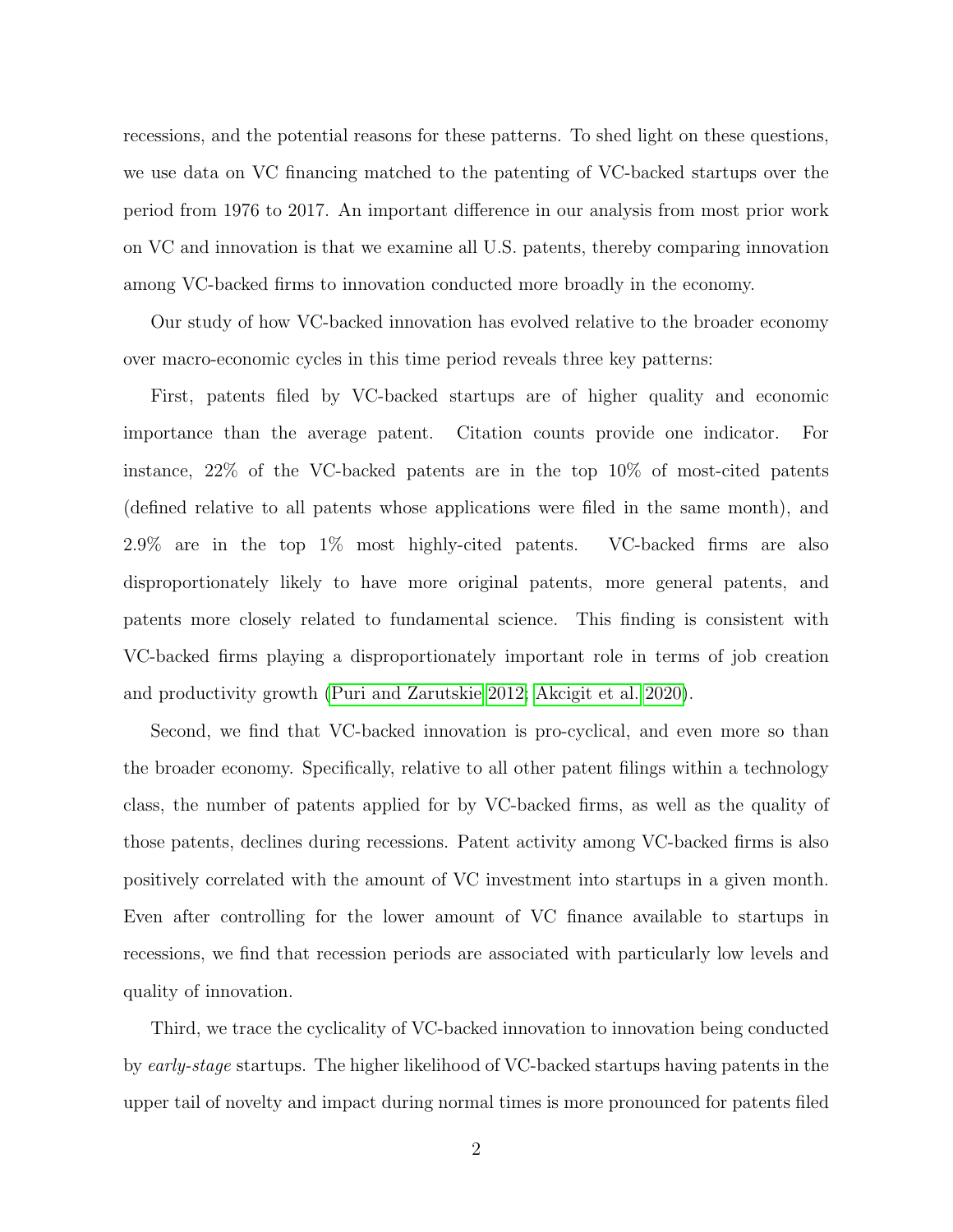by startups whose most recent round of financing was a Seed or Series A investment. The disproportionate decline in novelty and impact of VC-backed startups during recessions is also due to early stage startups. Conversely, startups that most recently received latestage VC investments exhibit no significant differences in innovation over the business cycle relative to innovation being conducted across the broader economy.[3](#page-4-0)

Why would early-stage VC-backed innovation be particularly sensitive to economic downturns? Potential mechanisms can be grouped into two broad categories. One is that investment opportunities for VCs are more cyclical relative to the broader economy. This is no doubt a factor, at least in particular recessions, but a second mechanism with substantial support in our data is that VCs' willingness to fund more novel innovation seems to decline during recessions. VCs appear to delay new investments, particularly into more risky or novel investments, when faced with uncertainty or due to anticipated constraints in the capacity to deploy capital. We find that the decline in innovation among early-stage startups during recessions is driven by VCs financing less innovative firms rather than them pushing their existing portfolio companies to become less innovative.<sup>[4](#page-4-1)</sup> These deal selection results are also consistent with our findings that changes in venturebacked innovation occur fairly rapidly with the onset of recessions, as deal selection can likely change more quickly than the nature of existing startups.

Prior work suggests at least two reasons that VCs may change their investment focus during downturns towards startups that enable them to conserve capital. First, limited partners, who are the ultimate source of capital for venture funds, typically reduce their alternative asset allocations during recessions as public market asset values decline, which can make the raising of follow-on funds more difficult. [Townsend](#page-33-3) [\(2015\)](#page-33-3) shows that VCs with heavy exposure to information technology after the dot com collapse of the early

<span id="page-4-0"></span><sup>&</sup>lt;sup>3</sup>The fact that late-stage VC appears to be more insulated from the public markets is consistent with [Bernstein, Lerner, and Mezzanotti](#page-30-2) [\(2019\)](#page-30-2), who find that investment at private equity-funded companies was less sensitive to the 2008 financial crisis.

<span id="page-4-1"></span><sup>4</sup>These results are also consistent with survey evidence suggesting that VCs view deal selection as being more important to their role than post-investment monitoring activities [\(Gompers et al. 2020a\)](#page-31-4).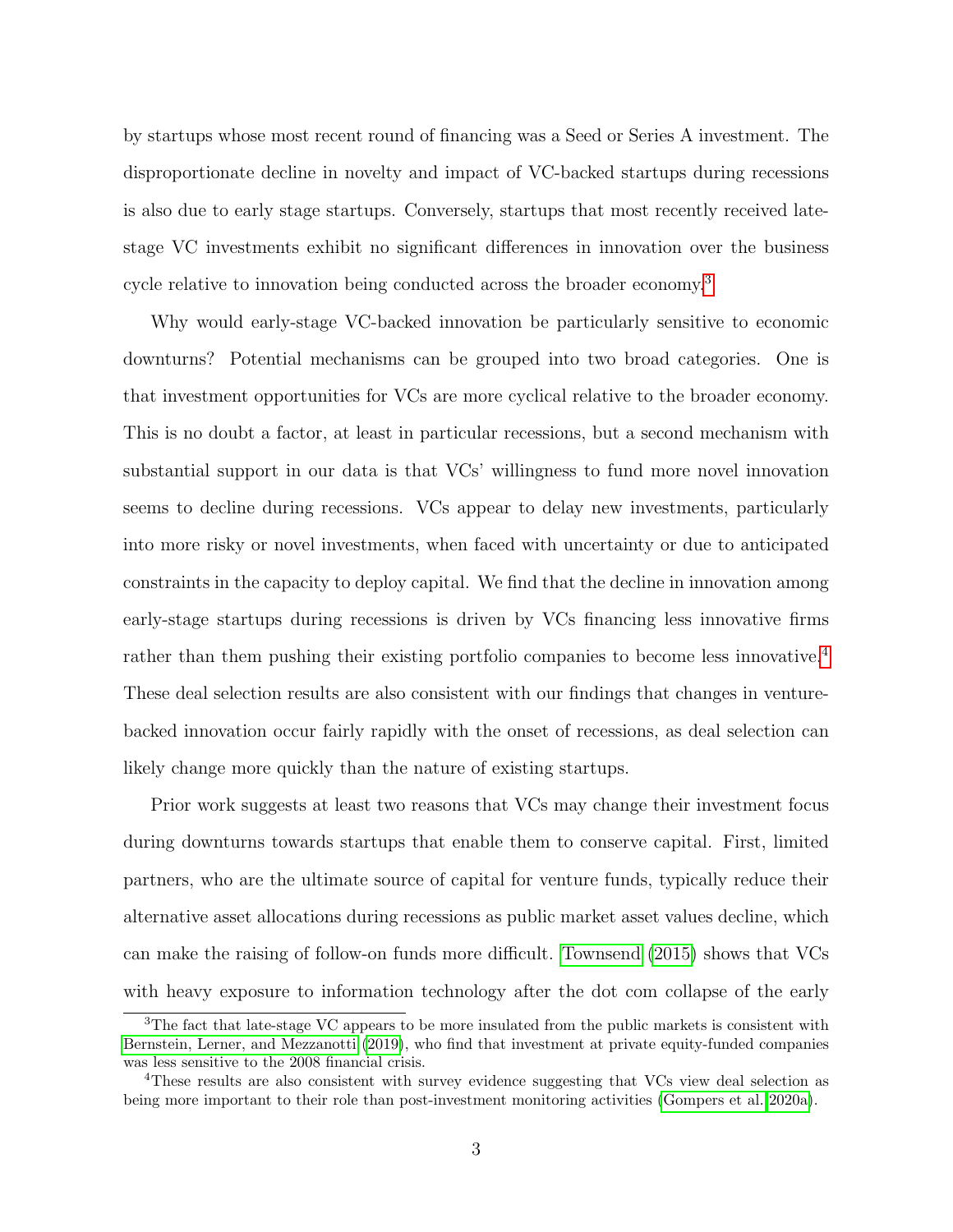2000s were more likely to terminate funding for non-IT companies (e.g., biotechnology), suggesting that their inability to raise capital after the bust led to the failure of companies with positive net present values. Second, VCs face pressure to provide additional capital to their existing portfolio companies during recessions, as other funding sources and exit opportunities for these firms are diminished in the near-term.[5](#page-5-0)

Facing a need to conserve capital to fund existing portfolio companies and uncertainty about raising new funds from limited partners due to the unpredictable length and severity of recessions, even venture groups that have abundant capital may anticipate future liquidity constraints and act accordingly. This mechanism is similar to the rollover risk problem identified in the corporate debt literature, where a firm's cost of debt reflects not only its own credit risk but also a liquidity premium due to illiquidity of the secondary debt market [\(Acharya, Gale, and Yorulmazer 2011;](#page-30-3) [He and](#page-32-1) [Xiong 2012;](#page-32-1) [Brunnermeier and Oehmke 2013\)](#page-31-5). In the VC context, [Nanda and](#page-32-2) [Rhodes-Kropf](#page-32-2) [\(2017\)](#page-32-2) show theoretically that a forecast of limited future funding from other venture firms can lead otherwise healthy startups to not receive an initial round of financing, even if the VC firm itself is not constrained. In their model, innovative firms are most exposed to this risk.<sup>[6](#page-5-1)</sup>

These sources of capital constraints – fundraising uncertainty and pressure to support existing portfolio companies – can lead VCs to preserve cash and shift the focus of their early-stage investments toward less risky or novel startups that are closer to achieving cash flow break-even within a short period of time.<sup>[7](#page-5-2)</sup> Late-stage firms are more likely to be cash-

<span id="page-5-0"></span><sup>5</sup>https://www.fastcompany.com/90497989/we-literally-couldnt-fundraise-why-wealthy-vcs-wont-savestruggling-startups;

https://www.ft.com/content/3078d978-89f4-11df-bd30-00144feab49a

https://www.forbes.com/sites/donbutler/2020/03/17/this-downturn-will-be-different-what-we-expectin-a-recession-marred-by-coronavirus/24ce7fb42cd7

<span id="page-5-1"></span><sup>&</sup>lt;sup>6</sup>In the companion paper to [Nanda and Rhodes-Kropf](#page-32-2) [\(2017\)](#page-32-2) (and the closest work to our paper), [Nanda and Rhodes-Kropf](#page-32-3) [\(2013\)](#page-32-3) shows that firms receiving their first venture financing in more active markets are more likely to go bankrupt, but conditional on going public, are valued more highly and have more patents.

<span id="page-5-2"></span><sup>7</sup>See, for example, https://www.sequoiacap.com/article/rip-good-times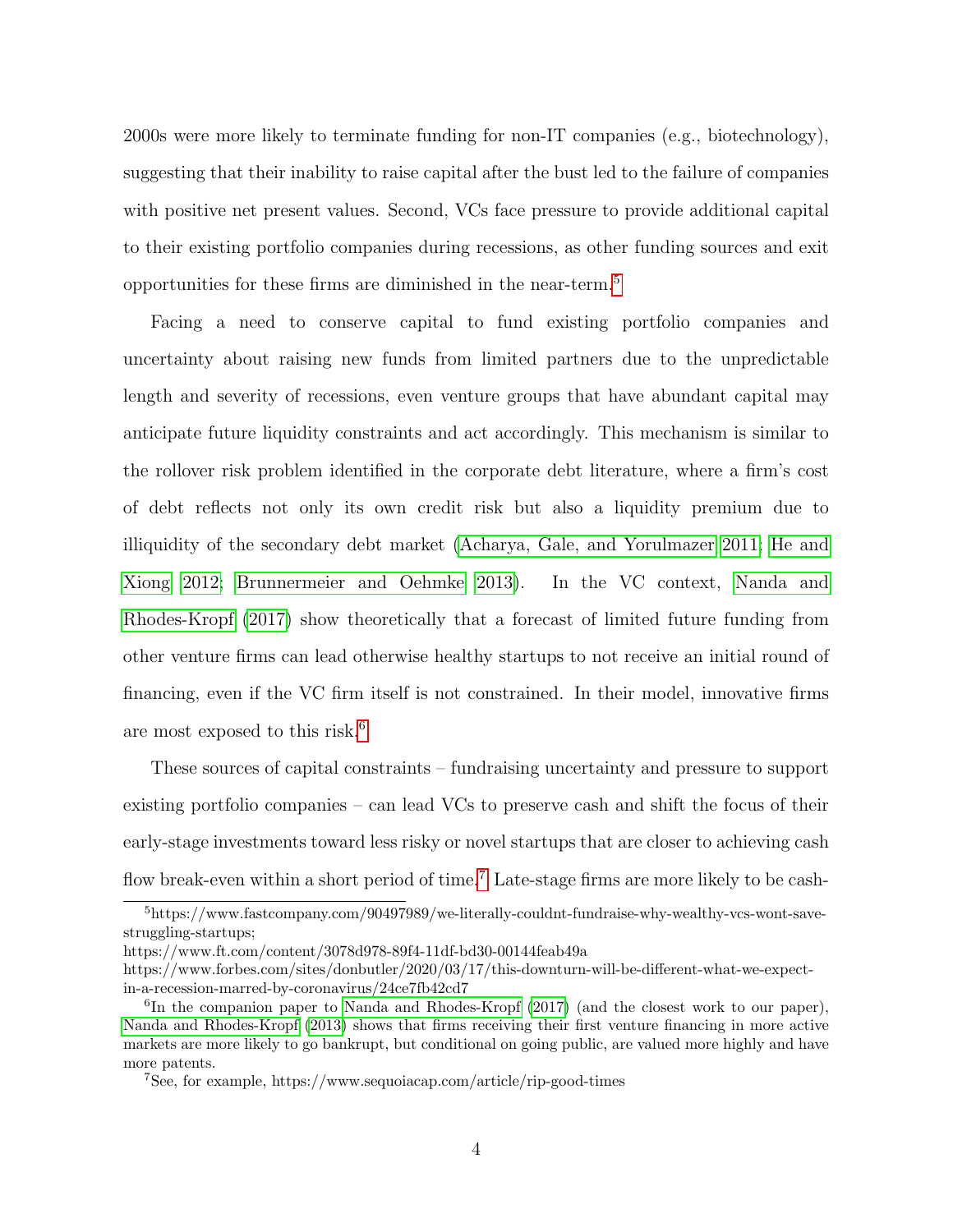flow positive and should also benefit from VCs' strategy of shoring up existing portfolio companies in downturns, implying that they should be less affected during recessions. Consistent with these predictions, we show  $-$  to our knowledge for the first time  $-$  that early-stage VC deal activity declines on average by about 30% during recessions, while late-stage activity is relatively unaffected.

If changing technological opportunities were the primary mechanism for declining early-stage VC investment, we might expect to see variation across industries that is related to sensitivity to the business cycle. However, we find that the decline in VC investment during recessions exhibits surprisingly little variation across industries. To explore this further, we consider the COVID-19 crisis, in which a recession occurred very suddenly. We document that VC activity fell precipitously during the initial phases of the COVID-19 crisis and once again the pattern was driven by early-stage deals. Relative to the five months before March 4, 2020, weekly early-stage VC deals declined by 34% during the four months that followed. In contrast, late-stage VC remained much more robust. Moreover, as with prior recessions, declines did not appear to be driven by shifts in technological opportunities. Indeed, comparing relative declines in VC activity with sector-level declines in the public market shows no meaningful correlation. In sum, while they do not suggest that other channels are unimportant, our results point to constraints in the supply of capital playing a crucial role in the cyclicality of VC-backed innovation.

Overall, our paper helps to shed light on the nature of innovation in downturns, which has long been puzzling to researchers. On the one hand, a large body of theory predicts that high-quality innovation should be counter-cyclical, for example, if creative destruction occurs during recessions [\(Schumpeter 1939;](#page-33-4) [Caballero and Hammour 1994;](#page-31-6) [Aghion et al. 2012\)](#page-30-4). One rationale is that the opportunity cost of investing in future productivity growth is lower during recessions, creating incentives for innovative activity [\(Cooper, Haltiwanger et al. 1993;](#page-31-7) [Aghion and Saint-Paul 1998\)](#page-30-5). [Manso, Balsmeier, and](#page-32-4)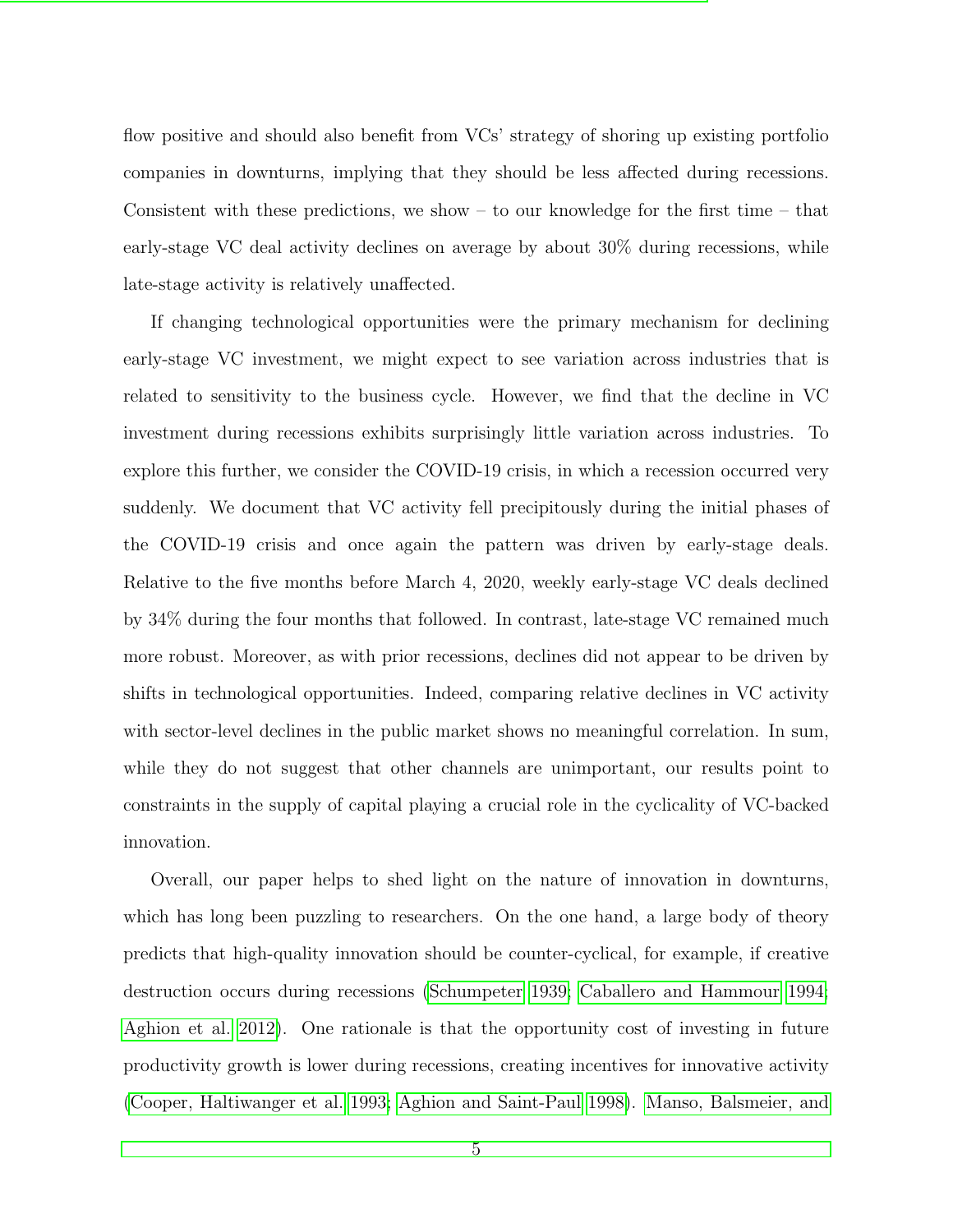[Fleming](#page-32-4) [\(2019\)](#page-32-4) use data on public firms to show that in recessions, firm innovation shifts away from exploitation, which yields short-term profits, towards exploratory work, which will be more useful in the long term.

On the other hand, a large empirical literature beginning with [Griliches](#page-31-8) [\(1984\)](#page-31-8) finds that overall innovation is pro-cyclical. This can emerge from counter-cyclical markup variations [\(Comin and Gertler 2006\)](#page-31-9). Alternatively, [Barlevy](#page-30-6) [\(2007\)](#page-30-6) and [Fabrizio and](#page-31-10) [Tsolmon](#page-31-10) [\(2014\)](#page-31-10) suggest the channel of reduced ability to profit from commercializing ideas before competitors copy the insights. Studying individual inventors, [Bernstein, McQuade,](#page-31-11) [and Townsend](#page-31-11) [\(2020\)](#page-31-11) find that household financial distress deters risky innovation, and [Babina, Bernstein, and Mezzanotti](#page-30-7) [\(2020\)](#page-30-7) find that independent invention declined during the Great Depression. Related to the mechanism of capital supply, [Moreira and Granja](#page-32-5) [\(2020\)](#page-32-5) argue that financing constraints lead consumer goods firms to introduce fewer novel products during recessions. Our results complement these findings. We demonstrate that during recessions, there is a shift away from high-quality innovation among VC-backed startups, apparently because of changes in the types of firms that VCs are willing to finance.

More broadly, we contribute to this debate by highlighting the role of VC-backed startups. As we and others document, VC-backed startups are disproportionately important to economy-wide innovation, long-term job creation, and value formation. Yet much of the literature on the cyclicality of innovation focuses on publicly traded firms or individual inventors. VC-backed firms, particularly those receiving their first early-stage investment, do not necessarily have the luxury of shifting their innovation investments or types of innovation across the business cycle. We provide the first evidence that, contrary to a common narrative in which VC investment and VC-backed startups are relatively insulated from downturns, deal activity is in fact highly pro-cyclical, and more importantly, the relative quality of innovation declines more for VC-backed firms than for other types of firms during downturns.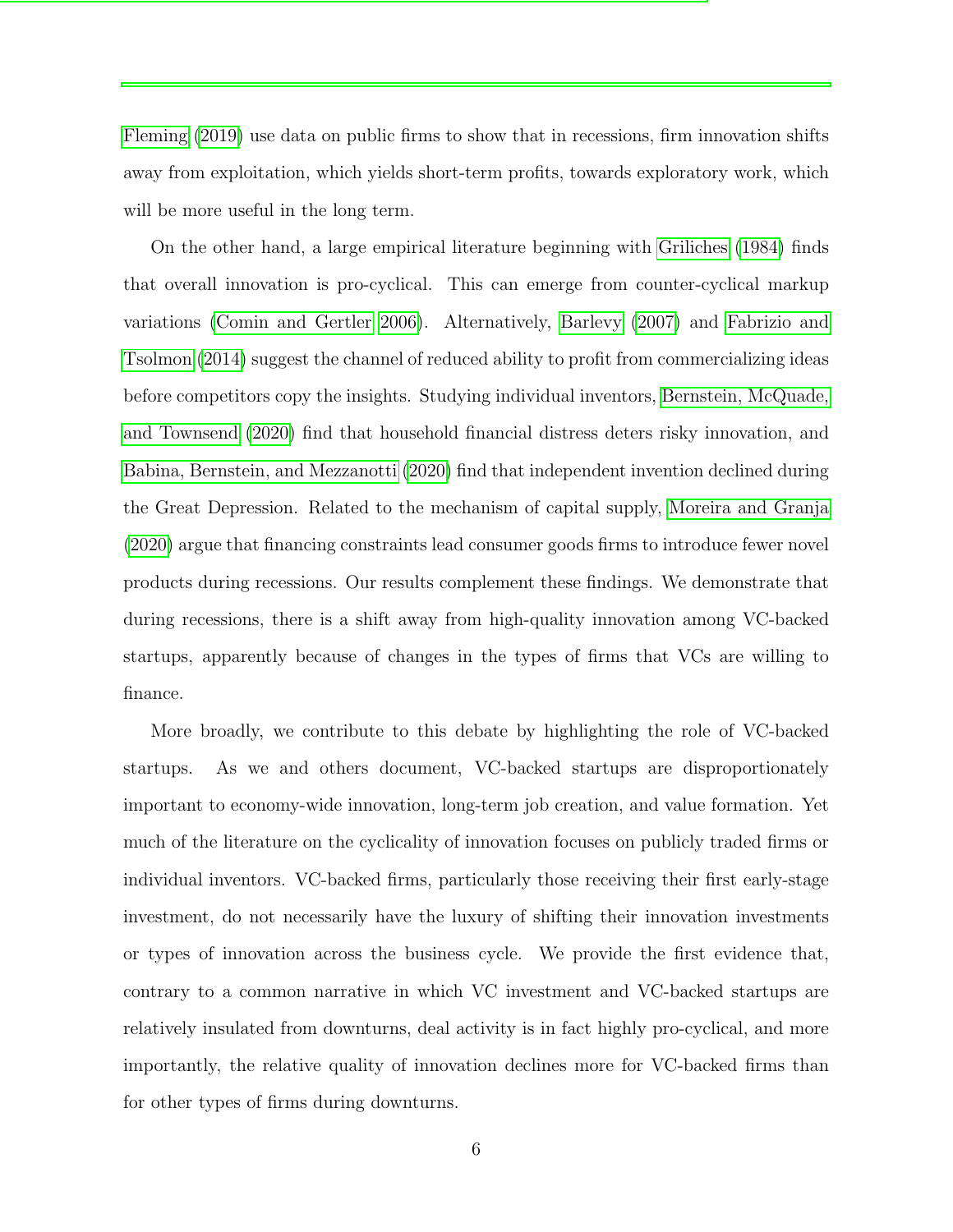This paper also contributes to the literature on cyclicality in venture capital and private equity, including [Gompers and Lerner](#page-31-12) [\(2000\)](#page-31-12), [Kaplan and Schoar](#page-32-6) [\(2005\)](#page-32-6), [Axelson](#page-30-8) [et al.](#page-30-8) [\(2013\)](#page-30-8), [Nanda and Rhodes-Kropf](#page-32-3) [\(2013\)](#page-32-3), and [Robinson and Sensoy](#page-33-5) [\(2016\)](#page-33-5). Finally, our findings relate to the literature on the relationship between venture investors and their portfolio companies, including the important role of financial constraints [\(Kaplan](#page-32-7) and Strömberg 2003, [2004;](#page-32-8) [Howell 2017,](#page-32-9) [2020;](#page-32-10) [Ewens, Gorbenko, and Korteweg 2019\)](#page-31-13).

# 2 Data

Our analysis of VC-backed innovation relative to the universe of innovation in the U.S. makes use of several datasets.

To identify VC-backed firms and analyze how VC-backed innovation responded to past recessions, we combine the data from the Refinitiv VentureXpert database over the period 1976 to 2019 with patent data from the U.S. Patent and Trademark Office (USPTO). VentureXpert, along with Dow Jones' VentureSource (formerly VentureOne), are the two primary venture capital databases. We use VentureXpert because it starts earlier (1962 vs. 1994) and has been found to be more comprehensive in terms of investment coverage, which is important for our purposes.<sup>[8](#page-8-0)</sup> VentureXpert records detailed information about the dates of venture financing rounds, the VC firms and startups involved, the amounts invested by each party, and the ultimate startup outcome, which allows us to understand how VC deal activity responded to past recessions.

VentureXpert is merged with patent data from the U.S. Patent and Trademark Office (USPTO) following the procedure outlined in [Bernstein, Giroud, and Townsend](#page-30-9) [\(2016\)](#page-30-9). Due to the time lag associated with granting of patents, we restrict the patent analyses to U.S. utility patents issued between January 1, 1976 and December 31, 2017. We examine

<span id="page-8-0"></span> $8$ [Maats et al.](#page-32-11) [\(2011\)](#page-32-11) and Kaplan, Strömberg, and Sensoy [\(2002\)](#page-32-12) compare VentureXpert against samples of financing rounds obtained from original sources and find reasonably good coverage, albeit with concerns about valuation and outcome data (the former of which is not used here).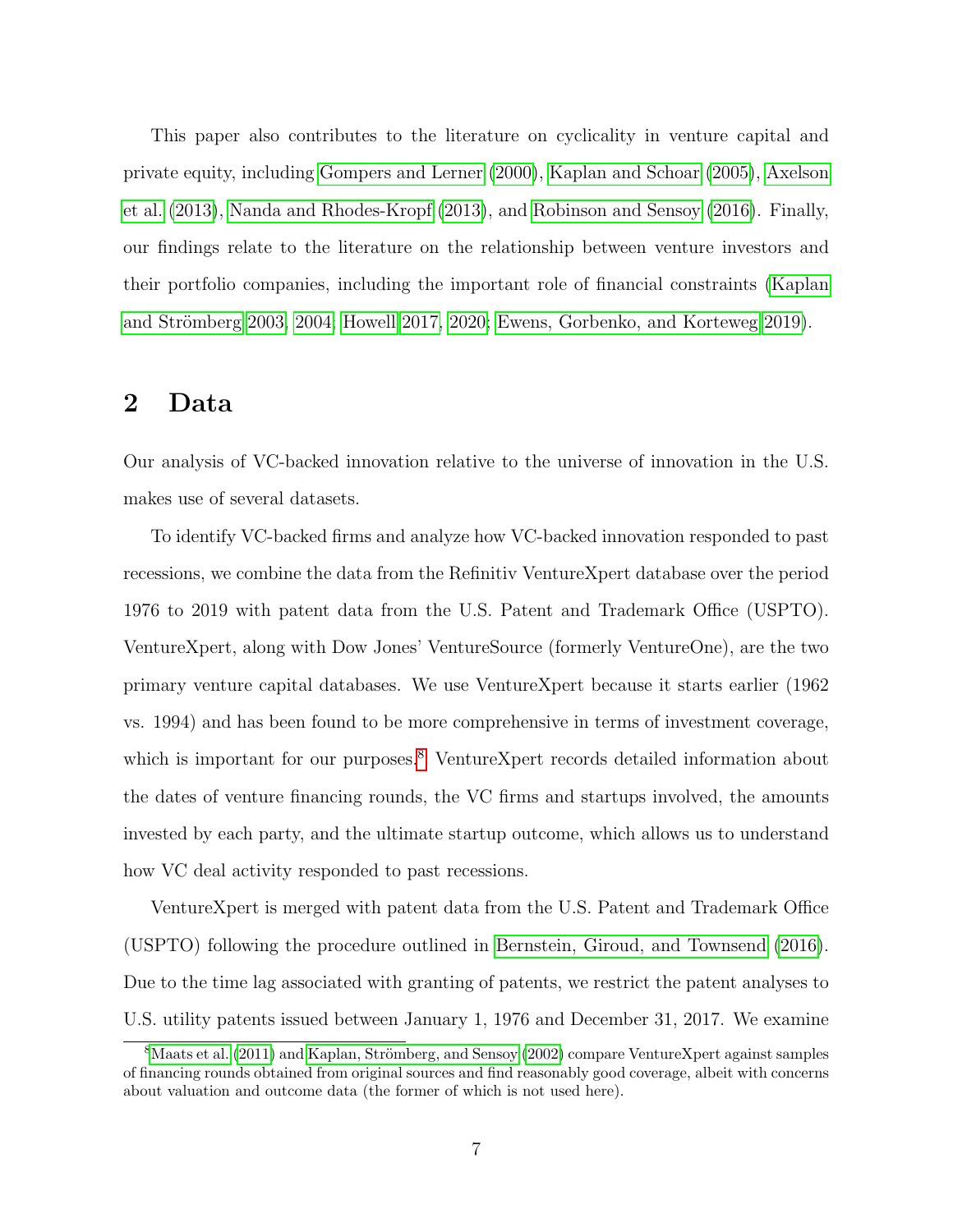citations to these patents through the end of 2019. Because we are studying the effects of U.S. recessions, we also further restrict the analysis to patents assigned to U.S. firms. The merged dataset consists of 2.68 million domestic utility patents. For each patent, we can observe the date it was applied for, the firm it was assigned to, its primary four-digit CPC field classification, the backward citations it made to other patents, and the forward citations other patents made to it.

We define recessions as the months from the peak to the trough identified in NBER business cycle data (https://www.nber.org/cycles.html). We proxy for innovation dates with patent application dates throughout our analysis. Thus, we consider an innovation to have originated during a recession if a patent based on that innovation was applied for during a recession. (The results are very similar if we move recession start and end dates forward two or three months, in case the market does not "know" it is in a recession at the beginning.) While there may be some lag time between when an innovation is discovered and a patent is applied for, it would not be in a firm's interest to delay. [Hall,](#page-32-13) [Griliches, and Hausman](#page-32-13) [\(1986\)](#page-32-13) also provide evidence that such lags are not typically very long. In particular, they find that there is a strong relationship between contemporaneous R&D expenditures and patent applications (from the same year), but a much weaker relationship between lagged R&D expenditures and patent applications. Perhaps more importantly, even if do we measure innovation timing with error, this would not bias us toward finding differential pro-cyclicality for VC-backed relative to non-VC-backed innovation.

# 2.1 Key Dependent Variables

We next outline the key variables used in our analysis:

VC-backed patent. We wish to examine innovation among firms that are in the portfolios of venture capitalists, not those that were financed by venture groups many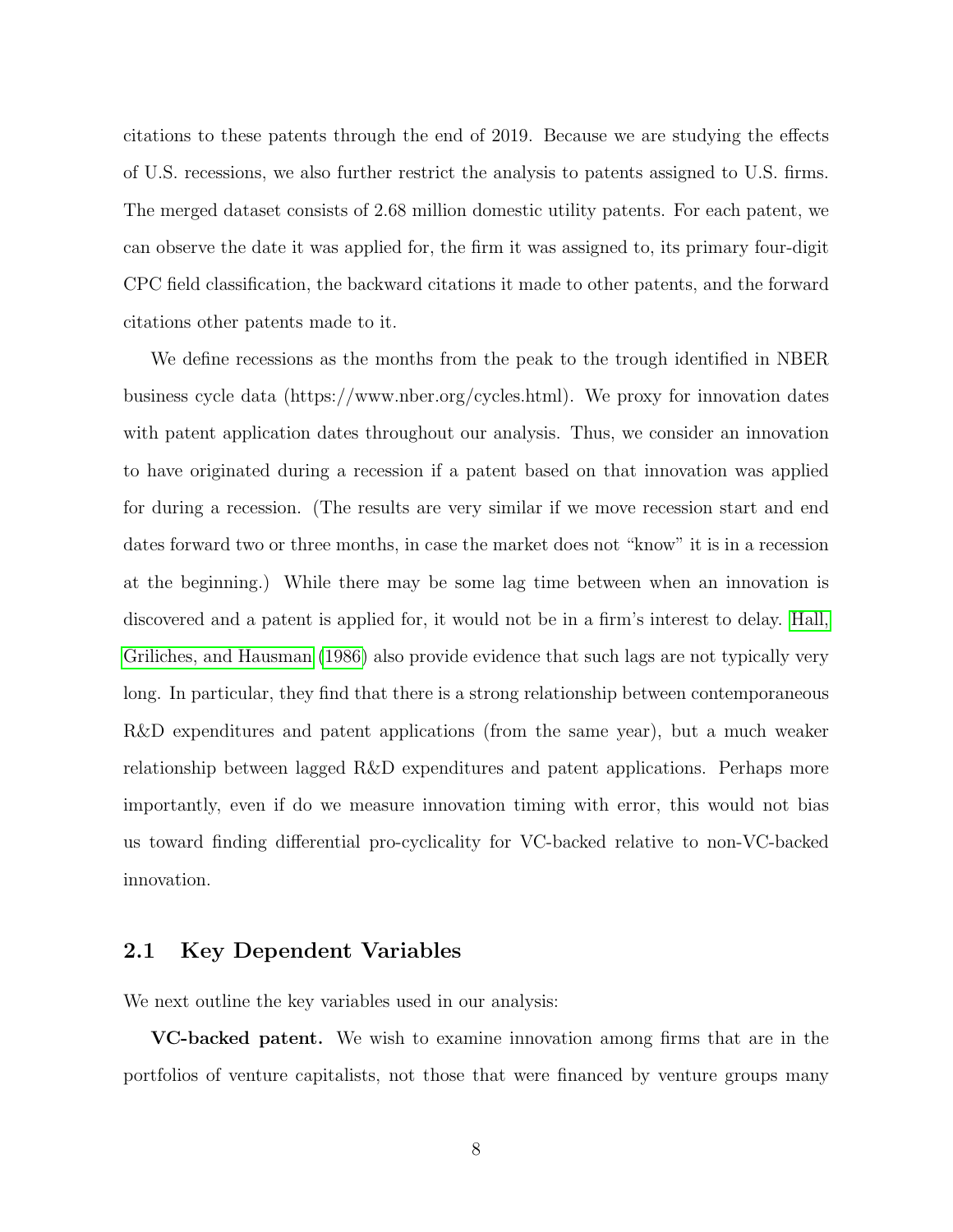years (or even decades) beforehand. Therefore we define a patent to be VC-backed if the firm it was assigned to was financed by a VC and its application date was between the assignee's first and last venture round dates. Of course, some patenting firms may continue to have active involvement of a VC in the years after its last venture round. In unreported analyses, we find that the results are robust to an alternative definition, which considers a patent to be affiliated with a VC if its application date is in the first four years after its assignee's first VC financing round. This period corresponds to the average period that a firm remains in a venture-capitalist's portfolio [\(Metrick and Yasuda](#page-32-14) [2010\)](#page-32-14).

Top-cited patent. We characterize patents based on several measures from the innovation literature. The first measure is the number of forward (subsequent) citations a patent received from other patents granted through the end of 2019.[9](#page-10-0) Forward citations are widely viewed as a good proxy for the quality of a patent and indicative of its knowledge spillovers. We define a top-cited patent to be one that is in the top  $1\%$  among all patents applied for in the same month.

Top originality score patent. Patent originality is a measure of how dispersed a patent's backward citations are across different fields, where fields are based on patents' primary four-digit CPC classifications. Thus, a patent is considered more original if it combines knowledge from many different areas. This measure is defined as one minus the sum of the squared ratio of (a) the number of backward citations going to patents with a primary assignment in each patent class and (b) the total number of such citations. We define a top originality score patent to be one that is in the top  $1\%$  among all patents applied for in the same month.

Top generality score patent. Patent generality is a measure of how dispersed a patent's forward citations are across different fields. A patent is considered more general

<span id="page-10-0"></span><sup>&</sup>lt;sup>9</sup>Although the patent data only run through the end of 2017, we extend the citation data through the end of 2019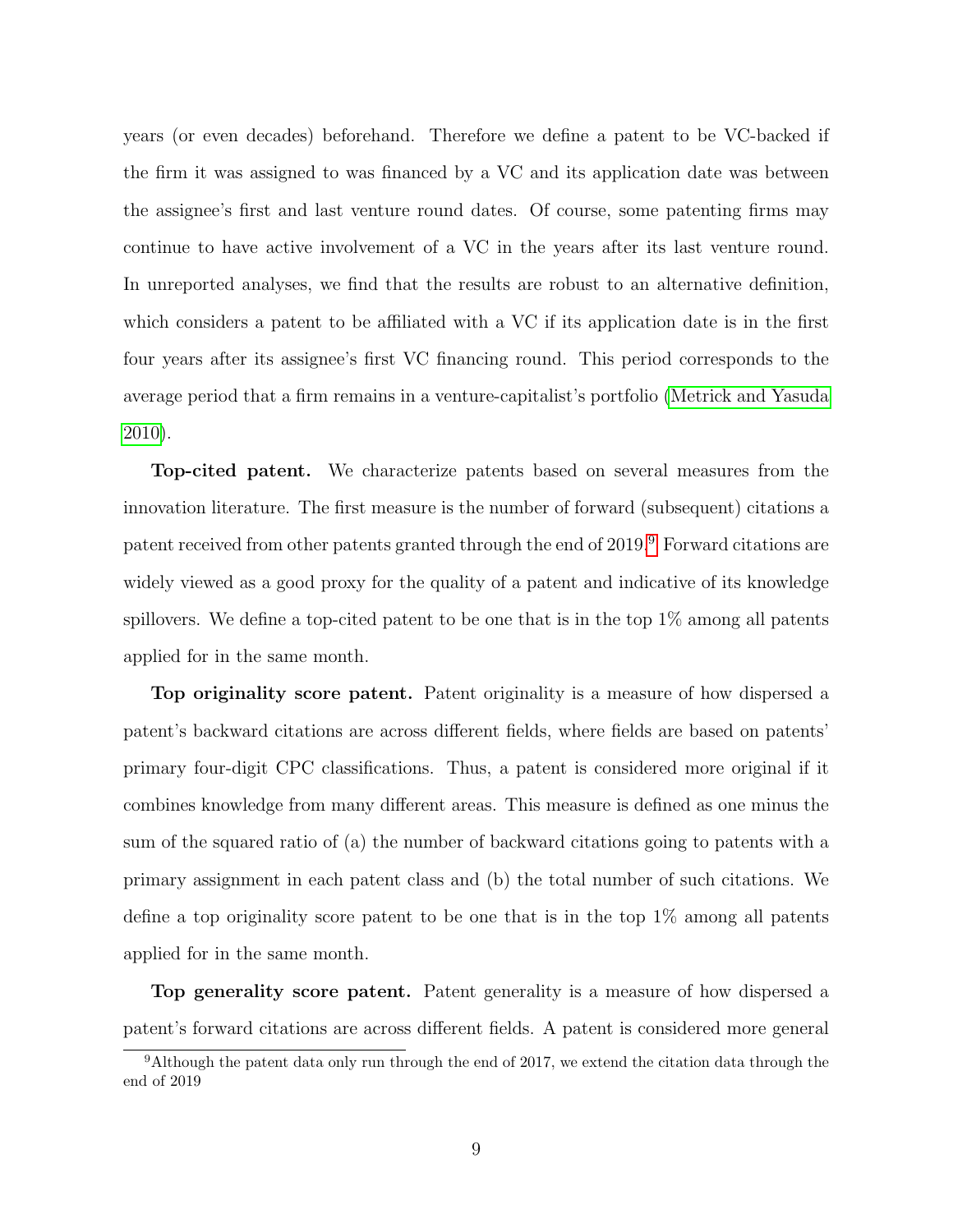if it influences subsequent innovations in many different areas. This measure is defined analogously to originality. We define a top generality score patent to be one that is in the top 1% among all patents applied for in the same month.

Top "closeness to science" patent. We consider a patent to be closer to fundamental science the more that it cites academic publications. We define a top "closeness to science" patent to be one that is in the top 1% in terms of citations to academic research, among all patents applied for in the same month. The data on citations to academic citations comes from [Marx and Fuegi](#page-32-15) [\(2019\)](#page-32-15).

Top "closeness to quality science" patent. We consider a patent to be closer to high-quality fundamental science the more that it cites academic publications from journals whose impact factor is in the top quartile. The impact factor is calculated for year t as the number of times articles from years  $t-1$  and  $t-2$  were cited by other articles during year t, divided by the number of articles published during years  $t - 1$  and  $t - 2$ . We define a top "closeness to quality science" patent to be one that is in the top  $1\%$  in terms of citations to high quality academic research, among all patents applied for in the same month.

# 3 Analysis of VC, Recessions, and Innovation

# 3.1 The Relative Innovativeness of VC-Backed Firms

We first characterize the relative innovativeness of venture-backed firms by comparing their patents to the patents of other assignees. Table [1](#page-38-0) presents, for domestic U.S. patent awards made between 1976 and 2017, the share of all patents and VC-backed patents that fell into each category defined in Section 2.1.

Venture-backed patents are more frequent in each of the areas of importance than the non-venture-backed ones. For instance, while 1% of all patents were unsurprisingly in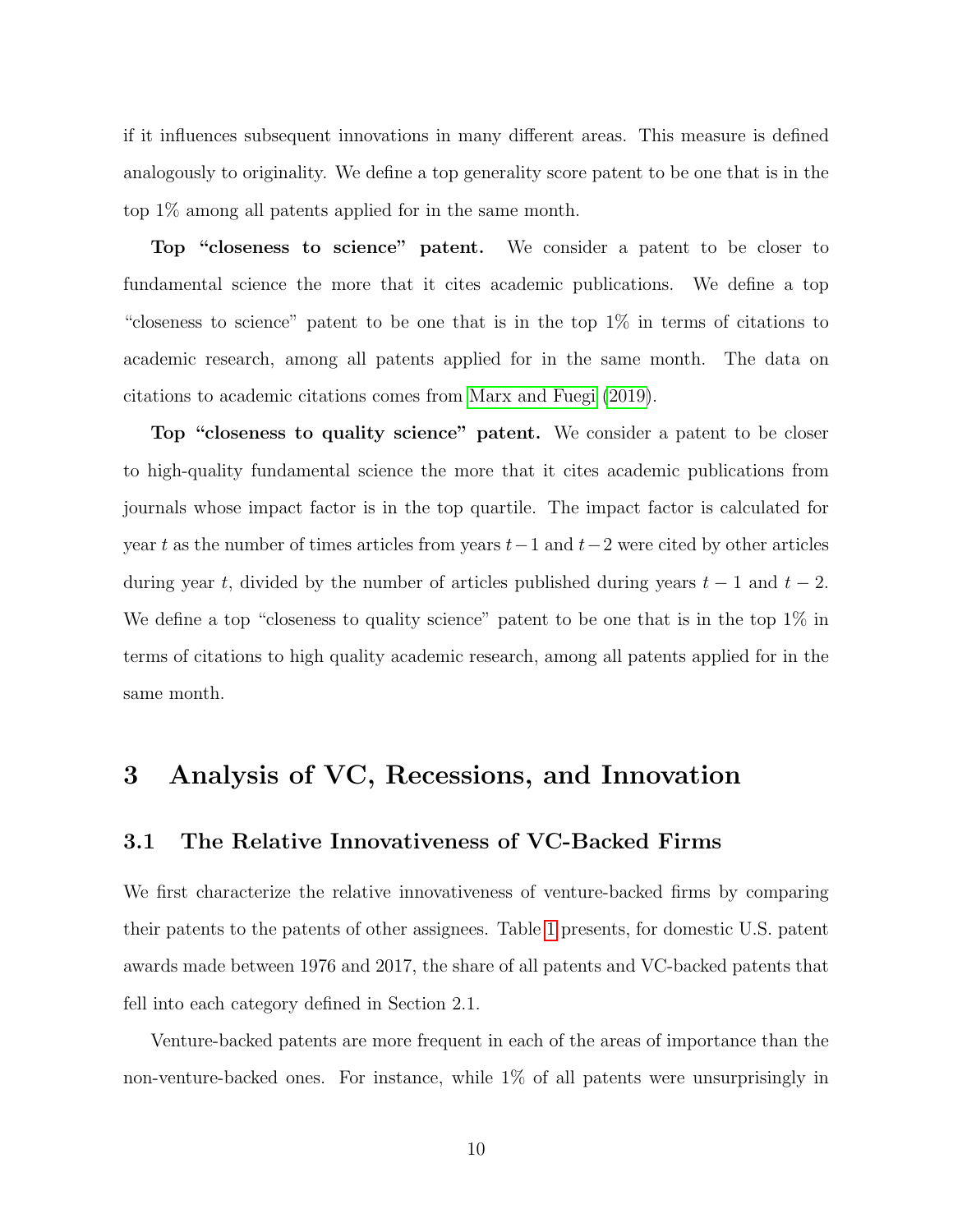the top  $1\%$  of most-cited patents,  $2.9\%$  of the venture-backed firms were.<sup>[10](#page-12-0)</sup> Put another way, VC-backed patents were 2.9 times over-represented among these top-cited patents. The ratio is similar using other metrics, such as the top 1% in generality, originality, and academic citations. To ensure this is not an anomaly of the top 1%, the second half of the table finds similar over-representation in the top  $10\%$  of patents. For example,  $22\%$ of VC-backed patents are in the top 10% of most-cited patents.

## 3.2 The Temporal Pattern of Innovativeness

Next, we examine how these patterns change over time. In particular, we seek to understand how the relatively greater innovativeness of VC-backed firms varies over the business cycle. Figure [1](#page-34-0) takes a first look at the data, plotting the share of patents assigned to venture capitalists that are in the top 1% of citations (relative to all patents awarded that month) less the VC share of all patents. The figure does not control for the changing technology mixture, nature of the patent assignees, or level of venture financing, but suggests that a number of recessions saw declines in the share of high-impact patents awarded to VC-backed firms.

We then turn to examining these patterns in a regression framework, where each observation is a single patent. We begin in Table [2](#page-39-0) by estimating equations of the form:

$$
\mathbb{1}(VC\text{-}Backed_{ict}) = \beta_1 \mathbb{1}(Recession_t) + \beta_2 log(VC\text{ Investment}_t) + \gamma_c + \epsilon_{ict},\qquad(1)
$$

where  $i$  indexes patents,  $c$  indexes patent classes, and  $t$  indexes application months. The key variable of interest  $(\mathbb{1}(Resesion<sub>t</sub>))$  is an indicator equal to one if the month the patent was applied for was during a recession (recall this is defined as being in a month from the peak to the trough as identified by the NBER).  $\mathbb{1}(VCBacked_{ict})$  is an indicator equal to

<span id="page-12-0"></span> $10$ In some cases, a share may be greater or less than  $1\%$ , due to the bunching in the distribution of citations and other metrics.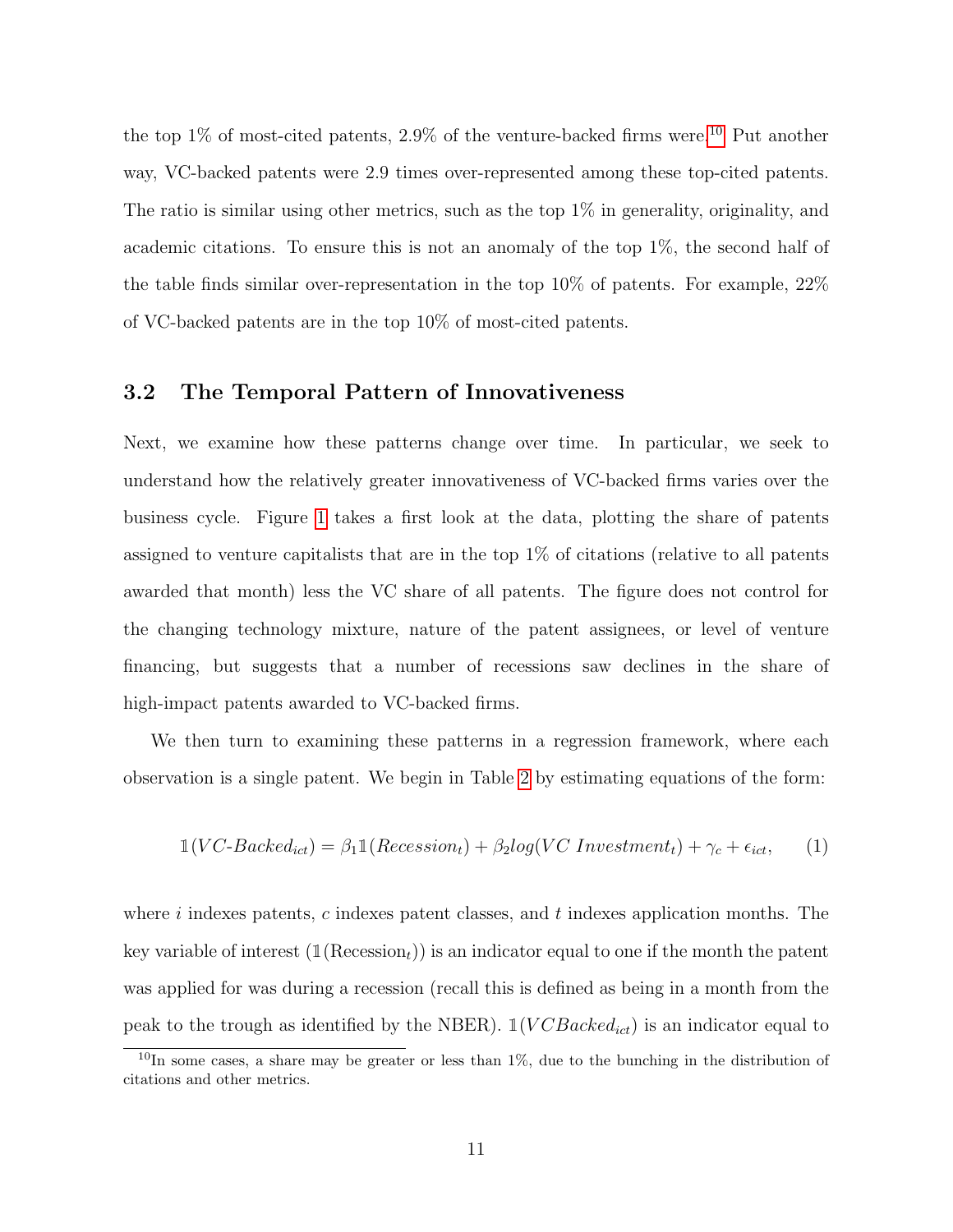one if patent i is VC-backed,  $log(VC\ Investment_t)$  is the log of aggregate VC investment during month t, and  $\gamma_c$  represent four-digit CPC patent class fixed effects. We use OLS models here and for subsequent binary outcomes because many of the groups defined by fixed effects – such as patent classes – have no successes (e.g. no VC-backed firms). Non-linear models such as logit drop the groups without successes. [Angrist](#page-30-10) [\(2001\)](#page-30-10) notes that regression does as well as logit in estimating marginal effects and often better with binary treatment variables. In settings with many fixed effects, [Beck](#page-30-11) [\(2011\)](#page-30-11) finds that OLS is superior. Standard errors are clustered by month.

The tables tell a consistent story. The estimates in Table [2](#page-39-0) show that the share of patents associated with venture-backed firms falls during recessions. Moreover, this remains true after controlling for the reduced VC investment activity associated with recessionary periods. Specifically, the estimate in column 3 indicates that during recessions there is a 5.6% fall in the share of patents that are VC-backed (note the mean, 0.036, is shown in Table [1\)](#page-38-0).

The production of high-impact patents follows a similar pattern. In Table [3,](#page-40-0) we estimate equations of the form:

$$
Cites_{ict} = \beta_1 \mathbb{1}(VC\text{-}Backed_{ict}) \times \mathbb{1}(Recession_t) + \beta_2 \mathbb{1}(VC\text{-}Backed_{ict}) + \gamma_c + \gamma_t + \epsilon_{ict}, (2)
$$

where  $Cites_{ict}$  is a measure of the citations received by patent i,  $\gamma_t$  represent month fixed effects, and all other variables are defined as in Equation 1.[11](#page-13-0)

In columns 1–4, our measure of citations is an indicator equal to one if the patent was in the top percentile among patents with the same application month. Beginning with column 1, we estimate  $\beta_1$  to be negative and statistically significant at the 10% level. This means that the probability of a VC-backed patent being in the top percentile is

<span id="page-13-0"></span><sup>&</sup>lt;sup>11</sup>The main effect of recessions is absorbed by the month fixed effects, but the interaction between recessions and VC-backed patents is identified.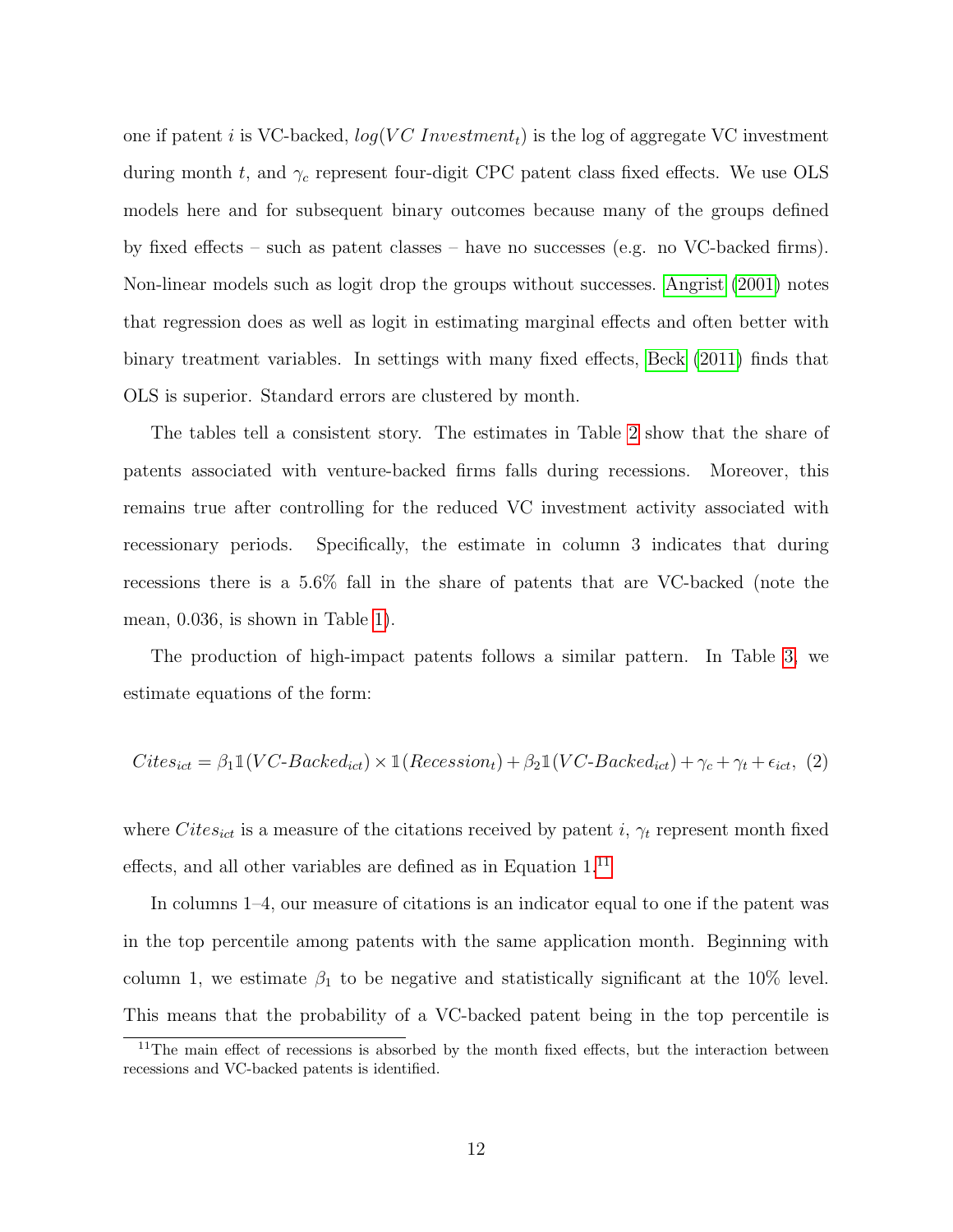lower during recessions than during normal times. In column 2, we also estimate a more stringent specification, controlling for patent class by month fixed effects. In this case, we are comparing patents from the same four-digit CPC patent class, which were applied for in the same month. With this more stringent specification, the result is similar, but significant at the 5% level.

To interpret the magnitudes, we first note that we estimate  $\beta_2$  to be strongly positive and statistically significant. This means that during normal times, VC-backed patents are significantly more likely to be top cited among their cohort. For example, in column 2 the estimates suggest that VC-backed patents are 1.5 percentage points more likely to be top cited than the average non-VC-backed patent. By construction, the baseline probability is 1%. In other words, VC-backed patents are 2.5x more likely to be top-cited patents during normal times. However, during recessions, VC-backed patents are only 1 percentage point, or 2x, more likely to be top cited.

In columns 3–4, we partition the VC-backed indicator into two variables: an indicator for whether the patent was assigned to an early-stage VC-backed firm; and an indicator for whether the patent was assigned to a late-stage VC-backed firm. As elsewhere in the paper, the stage of the firm is based on VentureXpert's categorization of its most recent financing round preceding the patent application date. We find that the decline in citations for VC-backed firms during recessions is strongly concentrated among those still at an early stage of development. Column 3 indicates that early-stage VC-backed patents are 2 percentage points more likely to be top cited than the average non-VCbacked patent, but this falls to just 1 percentage point in recessions. Indeed, we find no decline in citations during recessions for VC-backed firms at a later stage of development.

Finally, in columns 5–8, rather than examining whether a patent is top cited among its cohort, we change the dependent variable to the log of the number of citations the patent received. With this dependent variable, we again find that there is a decline among VC-backed early-stage firms during recessions and no decline among VC-backed late-stage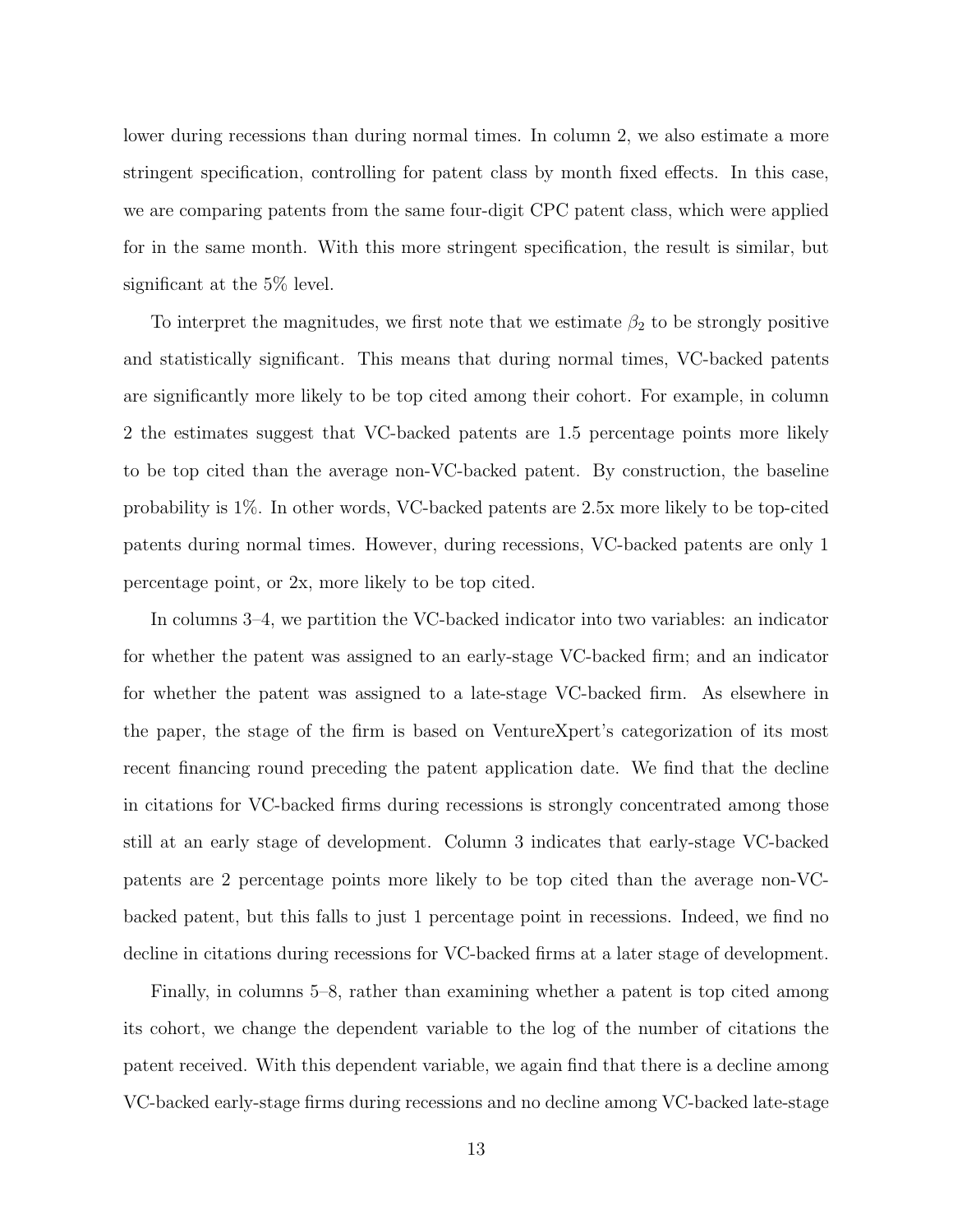firms. This means that not only are patents of VC-backed early-stage firms less likely to be in the right tail of the citation distribution during recessions, but they are less cited on average as well. For most of our analysis, we focus on the right tail, however, because that is where the most consequential patents are located. To illustrate, an increase in mean citations could be entirely driven by changes in the left tail of the distribution, but this would be less economically important.

We demonstrate that our results are robust to different definitions of the right tail in Appendix Table [A.1.](#page-48-0) First, we find similar results when we define cohorts based on application year rather than month. Second, we find similar results when we examine the top 10% within a cohort as opposed to the top 1%. In unreported analysis, we find very similar results to the main estimates when we move forward the recession dates by two or three months, indicating that the results do not reflect something spurious about when precisely the beginning of the recession is specified.

In Table [4,](#page-41-0) we repeat the analysis of Table [3](#page-40-0) using patent originality and generality as the dependent variables. As defined in Section 2.2, patent originality is a measure of the breadth of the technology fields on which a patent relies. In columns 1–4, we find that patent originality significantly declines during recessions among VC-backed firms. In particular, the estimates in column 2 suggest that VC-backed patents are 2.2x more likely to be in the right tail of the originality distribution during normal times but only 1.7x more likely during recessions. As with citations, we also find that the decline in patent originality is concentrated among early-stage VC-backed firms. In fact, there is no decline in patent originality among late-stage VC-backed firms. In columns 5–8, we explore patent generality, which is a measure of the breadth of the technology fields that a patent subsequently influences. We find that there is no significant decline in patent generality for the average VC-backed firm during a recession. However, there is a significant decline for early-stage VC-backed firms. Overall the results of Table [4](#page-41-0) suggest that not only do early-stage VC-backed patents become less cited during recessions, they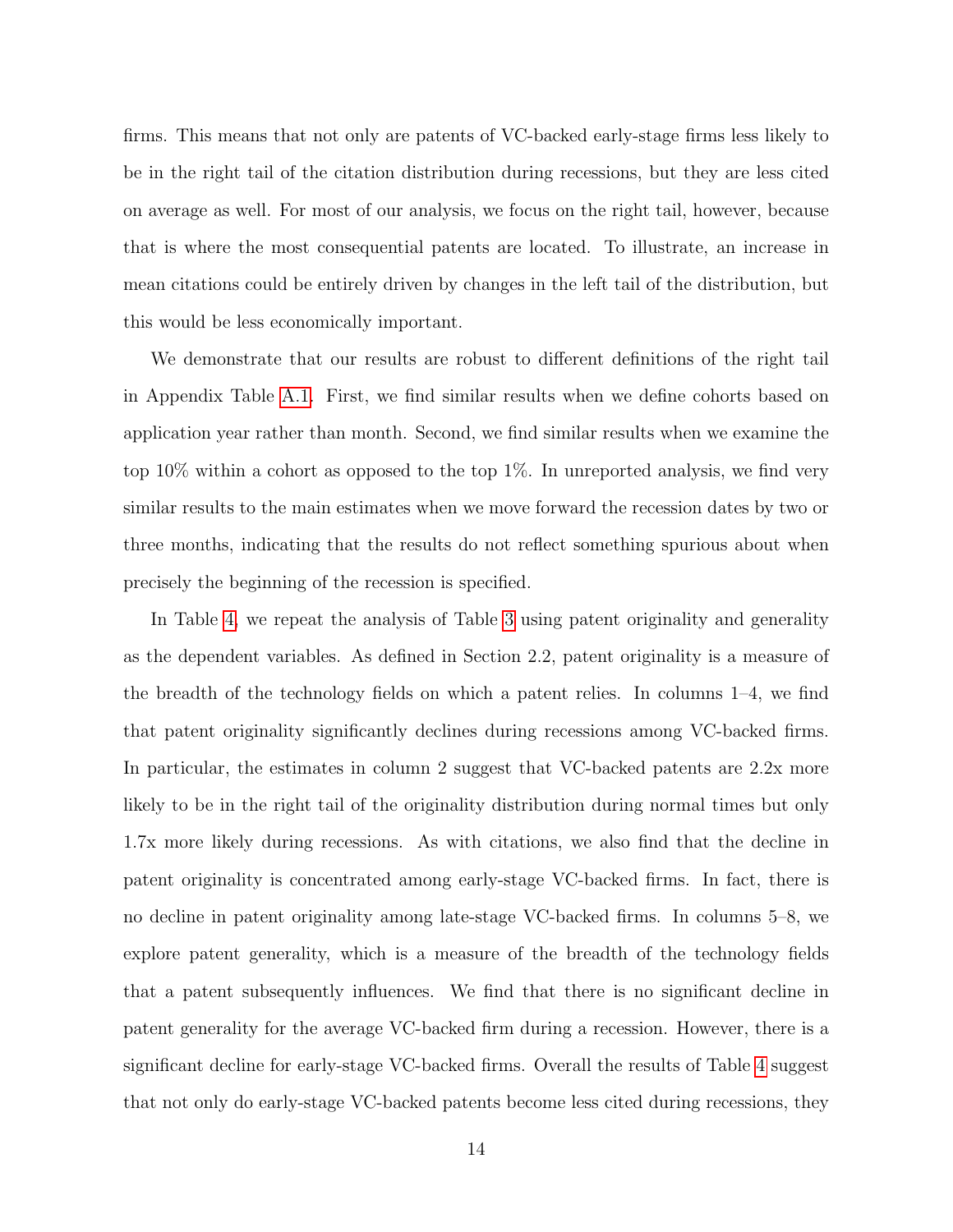also draw upon and influence innovations in narrower fields.

In Table [5,](#page-42-0) we consider how closeness to fundamental science changes for VC-backed patents over the business cycles. As described in Section 2.2, we define closeness to science based on the number of citations a patent makes to academic publications. In columns 1–4, we find that closeness to science also significantly declines during recessions for VCbacked firms. This time, the estimates in column 2 suggest that VC-backed patents are 2x more likely to be in the right tail of the closeness to science distribution during normal times but only 1.6x more likely during recessions. Once again, we also find that the decline in closeness to science is concentrated among early-stage VC-backed firms and that there is no decline in closeness to science among late-stage VC-backed firms. In columns 5–8, we find qualitatively similar results—although statistically weaker—when we define closeness to science based on citations to only top-quartile academic publications in terms of impact factor. Overall, the results of Table [5](#page-42-0) suggest that early-stage VC-backed patents also become less close to fundamental science during recessions.

One interesting question is whether the declines in the quality of innovation documented above are driven by changes across firms or within them. In other words, are the new early-stage firms that VCs finance during recessions less innovative, or do existing early-stage firms become less innovative during recessions? To shed light on this question, we repeat the analysis of Table [3,](#page-40-0) now including patent assignee (i.e., firm) fixed effects in all specifications. The results, in Table [6,](#page-43-0) reveal no evidence of within-firm declines during recessions. What this tells us is that conditional on patenting both during a boom and during a recession, firms do not change the innovativeness of their patenting behavior. This means that the results could either stem from VCs investing in new firms that are less innovative in recessions, or from firms that patent for the first time during recessions being less innovative, regardless of when they were most recently funded.

The results in Table [6](#page-43-0) are consistent with survey evidence suggesting that VCs view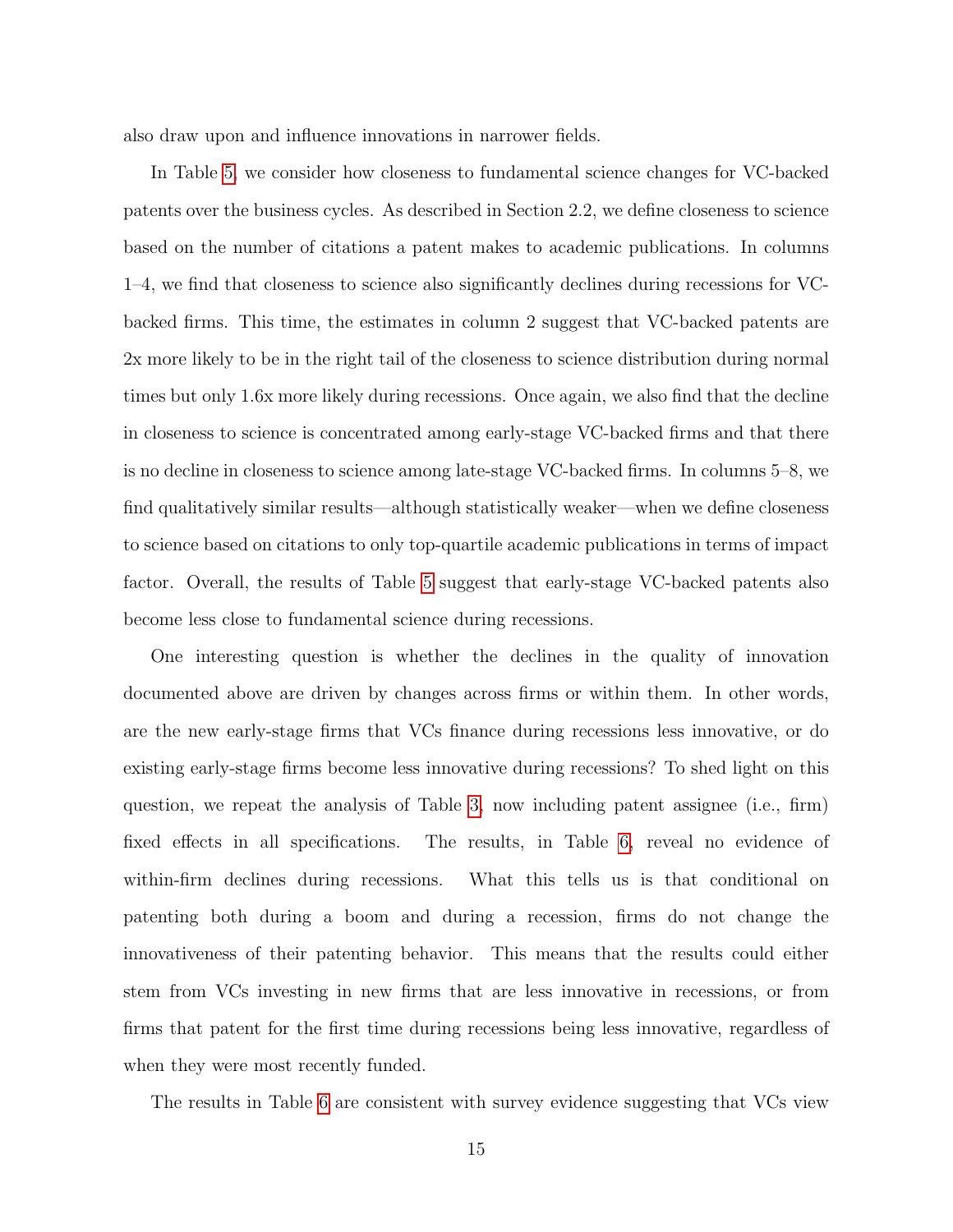deal selection as being more important to their role than post-investment monitoring activities [\(Gompers et al. 2020a\)](#page-31-4). These results are also consistent with our findings that changes in venture-backed innovation occur fairly rapidly with the onset of recessions, as deal selection can likely change more quickly than the nature of existing startups.

# 3.3 Venture Capital Investment in Prior Recessions

Interestingly and consistent with the innovation results, Table [7](#page-44-0) shows that at the monthly level, early-stage VC activity falls in recessions, while late-stage activity does not.<sup>[12](#page-17-0)</sup> While the cyclicality of VC investment has been documented in prior work, we believe that the particular sensitivity of early-stage investment is new to the literature.

The dependent variables in Table [7](#page-44-0) are the total number of deals (columns 1-4) and the log dollar amount of deals (columns 5-8). In each case, we consider in the first column all deals, in the second column only early-stage deals, in the third column only late-stage deals, and in the fourth column the difference between early- and late-stage deals. Our primary outcome of interest is number of deals, since this represents new firms funded and is most relevant for understanding entry of innovative, VC-backed startups. We find robust declines in the number of early deals, which fall in recessions by 30% (column 2). Like the innovation results, the relationship is quite similar if we move forward recession dates by two or three months (not reported).

Meanwhile, there is no measurable relationship between recessions and late-stage activity. The coefficient is negative but small and statistically insignificant (column 3). The difference between the number of early and late deals is statistically significant (column 4). This pattern also holds for the dollar volume of deals. For example, the amount of early-stage investment falls by 39% (column 6). In this case, there is a large

<span id="page-17-0"></span><sup>12</sup>Early Stage and Late Stage are defined by VentureXpert and correspond to the development stage of the startup rather than a particular round of financing. Figure [2](#page-35-0) plots the number of venture deals, the S&P 500 index, and NBER recessions.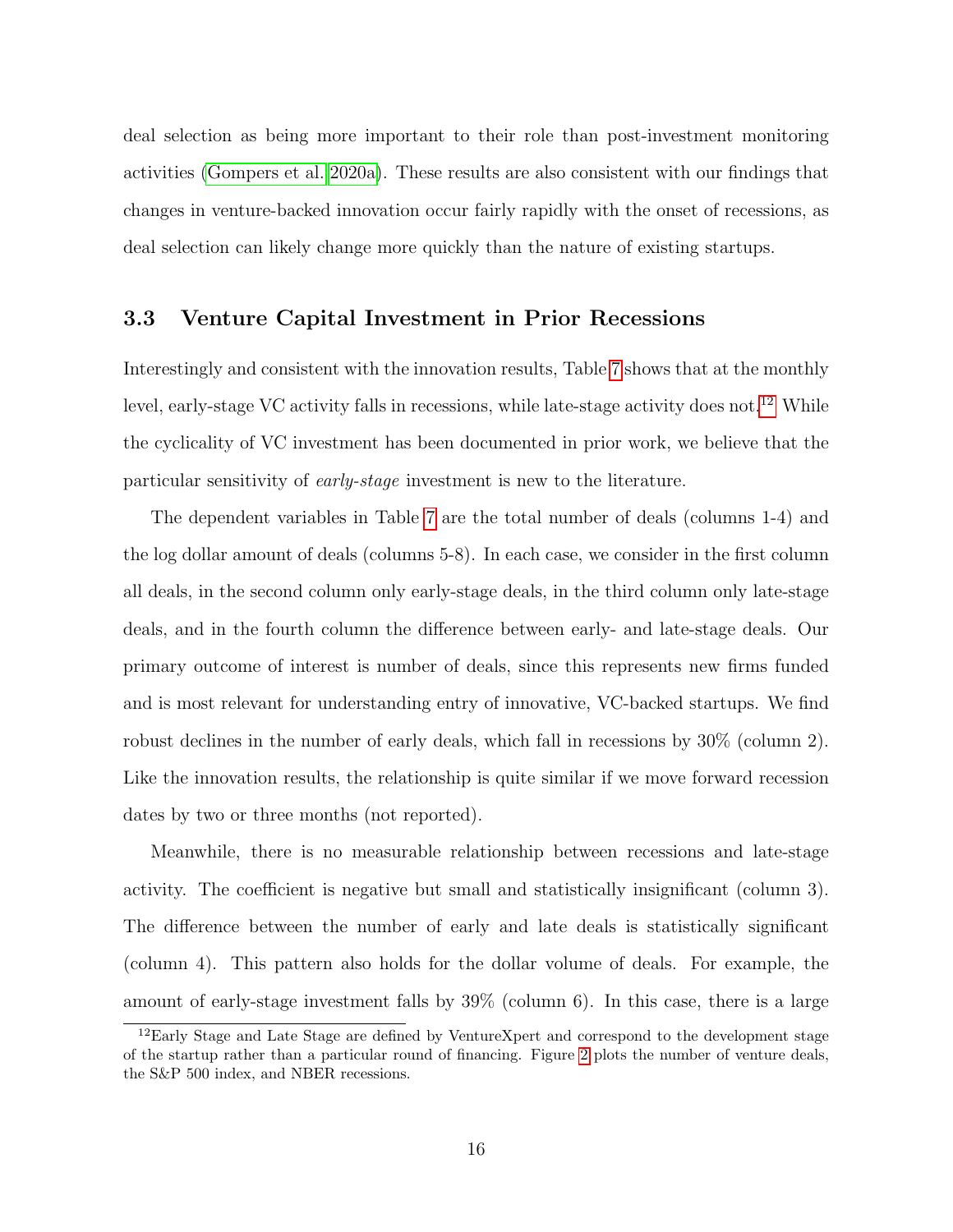negative coefficient for late stage (column 7), but it is not significantly different from zero, and there is no significant difference between early and late stage (column  $8$ ).<sup>[13](#page-18-0)</sup> In sum, there is a consistent decline in early-stage VC deals during recessions, which to our knowledge has not been documented before.

# 3.4 Change in Investment Opportunities vs. Change in Capital Supply

What can explain this decline in the quantity and quality of innovative output among newly patenting, VC-backed firms during recessions? We are interested in whether the effect primarily reflects a change in investment opportunities, or whether it reflects a change in the way capital is deployed by VCs; that is, a change in the selection of deals by VCs. Several analyses point to shifts in capital supply playing an important role. Our intention is not to rule out the presence of other factors that could contribute to the observed patterns of innovation, but instead to present evidence that shifts in capital supply are, perhaps surprisingly, important for explaining the results.

Our first analysis is based on the timing of a startup's fundraising. Suppose that the mechanism is demand for goods or, equivalently, a change in new technological opportunities during recessions. Then conditional on a VC-backed startup producing a patent in a recession, it should be lower quality regardless of when that startup was last financed. On the other hand, suppose instead the mechanism is that the supply of VC financing is lower and perhaps less oriented towards risky inventions during recessions. Then we expect that those startups with the lucky timing to have raised capital somewhat before the recession, which have a relatively plentiful cash "runway," will be more insulated from the negative effects of recessions on patent quality. That is, in a

<span id="page-18-0"></span><sup>&</sup>lt;sup>13</sup>One question is whether these results reflect only a particular recession or period. In Appendix Table [A.3,](#page-50-0) we omit each recession in turn in Panel A, focusing on the number of deals (i.e., repeating column 2 from Table [7\)](#page-44-0) The results do not reflect any particular period or recession.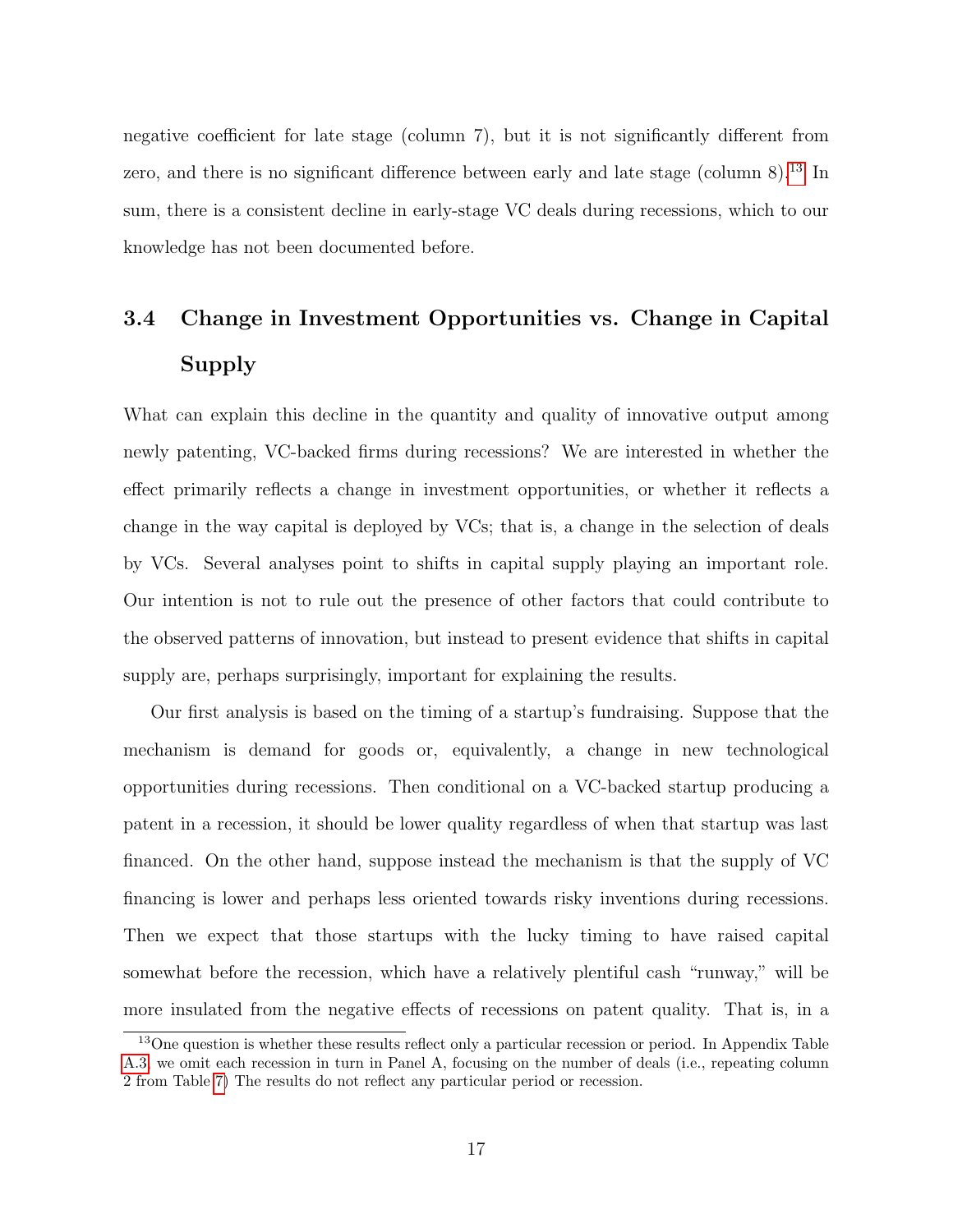capital supply channel, differences across firms in innovation during recessions could stem not only from their extensive margin ability to raise initial VC, but also from characteristics of their most recent round. VC investment that does occur during recessions might come with less tolerance for risky, capital-intensive experimentation.

We find that timing of fundraising matters greatly to our findings. In Table [8,](#page-45-0) we divide early-stage VC-backed patents into two categories based on fundraising timing and interact them with whether the patent was applied for during a recession, as above. The first category, represented with the binary variable "Raised Outside Boom," indicates that the most recent round occurred either during the recession or prior to six months before the first month of the recession. The second category, represented with the binary variable "Raised During Boom," indicates that the most recent round occurred in the six months before the beginning of the recession. These startups likely had more runway before needing to raise another round of financing, implying they are less likely to face constraints from the supply of capital.

We show the results for both the dependent variables of being in the top  $1\%$  of citations (Table [8](#page-45-0) columns 1-2) and log number of citations (Table [8](#page-45-0) columns 3-4). The estimates in all four columns show that our main findings are driven by startups that raised outside the boom period. Startups that raised during the market peak produce on average more highly cited patents, though this is not significant (columns 1-2) and do not produce more or less top-cited patents (columns 3-4). (Note that industry is controlled for with patent class or patent class by month fixed effects.) In sum, this cross-sectional exercise supports the capital supply channel because it demonstrates that the timing of recent fundraising matters for determining what type of innovation firms do in recessions.

Our second analysis is based on the fact that limited partners, who are the ultimate source of capital for venture funds, typically reduce their alternative asset allocations during recessions and VCs tend to face pressure to provide additional capital to their existing portfolio companies during recessions, as other funding sources and exit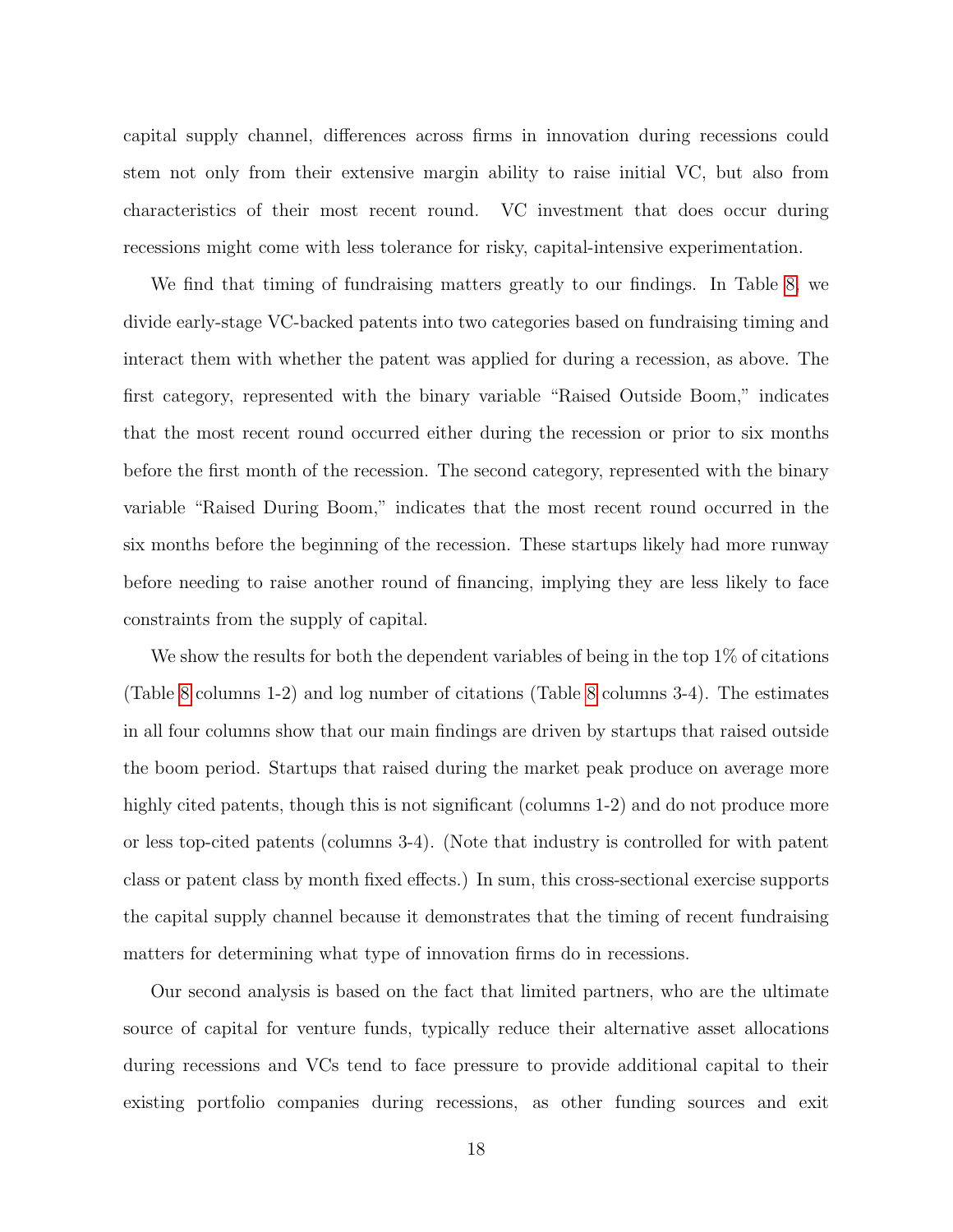opportunities for these firms are diminished in the near term. Similar to the rollover risk problem identified in the corporate debt literature, where a firm's cost of debt reflects not only its own credit risk but also a liquidity premium due to illiquidity of the secondary debt market [\(Acharya, Gale, and Yorulmazer 2011;](#page-30-3) [He and Xiong 2012;](#page-32-1) [Brunnermeier and Oehmke 2013\)](#page-31-5), a forecast of limited future funding from other venture firms can lead to a drop in venture capital funding to new firms, even if the VC firm itself is not constrained. In the VC context, [Nanda and Rhodes-Kropf](#page-32-2) [\(2017\)](#page-32-2) show theoretically that innovative firms may be most exposed to this risk, leading VCs to shift their investments in such times to less innovative startups.

To explore this version of the capital supply channel, in Table [9](#page-46-0) we examine "followon" deals, which we define as deals in which the lead investor participated in a previous round of financing for the company. That is, we identify deals in which the lead investor previously invested in the company being financed. We construct the dependent variable as the follow-on share of all deals or deal amount. For example, column 1 shows the share of the total number of VC deals that are follow-on deals, while column 2 shows the share of the total number of early-stage VC deals that are follow-on deals. Note that a company can have multiple early rounds; indeed, the average VC-backed startup with any early deals has 1.7 early deals.

Comparing the estimates in Table [9](#page-46-0) to those in Table [7](#page-44-0) indicates that the decline in early-stage VC during recessions is driven entirely by investments in companies that are new from the perspective of the VC firm. Columns 2 and 5 show that there is no relationship between recessions and early-stage follow-on deals, implying that the results in Table [7](#page-44-0) columns 2 and 6 are driven by investments in companies that are not already in the VC firm's portfolio. In contrast, there is a strong positive relationship between recessions and overall follow-on deals, both in terms of number of deals (column 1) and amount of deals (column 4). Specifically, the share of deals that are follow-on increases by 3.4 percentage points in recessions, which is 15% of the mean.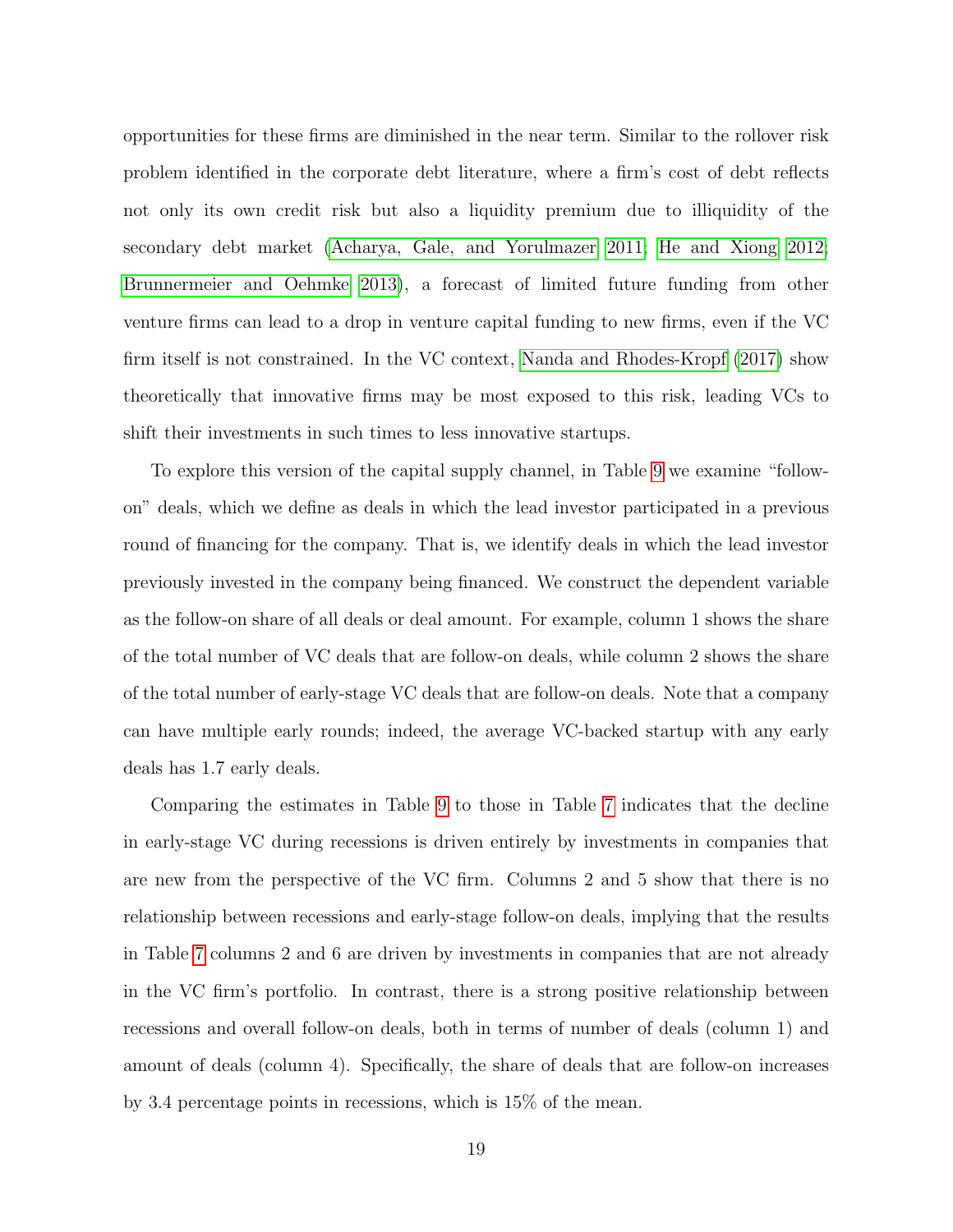This result indicates a shift in the composition of VC activity during recessions towards existing portfolio companies. This shift is particularly salient for the amount of late-stage VC investment (columns 3 and 6). While there is a negative but insignificant relationship between recessions and amount of late-stage VC (Table [7](#page-44-0) column 5), during recessions the share of late-stage VC amounts composed of follow-on deals increases by 5.8 percentage points, more than 17% of the mean (Table [9](#page-46-0) column 6). This suggests that companies whose initial investors lack the dry powder to do follow-on deals may find themselves especially vulnerable in a recession and shift their financing to less risky and less innovative startups.

In addition to more funding from existing investors, startups may require more advice or monitoring during recessions. As GPs have limited time, the need to spend more time with existing portfolio companies that are struggling with both the demand and financing implications of a recession may come at the expense sourcing new deals. For example, a GP at Battery Ventures urges CEOs in "tough economic periods" to "over-communicate when it comes to informing your board about [problems] and exploring solutions."<sup>[14](#page-21-0)</sup>

While likely important in certain instances, the role of technological or market opportunities does not appear as salient in systematically explaining the pattern of results we document. First, we do not observe declines in investment activity and high-impact innovation among late-stage rounds, where one may have expected to see a greater decline if changing demand was a driver for the decline in VC financing and innovation. In addition, we examine the industry composition of VC deals across historical recessions. If a demand channel explains the decline in VC activity, we would expect to see relatively larger declines during recessions in sectors such as consumer goods than in sectors such as biotechnology, where demand for products is long term and less sensitive to business cycles. In Appendix Table [A.2,](#page-49-0) we estimate how recessions affect the industry shares of VC deals. We use VentureXpert's major industry

<span id="page-21-0"></span><sup>14</sup>https://www.battery.com/powered/communicate-with-board-during-tough-times/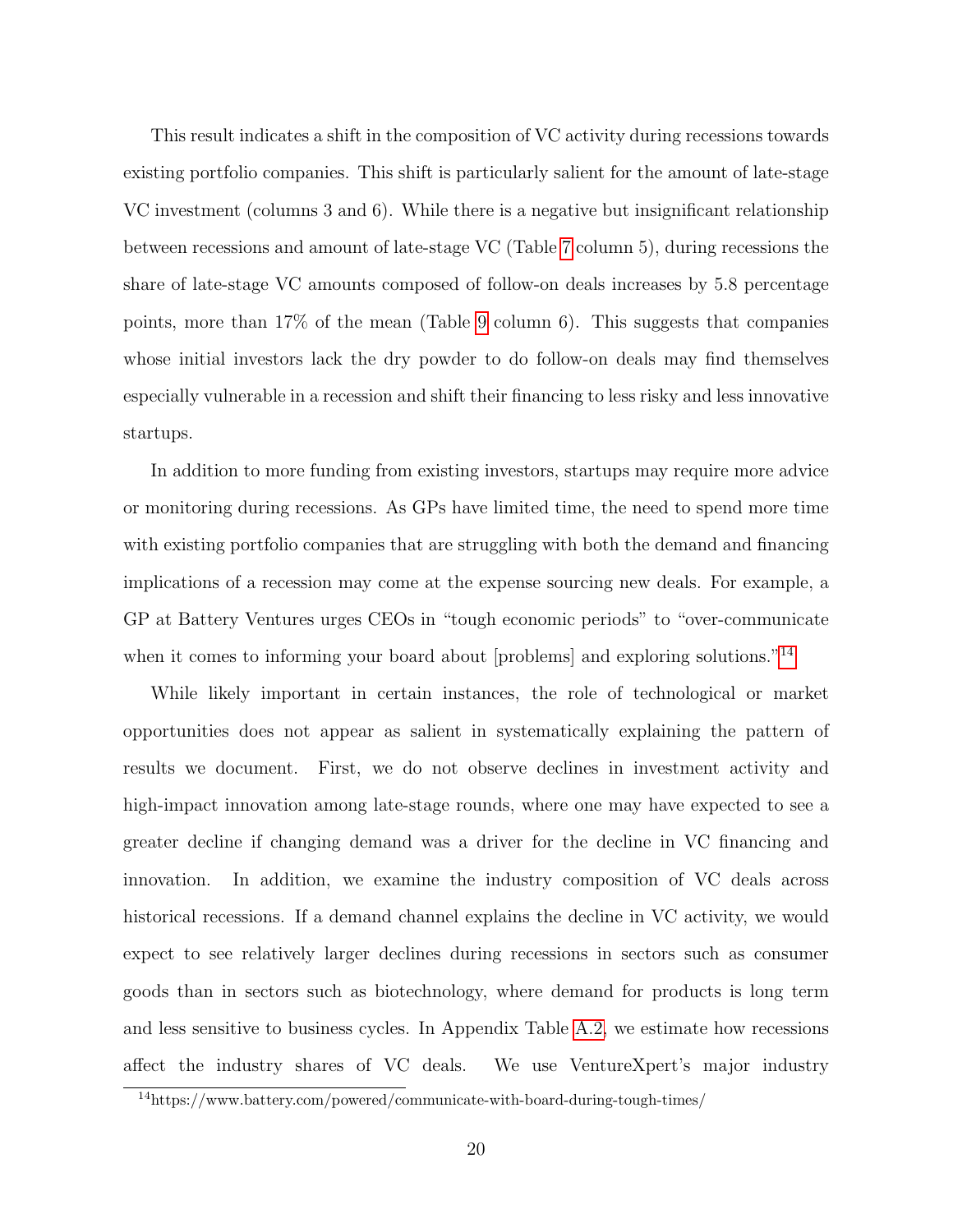categories. For six of the eight sectors, there is no relationship; all the coefficients are near-zero and insignificant. For example, there is no increase in the biotech share of VC deals during recessions (column 1), and no decrease in the consumer goods share (column 6). We do observe a positive, significant correlation for the industrial and other categories.

Finally, a version of the demand channel is that entrepreneur entry declines during recessions, perhaps because of changing risk preferences. This could certainly be part of the story. However, the finding that cross-sectional variation in fundraising timing is a significant source of heterogeneity (Table [8\)](#page-45-0) is inconsistent with this mechanism, because it conditions on entry. Historically, [Babina](#page-30-12) [\(2020\)](#page-30-12) provides microeconomic evidence showing that firm distress leads employees to depart to start new firms, potentially increasing the supply of entrepreneurs during these times. Below, we discuss this possibility further using the sudden onset of the COVID-19 recession. Overall, the historical results are, perhaps surprisingly, less consistent with market opportunities or demand channels than with a capital supply channel.

# 4 The COVID-19 Recession

Of course, our ability to show causal evidence of shifts in VC supply is limited by the nature of economic cycles, in which overall market activity usually shifts gradually and reflects market factors that may be endogenous to VC investment opportunities. To provide additional evidence of the plausibility of the capital supply channel, we therefore look at VC financing in the immediate aftermath of the COVID-19 pandemic reaching the U.S. While the innovation outcomes will not be observable for some years, the pandemic offers an interesting "out of sample" analysis related to VC financing. Moreover, because it occurred too immediately and discontinuously to plausibly reflect changes in new startups seeking funding, it is also arguably exogenous to the supply of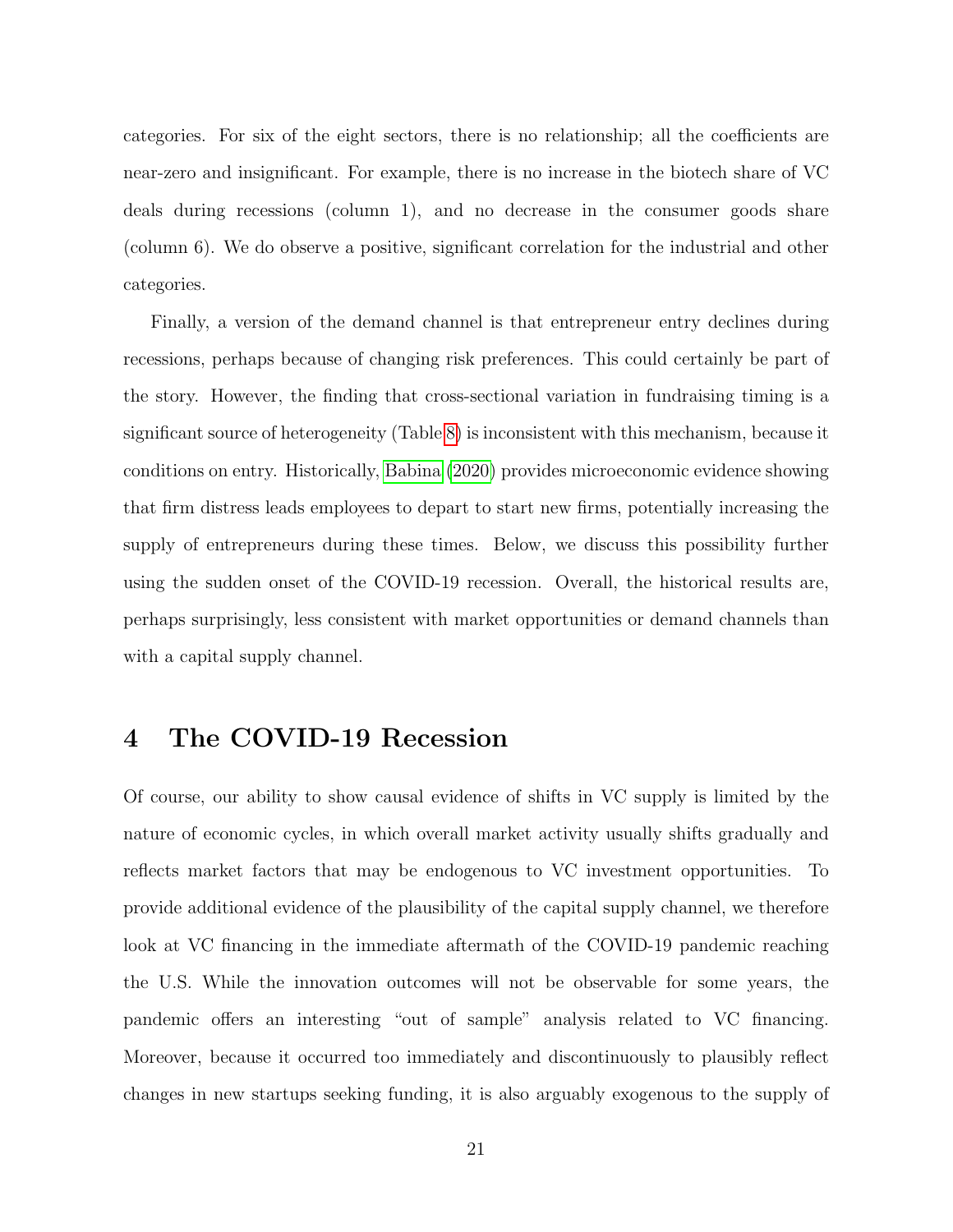innovation and entrepreneurs, particularly in the short term. Of course, at the same time, the COVID-19 recession brings its own particularities. For example, the greater difficulty of meeting in person may affect deal-making, especially at the earliest stages. We discuss this possibility below.

### 4.1 Sources for the COVID-19 Analysis

To analyze how VC deal activity responded to the COVID-19 pandemic and attendant economic crisis, we use data from Pitchbook, CB Insights, and Capital IQ. We tabulate VC investment deals in U.S.-based startups by industry and sector using the Pitchbook and CB Insights data. Pitchbook has the advantage of broader coverage, while CB Insights has detailed company descriptions, which enable us to assess changes in financing for particular types of businesses in sectors especially hard-hit by the crisis. For both datasets, we restrict the analysis to deals identified in the data as VC, excluding angel investments, buyouts, grants, and other types of financing that appear in the data. We then divide VC deals into either early- or late-stage, using the classifications provided. As above, earlystage deals are defined as Seed, Series A, or Series B, while late-stage deals are defined as all VC rounds that are Series C or later.

# 4.2 Number of Deals by Stage

In Figure [3,](#page-36-0) we show (using data from Pitchbook) that there has been a marked decline in VC deals since the onset of the crisis. We present deal activity aggregated by week between the weeks starting October 28, 2019 and June 15, 2020. Each week begins on the date identified on the x-axis. As there is in general substantial week-to-week fluctuation in the number of deals, we show a biweekly rolling mean, such that each point represents the mean taken over that week and the previous week. We identify the start of the COVID-19 crisis to be the week of March 4, 2020, which was the week in which the vast majority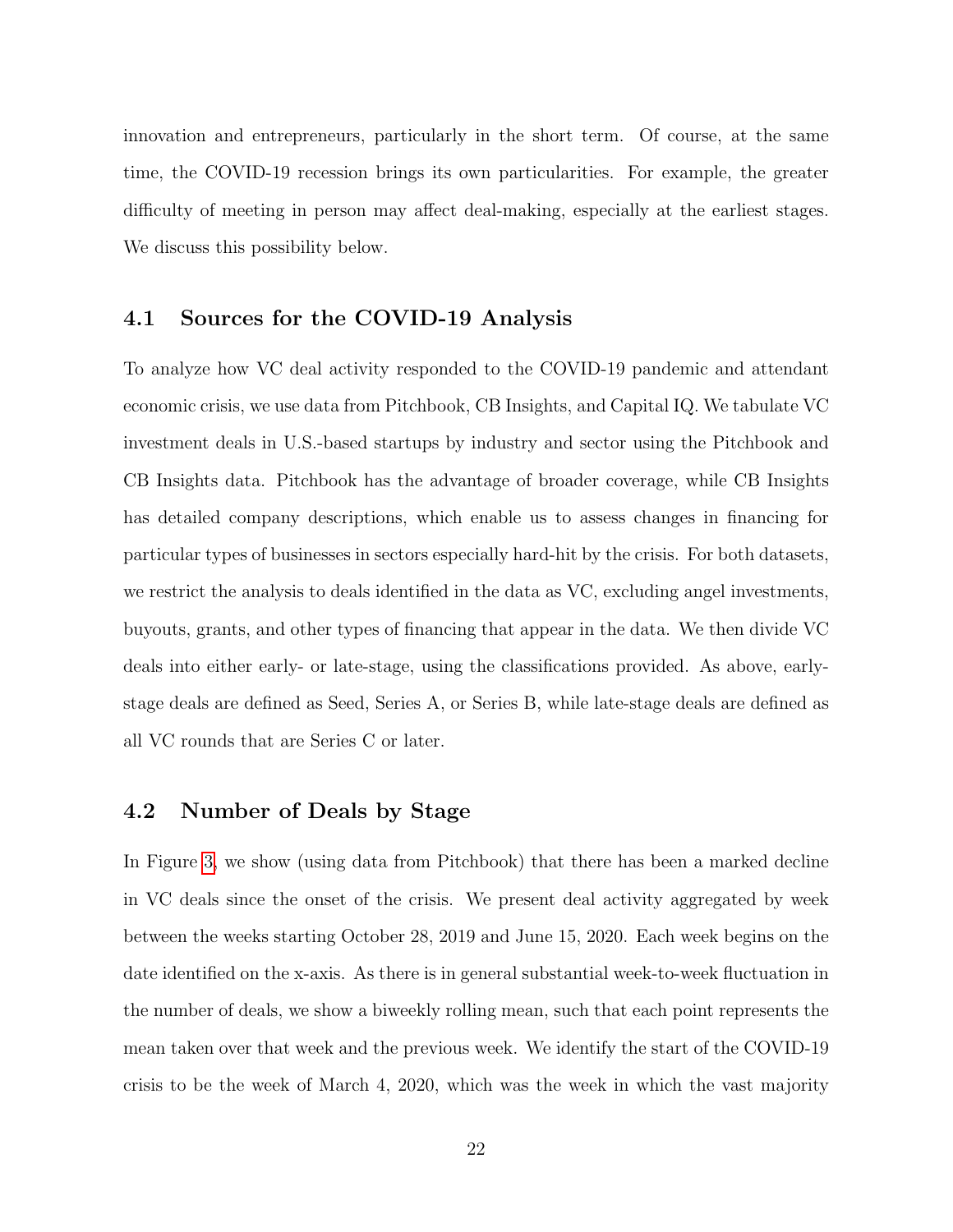of U.S. states reported their first cases, confirmed U.S. cases passed the 1,000 mark, the most affected areas first closed schools, and deaths from community transmission were first reported.<sup>[15](#page-24-0)</sup> We focus on the number of deals for two reasons. First, we are ultimately interested in how downturns affect the nature of VC-backed innovation. We anticipate that innovation is most closely related to the number of new firms being funded, rather than their valuations. Using the amount of financing leads the analysis to be dominated by a small number of large deals. Second, amounts are only reported for a selected subset of deals, leading us to be concerned about potential biases.

The top-left graph of Figure [3](#page-36-0) shows that early-stage VC deals declined from an average of 114 deals per week before the crisis to 75 deals per week on average in the two months after the crisis, representing a decline of 34%. As there is some seasonality to VC activity, particularly around the beginning of the year, it is useful to compare these trends to the previous year. The bottom-left graph shows a dramatic decline in early-stage deals after subtracting the previous year's deals during the same week. In the right graphs, we consider late-stage VC deals. Consistent with our findings using the historical data, we find the effect of the crisis for late-stage deals is substantially muted.

While in the future the number of deals that Pitchbook reports in a given week may rise due to backfilling, this cannot explain the large discontinuity we observe in early March. We are comforted by the fact that Pitchbook reports similar patterns in its own analysis. For example, one analyst report in July 2020 concluded "Venture deal activity slowed in the second quarter...a 23.2% decline in deal count compared to Q1 2020...completed seed deals saw a massive slowdown in Q2...Investors have also doubled down on portfolio companies as follow-on financing activity heavily outweighed first-time financings during Q2. Unexpectedly, there has not been a drop in late-stage activity" [\(Pitchbook 2020\)](#page-33-6).<sup>[16](#page-24-1)</sup> At the end of 2020, it was clear that while overall VC deal-making was resilient in 2020,

<span id="page-24-0"></span><sup>15</sup>Based on the dates reported in https://en.wikipedia.org, "Timeline of the 2020 Coronavirus Pandemic in the United States."

<span id="page-24-1"></span><sup>&</sup>lt;sup>16</sup>Further supporting our conclusion, we also observe a decline using data from CB Insights.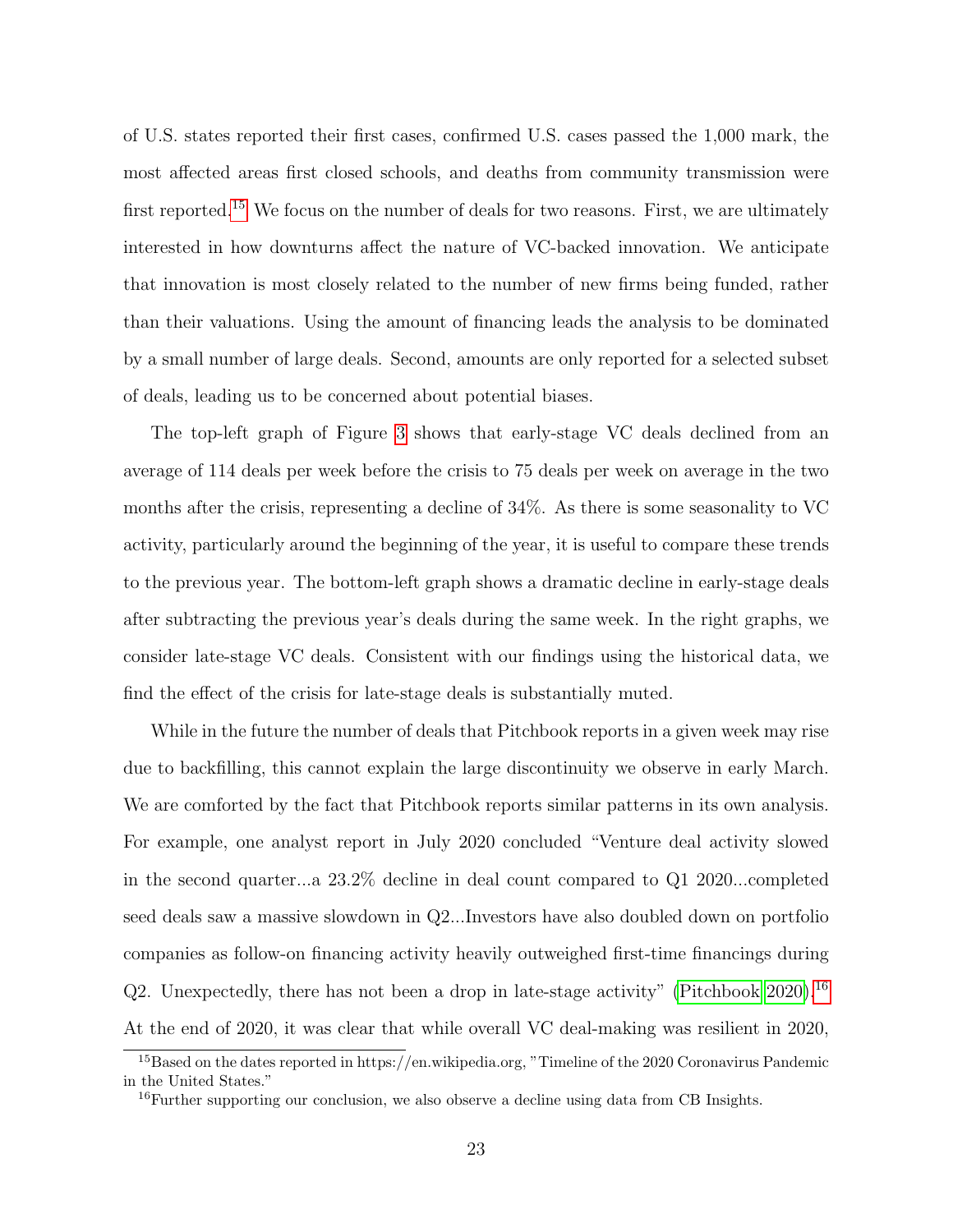this was driven by deals for later-stage existing portfolio companies. Pitchbook's endof-year report noted that "Much of [2020] funding activity can be attributed to the fat checks investors wrote for their existing, later-stage portfolio companies better suited to survive the worst of the pandemic. That didn't bode well for early-stage investments, which have dropped off significantly this year."<sup>[17](#page-25-0)</sup>

## 4.3 Sector-Level Correlation with Stock Market Response

The fact that late-stage activity does not decline is suggestive that anticipated demand cannot be the main driver of the results we see in these charts. We further explore this hypothesis by examining whether the stock market and the VC market responded similarly to the crisis, specifically at the sector level. As [Baker et al.](#page-30-13) [\(2020\)](#page-30-13) show, COVID-19 had an immediate and massive impact on the stock market. In an analysis of public firms during the COVID-19 crisis, [Hassan et al.](#page-32-16) [\(2020\)](#page-32-16) conclude that "firms' primary concerns relate to the collapse of demand, increased uncertainty, and disruption in supply chains...financing concerns are mentioned relatively rarely." If the decline in VC investment we see is similarly driven primarily by anticipated changes in demand for a startups' goods and services, we would expect that the sectors worst hit in the public markets would also experience the greatest decline in VC activity.

To understand the correlation between the stock market and VC response at the sector level, we first examine the hardest-hit sectors among public companies whose stock is traded on the major U.S. exchanges. We gather from Capital IQ company-specific raw returns for the five days in March 2020 in which the stock market experienced significant losses: March 9, March 11, March 12, March 16, and March 18. While the stock market rose in the subsequent months, the sector dynamics remained similar over time, so that the hardest-hit sectors (e.g. airlines) remained depressed relative to less affected sectors

<span id="page-25-0"></span><sup>17</sup>https://pitchbook.com/news/articles/2020-vc-in-charts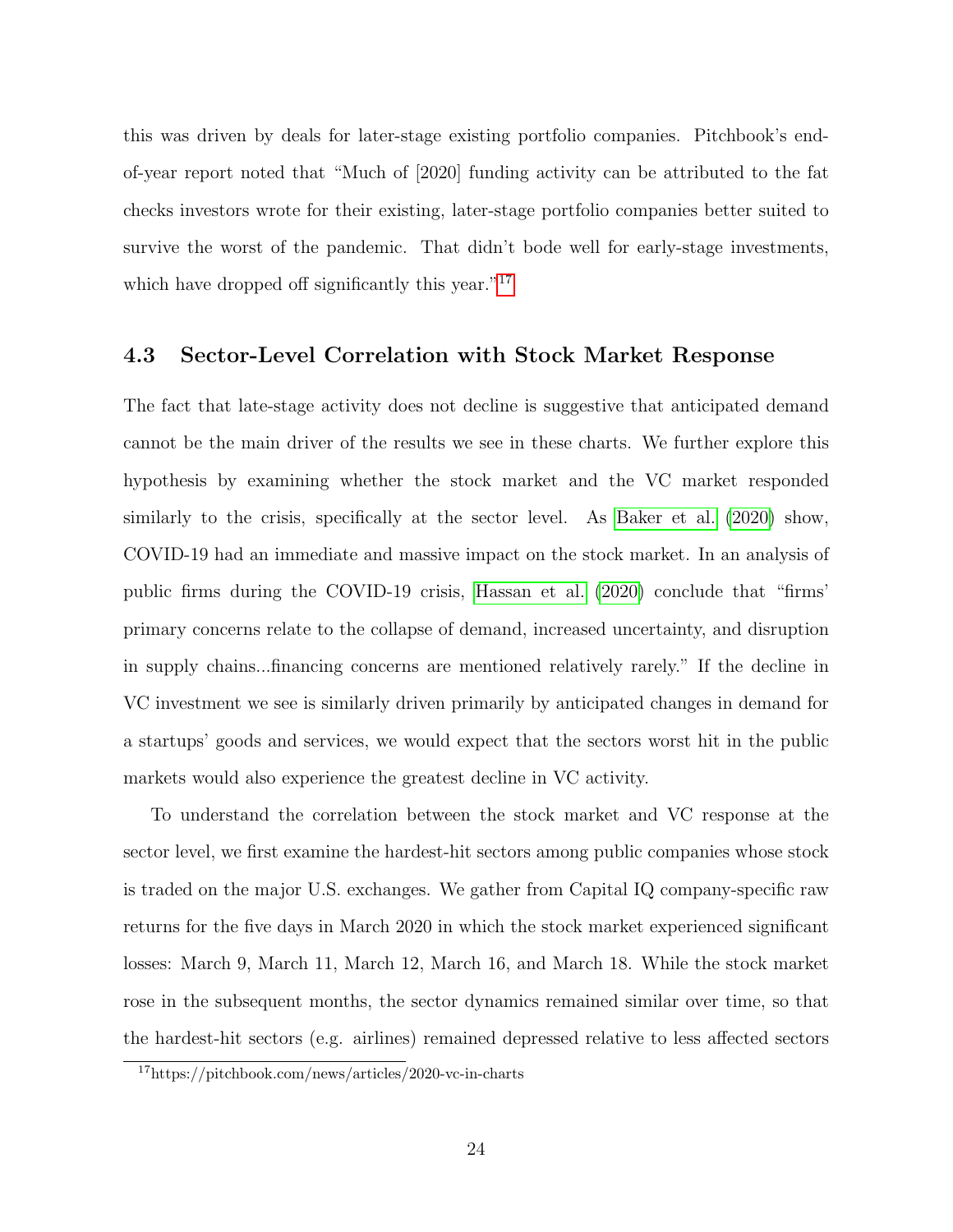(e.g. Internet). We are most interested in the relative changes across industries, which are quite consistent over a longer period.

We then aggregate the mean abnormal returns up to the six-digit GICS sector, weighting each company by its market capitalization on the relevant date. Maintained by MSCI and S&P Dow Jones, the GICS ("Global Industry Classification Standard") scheme assigns firms to sectors that are designed to capture present-day industries. We use the 20[18](#page-26-0) sector assignment, which is the most recent available.<sup>18</sup> We focus on the six-digit level, which has enough granularity to capture key differences in the degree to which a sector was affected by COVID-19. Our findings are not sensitive to value-weighting or using abnormal rather than raw returns.

The resulting sector-specific raw returns are shown in Appendix Figure [A.1.](#page-51-0) As one might expect, the hardest-hit sectors are in transportation (including airlines), energy (especially oil and gas), and "Hotels, Restaurants, and Leisure." The least affected sectors are "Internet & Direct Marketing Retail," pharmaceuticals and biotech, household products, including food and beverages, and sectors related to communications, entertainment, and interactive media.

To compare stock market returns to VC activity, we map the GICS sectors to industries in CB Insights. We focus on identifying VC-backed startups within quartiles of sectors divided by their raw returns. That is, we divide the sectors in Appendix Figure [A.1](#page-51-0) into four quartiles ranging from most to least affected. Then we assign each VC-backed firm in CB Insights to one of the four quartiles of sectors. We include all VC-backed startups in CB Insights. We use existing industry categorizations and text descriptions about the company to identify businesses type. For example, for the industry "Hotels, Restaurants & Leisure," we use words such as "vacation," "hospitality," and "dining."<sup>[19](#page-26-1)</sup>

<span id="page-26-1"></span><span id="page-26-0"></span><sup>18</sup>For more information, see https://www.msci.com/gics.

<sup>&</sup>lt;sup>19</sup>There are a variety of subtle classification issues, as when a company selling airline tickets online could potentially be assigned to "Internet & Direct Marketing Retail," while a company providing restaurant software could be assigned to "Professional Services." Complete documentation of the categorization is available upon request.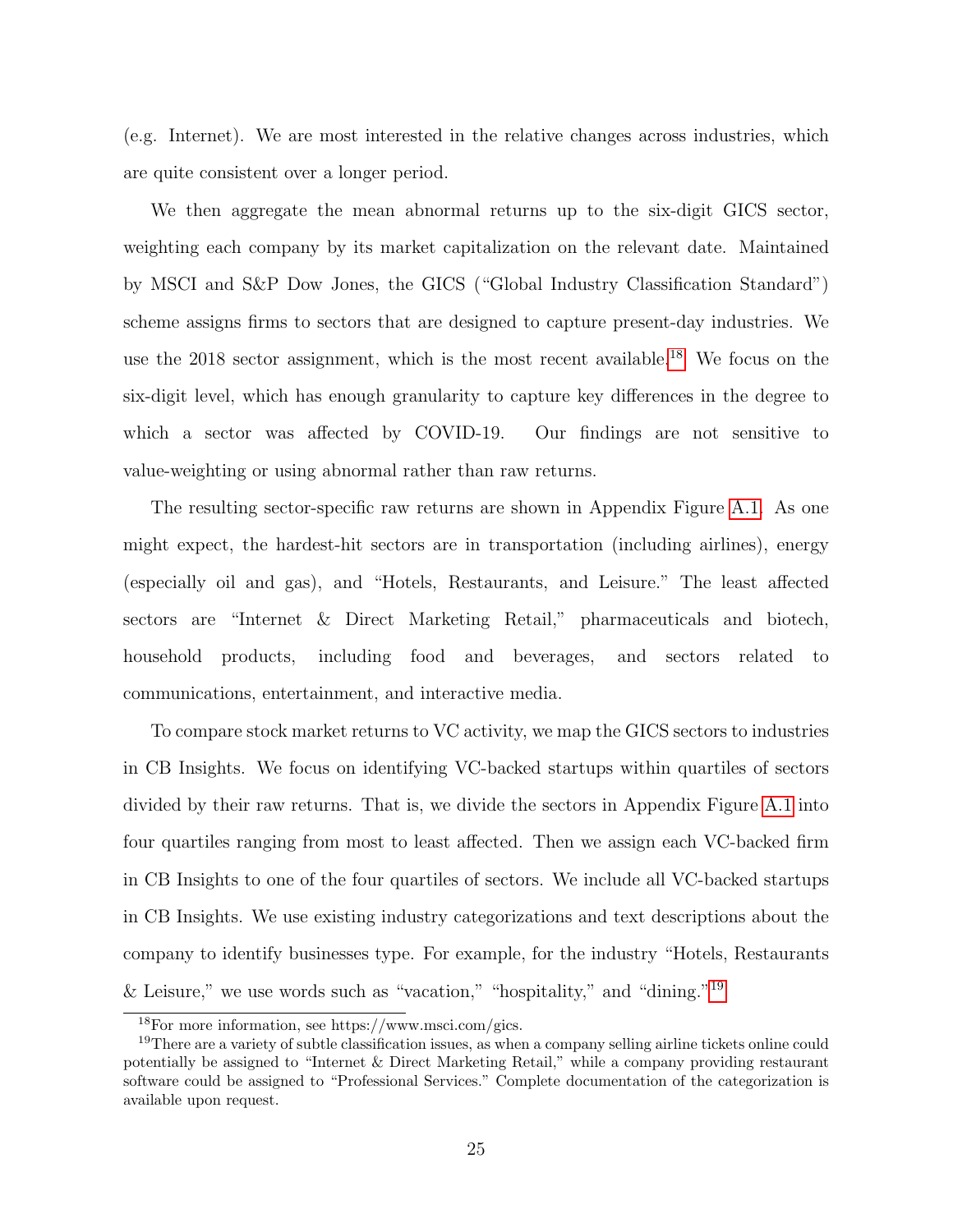In Figure [4,](#page-37-0) the navy-blue bars, representing the market returns, are arranged from least affected quartile (1) to most affected (4). We then compare the percent change in market returns by quartile to the percent change in VC deal volume. The green bars show the change in VC deal activity in the immediate weeks after the crisis by quartile. Surprisingly, the green bars indicate a broad-based decline in venture activity across both the sectors more and less affected in the public market.<sup>[20](#page-27-0)</sup>

We reach similar conclusions in an industry-by-industry comparison with Pitchbook data. We match each six-digit GICS sector to a two-digit Pitchbook sector.<sup>[21](#page-27-1)</sup> The left graph of Appendix Figure [A.2](#page-52-0) plots the stock market returns, again as described above, categorized by two-digit Pitchbook sectors. The right graph plots the percent change in early-stage VC deals. Both are arranged in descending order. The graphs demonstrate little correlation between sectors most affected in the public markets and those most affected in the VC market. In unreported tests, we confirm that this relationship holds at the four-digit Pitchbook level as well. With 139 four-digit industries, we find a correlation of an insignificant 0.03 between the change in stock market returns and the change in early VC deals. This exercise suggests that VC sensitivity to the crisis was not only driven by demand changes for startups' goods and services.

## 4.4 VC Accounts and Survey Evidence

Our final evidence on the role of the capital supply channel comes from contemporaneous accounts about and from VC investors themselves. The popular and industry press commonly cite conserving capital to fund existing portfolio companies as a central reason that investment in new startups falls during recessions. For example,

<span id="page-27-0"></span><sup>&</sup>lt;sup>20</sup>Note that because we include late-stage deals, which experience a smaller decline, the average decline is less than the average early-stage decline.

<span id="page-27-1"></span><sup>&</sup>lt;sup>21</sup>These sectors are relatively better suited to this exercise than the CB Insights sectors, and also allow us to demonstrate the same pattern using a different data source. The downside of the Pitchbook data is that we cannot employ company descriptions.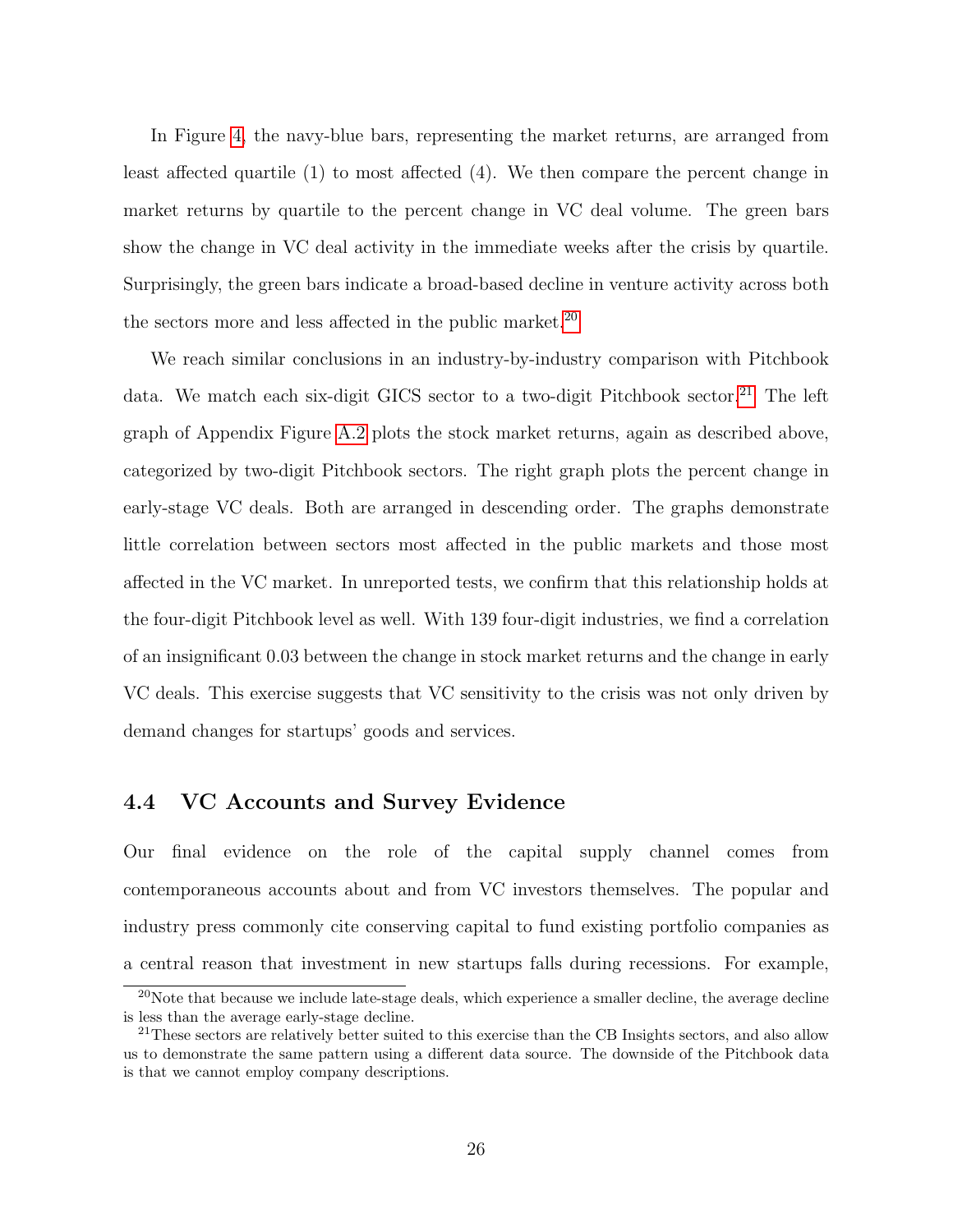one article explains that, "As the virus took hold in February, VC firms shifted their operations into 'triage' mode, where helping existing investments survive the crisis became the name of the game."[22](#page-28-0)

More formally, [Gompers et al.](#page-31-14) [\(2020b\)](#page-31-14) survey over 1,000 VCs about how COVID-19 has affected their decisions and investments. Survey respondents report having slowed their investment pace by 29% in the first half of 2020. Moreover, consistent with a capital supply channel, approximately 44% cite either "conserving dry powder" or "focusing on startups closer to profitability" as their primary reason for making fewer investments.

A final point concerns the possibility that VCs or entrepreneurs were unwilling to do deals without meeting in person. This could have played a role, but several pieces of evidence suggest it is not the main explanation. First, in this case we would expect at least some attenuated effect for first-time investments at later stages, which we do not. Second, VCs have reported going for walks with entrepreneurs to meet them.<sup>[23](#page-28-1)</sup> While not all VCs are co-located with their portfolio companies, a very large proportion are in the same city. For example, [Chen et al.](#page-31-15) [\(2010\)](#page-31-15) show that VC-backed firms typically have at least one investor in the same metro region. [Cumming and Dai](#page-31-16) [\(2010\)](#page-31-16) also find strong local bias in VC investments, with the average distance between a company and its venture investor being less than 200 miles. Overall, it seems unlikely that the difficulty of meeting in person could explain the persistent trends we observe.

<span id="page-28-0"></span><sup>22</sup>https://www.fastcompany.com/90497989/we-literally-couldnt-fundraise-why-wealthy-vcswont-save-struggling-startups?ref=hvper.com&utm source=hvper.comutm medium=website. https://www.ft.com/content/3078d978-89f4-11df-bd30-00144feab49a

https://www.forbes.com/sites/donbutler/2020/03/17/this-downturn-will-be-different-what-we-expectin-a-recession-marred-by-coronavirus/24ce7fb42cd7

<span id="page-28-1"></span><sup>23</sup>For example, see https://medium.com/wharton-fintech/frank-rotman-founding-partner-at-qedinvestors-past-present-and-future-of-fintech-ab4f94650732.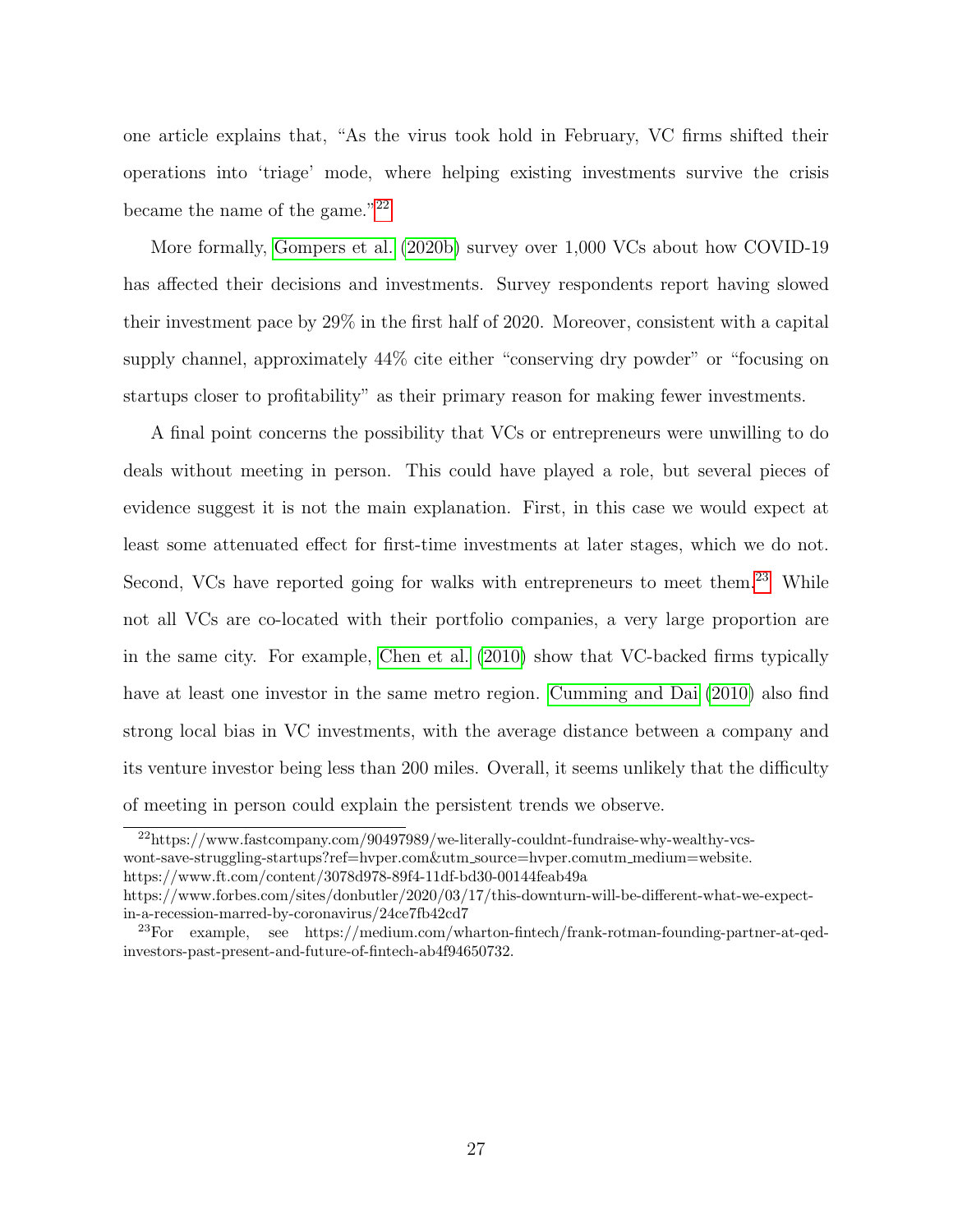# 5 Conclusion

The cyclical nature of innovation, particularly its behavior during downturns, has long been puzzling to researchers. We explore these issues here in the context of venture capital, an increasingly important intermediary in the promotion of innovation. This paper shows that while patents filed by VC-backed firms are of significantly higher quality than the average patent, VC-backed innovation is substantially more procyclical. We trace this to changes in innovation by early-stage VC-backed startups. We present evidence that one channel may be frictions in capital supply shifting the type of early-stage firms that VCs back during downturns. While this is likely not the only channel at play, it is an important and surprising mechanism.

There are a variety of open questions about the implications of these patterns for social and private optimality. It is possible that the decline in high-impact VC-driven innovation during recessions is socially detrimental, especially given the over-representation of VCbacked assignee firms among the most influential patents. The private optimality of the pro-cyclical patterns is more complex. Whatever the social consequences, it may well be privately optimal for VCs to cut back on financing ground-breaking work in periods when risk is high and liquidity is restricted, particularly if this work will take longer to reach the marketplace. These issues deserve careful scrutiny. More generally, our work points to untangling potential explanations for extremely pro-cyclical early-stage VC investments as an important area of future inquiry.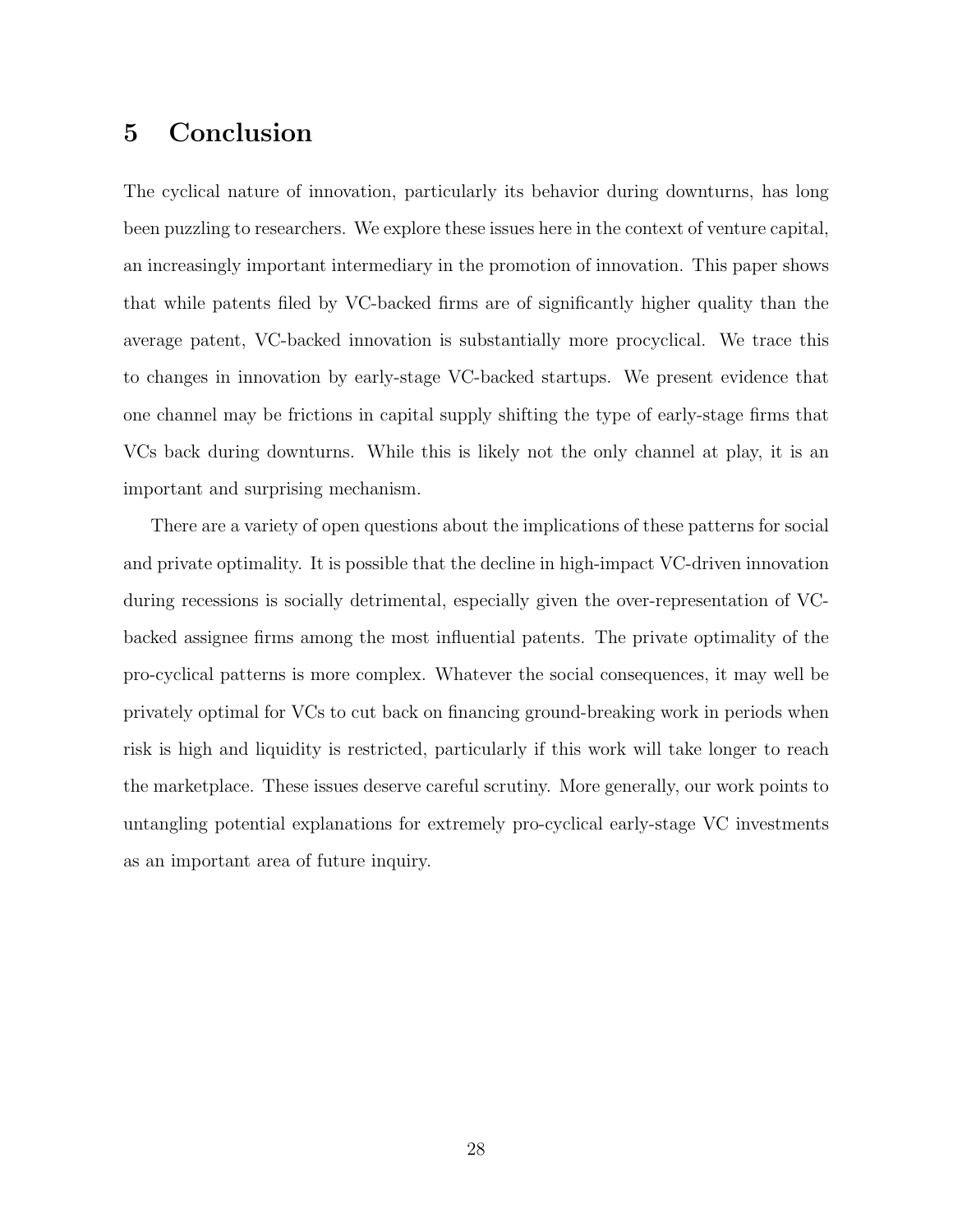# References

- <span id="page-30-3"></span>Acharya, Viral V., Douglas Gale, and Tanju Yorulmazer. 2011. "Rollover risk and market freezes." Journal of Finance 66 (4):1177–1209.
- <span id="page-30-4"></span>Aghion, Philippe, Philippe Askenazy, Nicolas Berman, Gilbert Cette, and Laurent Eymard. 2012. "Credit constraints and the cyclicality of R&D investment: Evidence from France." Journal of the European Economic Association 10 (5):1001–1024.
- <span id="page-30-5"></span>Aghion, Philippe and Gilles Saint-Paul. 1998. "Virtues of bad times interaction between productivity growth and economic fluctuations." Macroeconomic Dynamics 2 (3):322–344.
- <span id="page-30-1"></span>Akcigit, Ufuk, Sina T. Ates, Josh Lerner, Richard R. Townsend, and Yulia Zhestkova. 2020. "Fencing off Silicon Valley: Cross-border venture capital and technology spillovers." Unpublished Working Paper.
- <span id="page-30-10"></span>Angrist, Joshua D. 2001. "Estimation of limited dependent variable models with dummy endogenous regressors: simple strategies for empirical practice." Journal of business  $\mathcal{C}$ economic statistics 19 (1):2–28.
- <span id="page-30-0"></span>Arora, Ashish, Sharon Belenzon, and Lia Sheer. 2019. "Back to basics: Why do firms invest in scientific research?" Unpublished Working Paper.
- <span id="page-30-8"></span>Axelson, Ulf, Tim Jenkinson, Per Strömberg, and Michael S. Weisbach. 2013. "Borrow cheap, buy high? The determinants of leverage and pricing in buyouts." Journal of Finance 68 (6):2223–2267.
- <span id="page-30-12"></span>Babina, Tania. 2020. "Destructive creation at work: How financial distress spurs entrepreneurship." Review of Financial Studies forthcoming.
- <span id="page-30-7"></span>Babina, Tania, Asaf Bernstein, and Filippo Mezzanotti. 2020. "Crisis Innovation." Unpublished Working Paper.
- <span id="page-30-13"></span>Baker, Scott, Nicholas Bloom, Steven J. Davis, Kyle Kost, Marco Sammon, and Tasaneeya Viratyosin. 2020. "The unprecedented stock market reaction to COVID-19." Covid Economics: Vetted and Real-Time Papers 1 (3).
- <span id="page-30-6"></span>Barlevy, Gadi. 2007. "On the cyclicality of research and development." American Economic Review 97 (4):1131–1164.
- <span id="page-30-11"></span>Beck, Nathaniel. 2011. "Is OLS with a binary dependent variable really OK? Estimating (mostly) TSCS models with binary dependent variables and fixed effects." Unpublished working paper,  $NYU$ .
- <span id="page-30-9"></span>Bernstein, Shai, Xavier Giroud, and Richard R Townsend. 2016. "The impact of venture capital monitoring." *Journal of Finance* 71 (4):1591–1622.
- <span id="page-30-2"></span>Bernstein, Shai, Josh Lerner, and Filippo Mezzanotti. 2019. "Private equity and financial fragility during the crisis." Review of Financial Studies 32 (4):1309–1373.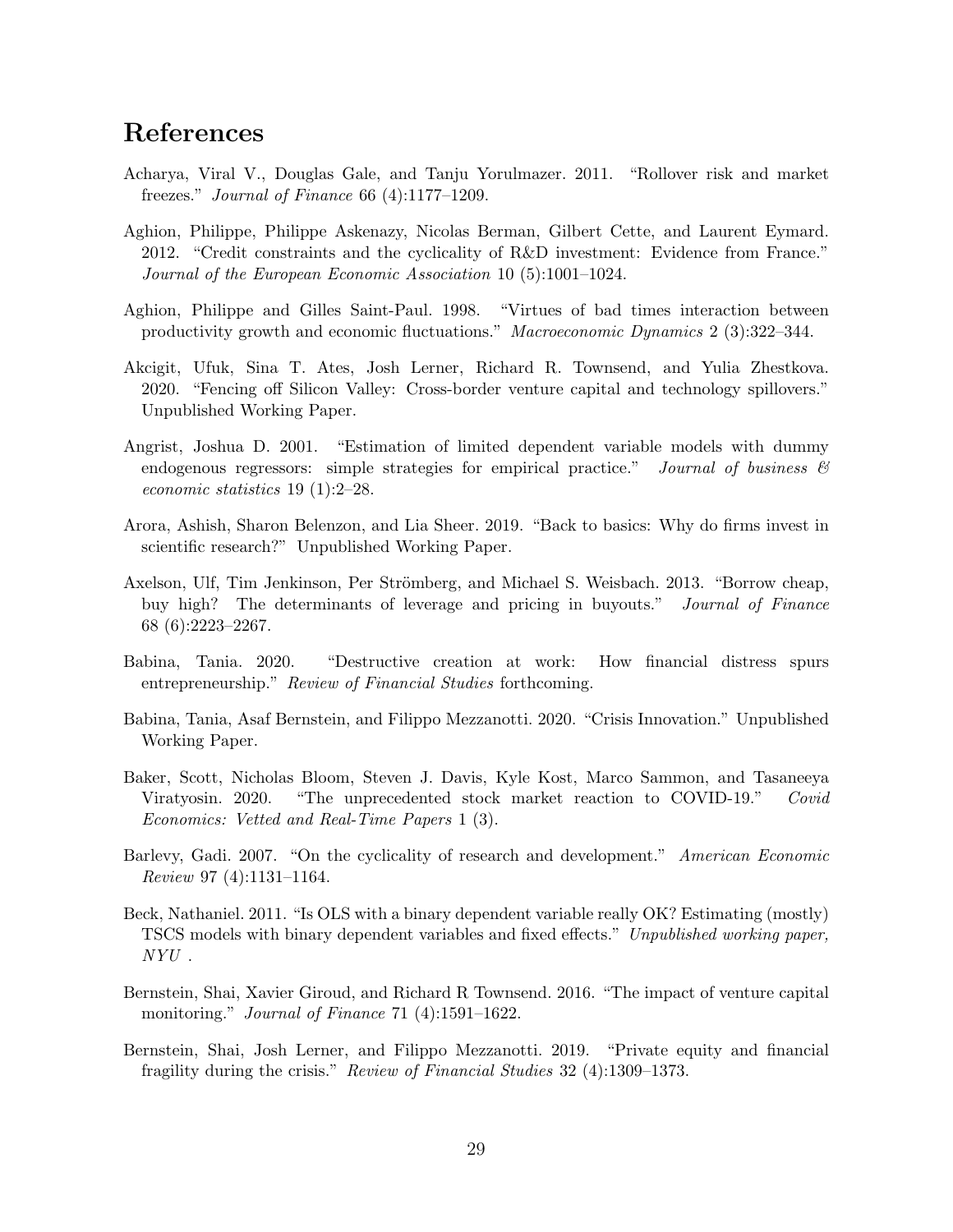- <span id="page-31-11"></span>Bernstein, Shai, Timothy McQuade, and Richard R. Townsend. 2020. "Does economic insecurity affect employee innovation?" Journal of Finance forthcoming.
- <span id="page-31-0"></span>Bloom, Nicholas, Charles I. Jones, John Van Reenen, and Michael Webb. 2020. "Are ideas getting harder to find?" American Economic Review 110 (4):1104–44.
- <span id="page-31-5"></span>Brunnermeier, Markus K. and Martin Oehmke. 2013. "The Maturity Rat Race." Journal of Finance 68 (2):483–521.
- <span id="page-31-6"></span>Caballero, Ricardo J and Mohamad L Hammour. 1994. "The cleansing effect of recessions." American Economic Review 84 (5):1350–1368.
- <span id="page-31-15"></span>Chen, Henry, Paul Gompers, Anna Kovner, and Josh Lerner. 2010. "Buy local? The geography of venture capital." Journal of Urban Economics 67 (1):90–102.
- <span id="page-31-1"></span>CNBC. 2020. "Europe races to rescue its tech industry as start-ups fight for survival." CNBC .
- <span id="page-31-9"></span>Comin, Diego and Mark Gertler. 2006. "Medium-term business cycles." American Economic Review 96 (3):523–551.
- <span id="page-31-7"></span>Cooper, Russell, John Haltiwanger et al. 1993. "The Aggregate Implications of Machine Replacement: Theory and Evidence." American Economic Review 83 (3):360–382.
- <span id="page-31-16"></span>Cumming, Douglas and Na Dai. 2010. "Local bias in venture capital investments." Journal of Empirical Finance 17 (3):362–380.
- <span id="page-31-13"></span>Ewens, Michael, Alexander S Gorbenko, and Arthur Korteweg. 2019. "Venture capital contracts." Unpublished Working Paper.
- <span id="page-31-10"></span>Fabrizio, Kira R. and Ulya Tsolmon. 2014. "An empirical examination of the procyclicality of R&D investment and innovation." Review of Economics and Statistics 96 (4):662–675.
- <span id="page-31-3"></span>Ghosh, Shona. 2020. "The UK has greenlit a \$300 million package to try to save thousands of startups from collapse during the COVID-19 pandemic." Business Insider.
- <span id="page-31-12"></span>Gompers, Paul and Josh Lerner. 2000. "Money chasing deals? The impact of fund inflows on private equity valuation." Journal of Financial Economics 55 (2):281–325.
- <span id="page-31-4"></span>Gompers, Paul A, Will Gornall, Steven N Kaplan, and Ilya A Strebulaev. 2020a. "How do venture capitalists make decisions?" Journal of Financial Economics 135 (1):169–190.
- <span id="page-31-14"></span>Gompers, Paul A., Will Gornall, Steven N. Kaplan, and Ilya A. Strebulaev. 2020b. "Venture capitalists and COVID-19." Working Paper .
- <span id="page-31-2"></span>Griffith, Erin and David McCabe. 2020. "Start-Ups Pursue Free Money With Relief Funds, Prompting Backlash." The New York Times.
- <span id="page-31-8"></span>Griliches, Zvi. 1984. "Patent statistics as economic indicators: a survey." In R&D and Productivity: The Econometric Evidence, edited by Zvi Griliches. University of Chicago Press, 287–343.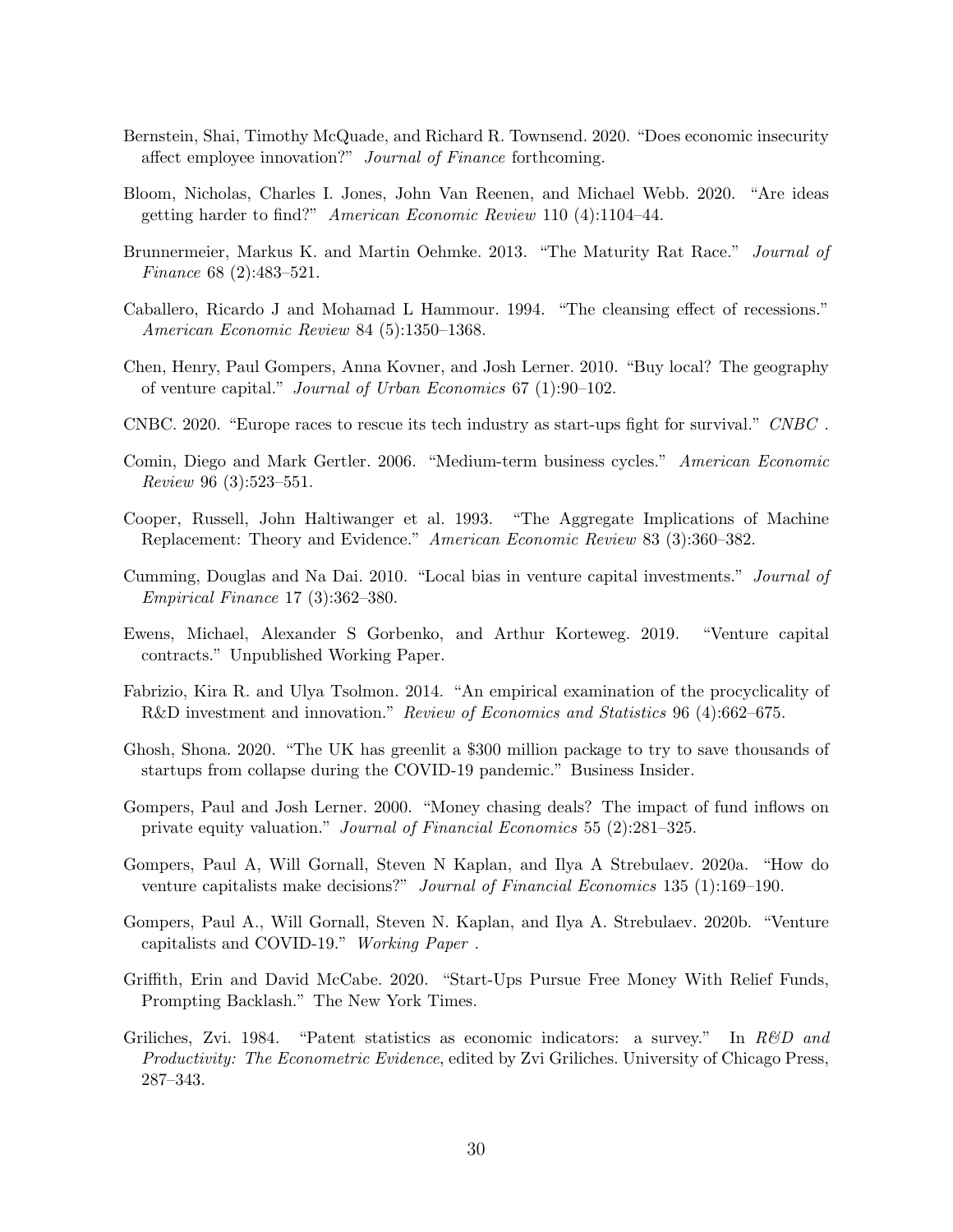- <span id="page-32-13"></span>Hall, Bronwyn H, Zvi Griliches, and Jerry A Hausman. 1986. "Patents and R and D: Is There a Lag?" International Economic Review :265–283.
- <span id="page-32-16"></span>Hassan, Tarek A., Stephan Hollander, Laurence van Lent, and Ahmed Tahoun. 2020. "Firm-level exposure to epidemic diseases: Covid-19, SARS, and H1N1." Unpublished Working Paper.
- <span id="page-32-1"></span>He, Zhiguo and Wei Xiong. 2012. "Rollover risk and credit risk." Journal of Finance 67 (2):391– 430.
- <span id="page-32-9"></span>Howell, Sabrina T. 2017. "Financing innovation: Evidence from R&D grants." American Economic Review 107 (4):1136–64.

<span id="page-32-10"></span>———. 2020. "Reducing information frictions in venture capital: The role of new venture competitions." Journal of Financial Economics 36 (3):676–694.

- <span id="page-32-6"></span>Kaplan, Steven N. and Antoinette Schoar. 2005. "Private equity performance: Returns, persistence, and capital flows." Journal of Finance 60 (4):1791–1823.
- <span id="page-32-7"></span>Kaplan, Steven N. and Per Strömberg. 2003. "Financial contracting theory meets the real world: An empirical analysis of venture capital contracts." Review of Economic Studies 70 (2):281– 315.
- <span id="page-32-8"></span>———. 2004. "Characteristics, contracts, and actions: Evidence from venture capitalist analyses." Journal of Finance 59 (5):2177–2210.
- <span id="page-32-12"></span>Kaplan, Steven N., Per Strömberg, and Berk A Sensoy. 2002. "How well do venture capital databases reflect actual investments?" Unpublished Working Paper.
- <span id="page-32-0"></span>Kortum, Samuel and Josh Lerner. 2000. "Assessing the contribution of venture capital to innovation." RAND Journal of Economics :674–692.
- <span id="page-32-11"></span>Maats, Frederike, Andrew Metrick, Ayako Yasuda, Brian Hinkes, and Sofia Vershovski. 2011. "On the consistency and reliability of venture capital databases." Unpublished Working Paper.
- <span id="page-32-4"></span>Manso, Gustavo, Benjamin Balsmeier, and Lee Fleming. 2019. "Heterogeneous innovation and the antifragile economy." Unpublished Working Paper.
- <span id="page-32-15"></span>Marx, Matt and Aaron Fuegi. 2019. "Reliance on science: Worldwide front-page patent citations to scientific articles."
- <span id="page-32-14"></span>Metrick, Andrew and Ayako Yasuda. 2010. "The economics of private equity funds." Review of Financial Studies 23 (6):2303–2341.
- <span id="page-32-5"></span>Moreira, Sara and Joao Granja. 2020. "Product Innovation and Credit Market Disruptions." Unpublished Working Paper.
- <span id="page-32-3"></span>Nanda, Ramana and Matthew Rhodes-Kropf. 2013. "Investment cycles and startup innovation." Journal of Financial Economics 110 (2):403–418.

<span id="page-32-2"></span> $-$ , 2017. "Financing risk and innovation." *Management Science* 63 (4):901–918.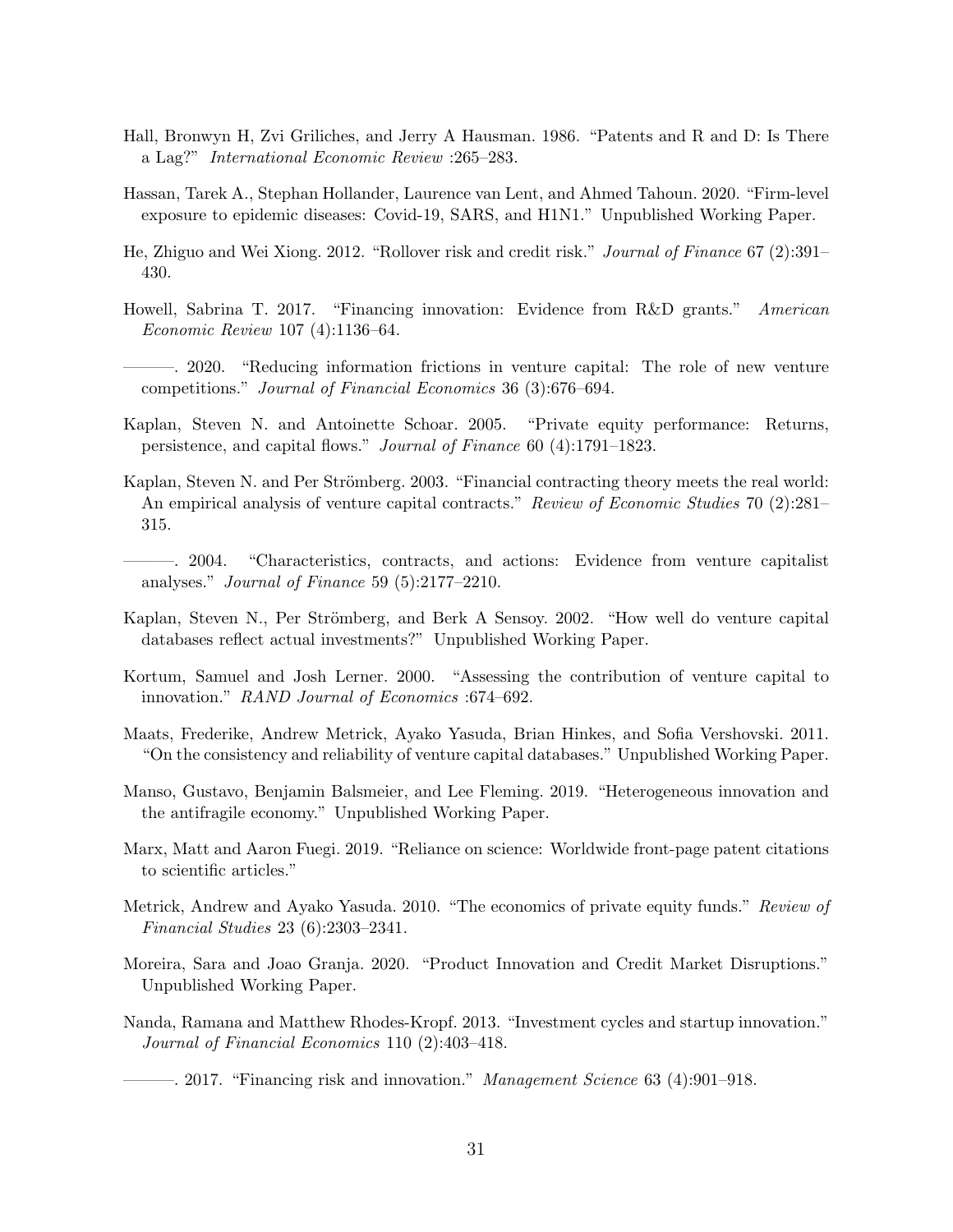- <span id="page-33-1"></span>Parsa, Ali. 2020. "Letter to the Chancellor." https://www.scribd.com/document/455681169/Letterto-the-Chancellor .
- <span id="page-33-6"></span>Pitchbook. 2020. "Venture Capital Fundraising and Investment Dollars Remained Healthy Through 1H 2020 Amid Slowdown in Exits and Deal Count Due to Impacts of COVID-19." Pitchbook Press Release, July 14.
- <span id="page-33-2"></span>Puri, Manju and Rebecca Zarutskie. 2012. "On the life cycle dynamics of venture-capital-and non-venture-capital-financed firms." Journal of Finance 67 (6):2247–2293.
- <span id="page-33-5"></span>Robinson, David T. and Berk A. Sensoy. 2016. "Cyclicality, performance measurement, and cash flow liquidity in private equity." Journal of Financial Economics 122 (3):521–543.
- <span id="page-33-4"></span>Schumpeter, Joseph A. 1939. Business Cycles, vol. 1. New York: McGraw-Hill.
- <span id="page-33-0"></span>Simpson, Meghan. 2020. "BDC launches matching investment program for Canadian VC-backed Companies affected by COVID-10."  $\textit{Betakit}{}$  .
- <span id="page-33-3"></span>Townsend, Richard R. 2015. "Propagation of financial shocks: The case of venture capital." Management Science 61 (11):2782–2802.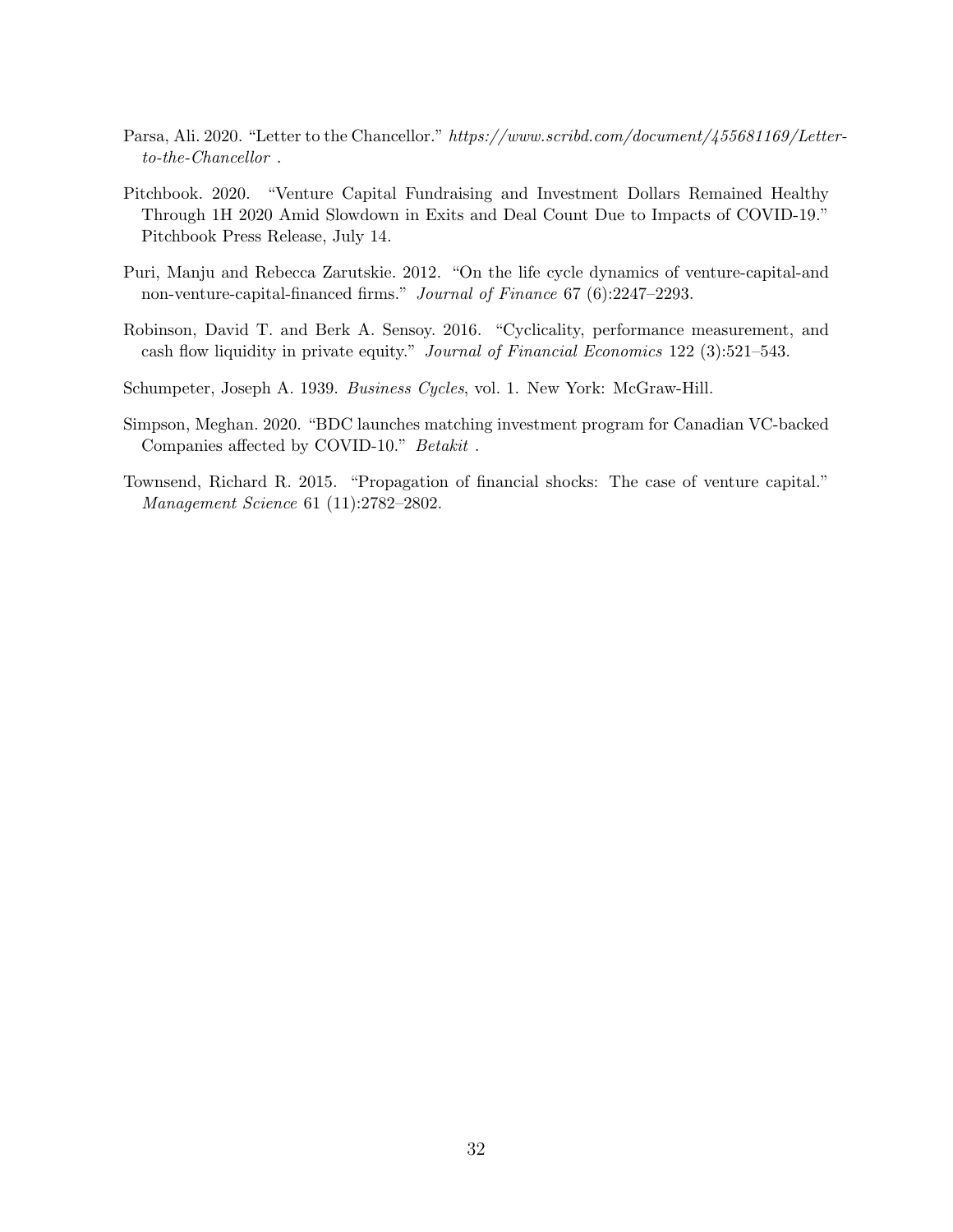

<span id="page-34-0"></span>Figure 1: VC-backed Startup Share of Top Quality Patents Less VC share of Total Patents

This figure shows the difference between the share of VC patents that are in the top 1% of the citations (relative to all patents applied for in the same month) less the share of observations that are venturebacked. The data are presented as a binscatter with 80 equal-sized bins between January 1, 1976 and December 31, 2015 (subsequent data on citations exhibit strong truncation bias). Vertical shaded regions represent the peak-to-trough period defining NBER recessions. Sources: USPTO, VentureXpert.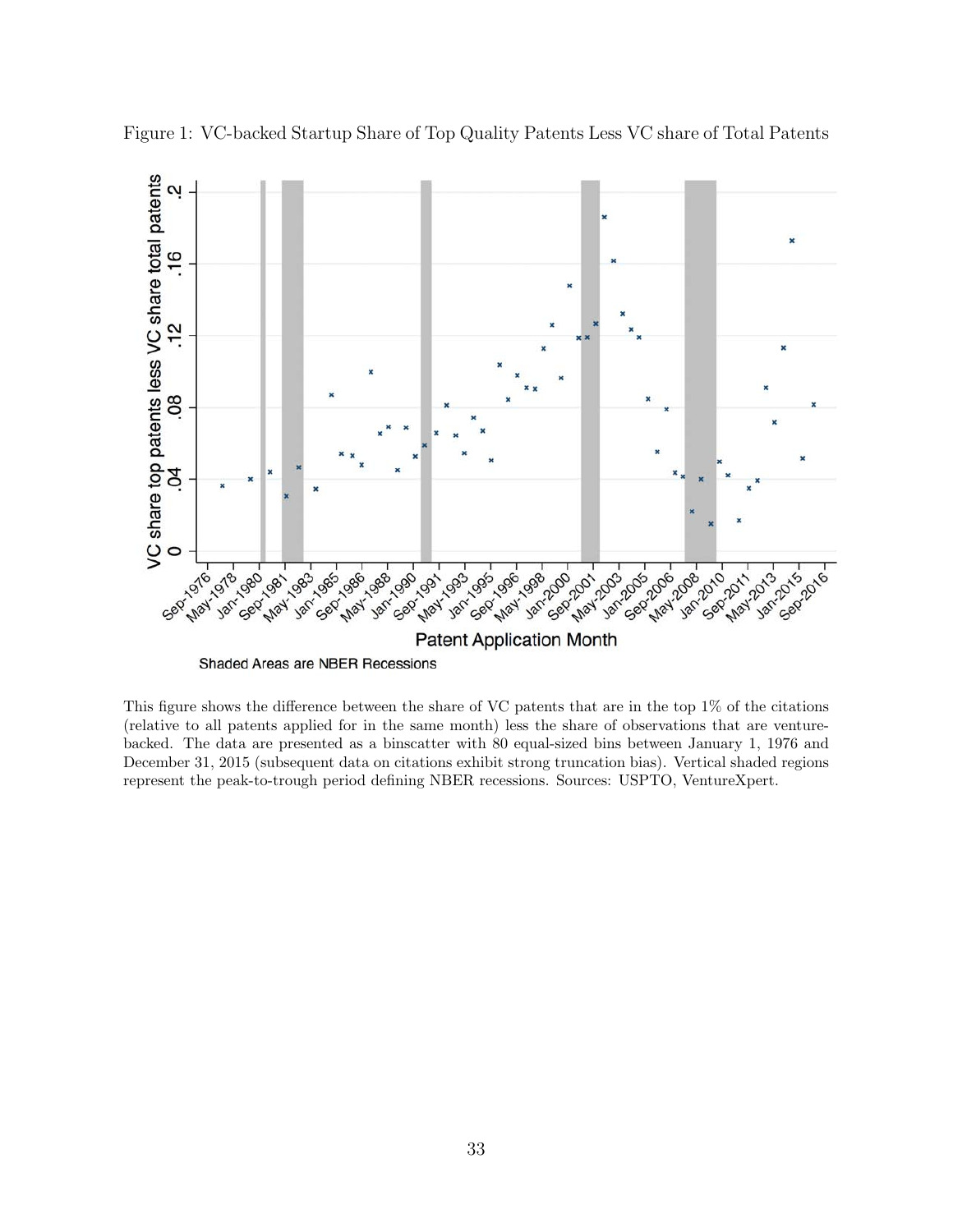<span id="page-35-0"></span>

Figure 2: VC Investment and Market Cycles

These figures show the quarterly number of VC deals. The top graph shows only early VC deals, while the bottom graph shows all VC deals. The red lines represent NBER recession trough quarters. The black line represents the stock market S&P 500 index. Source: VentureXpert.)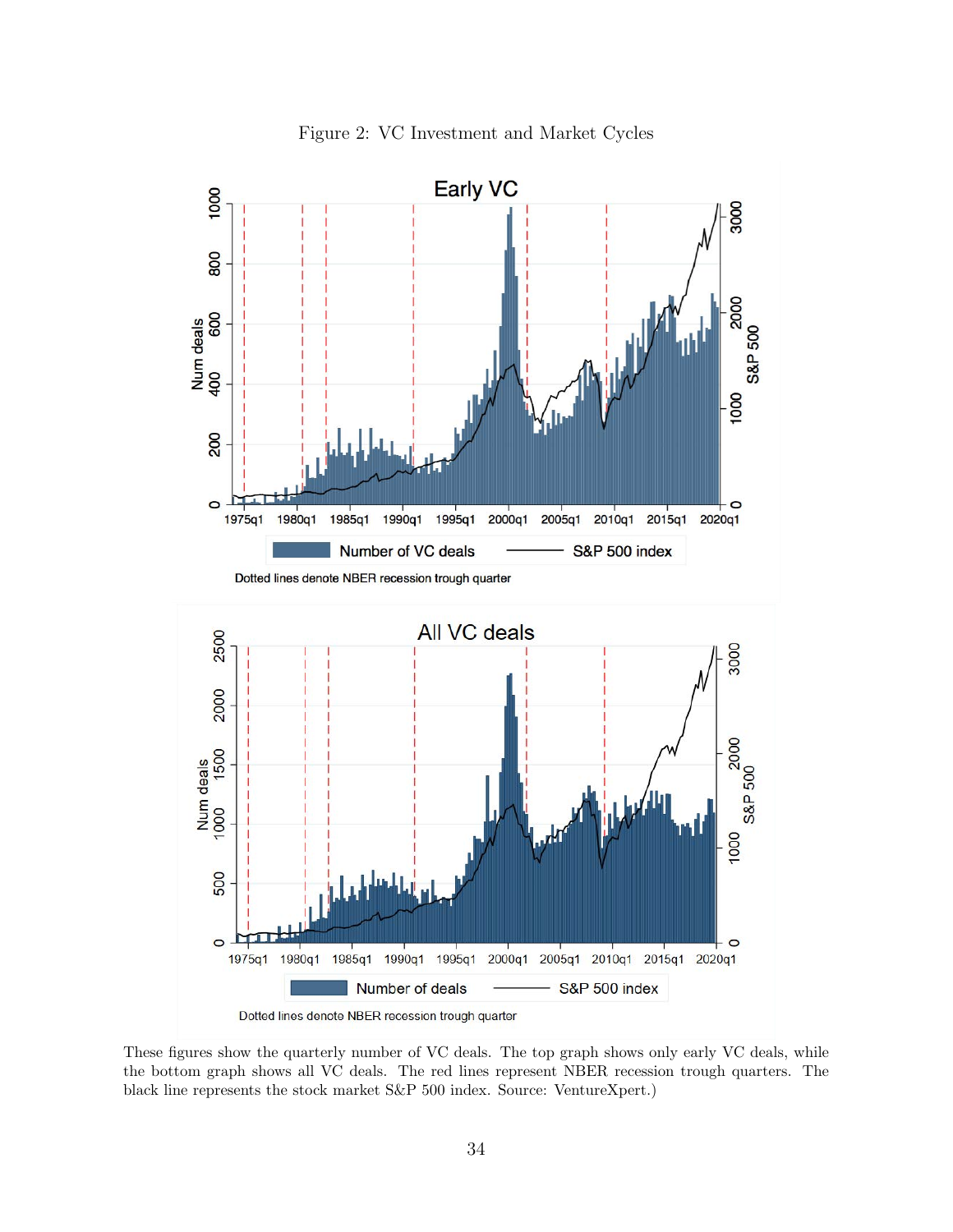<span id="page-36-0"></span>

Figure 3: US VC Deals Around COVID-19 Crisis by Stage (Pitchbook)

These figures show the number of US VC deals by investment stage using data from Pitchbook. Frequency is weekly, and the first day of the week is shown on the x-axis. Each point represents a biweekly rolling mean, which is the mean taken over this week and the previous week. The red line at the first week of March 2020 represents the start (roughly) of the COVID-19 crisis in the U.S. Graphs on the top show the raw number of deals in the week; those on the bottom, the number of deals in the week less the number in the same week of the previous year. Source: Pitchbook.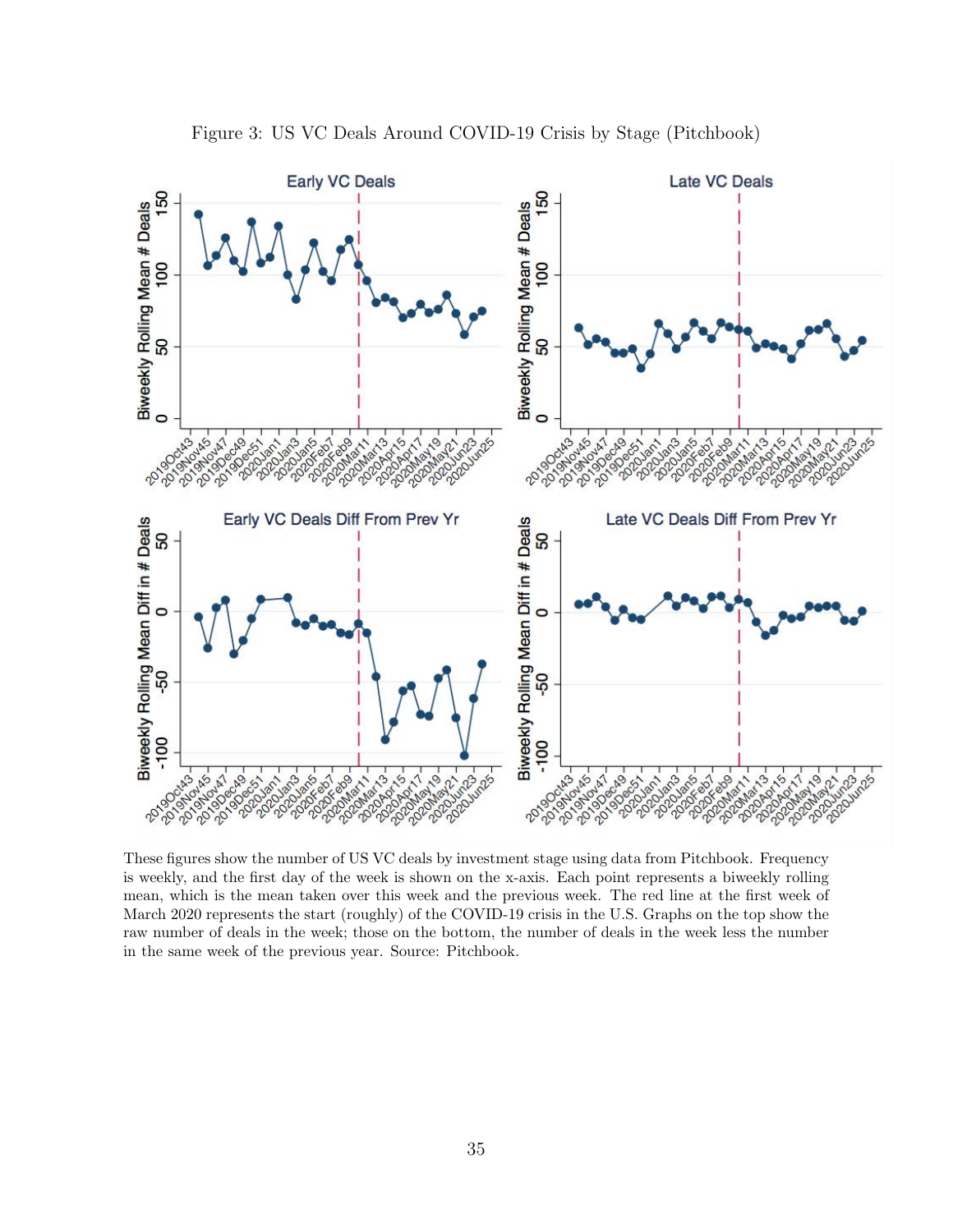<span id="page-37-0"></span>Figure 4: Comparison of Change in VC and Stock Market Returns by Quartile of Stock Market Returns during COVID-19 Crisis



This figure compares across sectors how VC and stock markets have changed since the onset of the COVID crisis. First, we calculate value-weighted stock market returns for the five worst days in March across six-digit GICS sectors. We then divide the sectors into quartiles ranging from worst-hit (quartile 4), to least affected (quartile 1). The dark blue bars show the average daily stock market returns for each quartile of sectors. We map the GICS sectors to industries in CB Insights, using existing industry categorizations and text descriptions about the company to identify businesses type. We then compare the weekly number of deals before and after the inception of the COVID crisis. The pre-COVID period is from October 1, 2019 to March 1, 2020, and the post-COVID period is March 2-April 1, 2020. We calculate the percent change in average number of weekly deals in the two periods, shown in the green bars.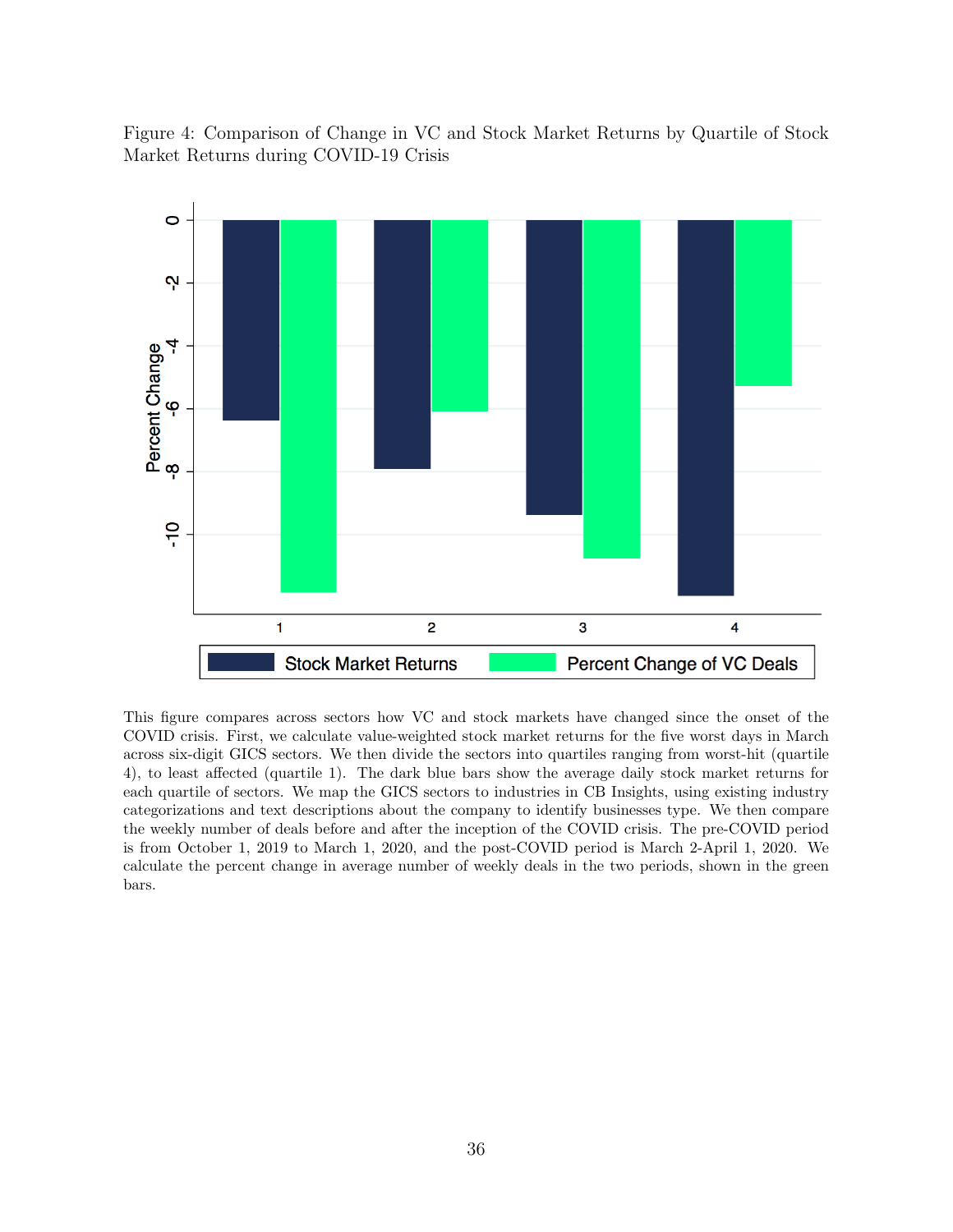#### Table 1: Summary Statistics

<span id="page-38-0"></span>This table presents summary statistics for the key variables. Observations are utility patents awarded between between January 1, 1976 and December 31, 2017 and assigned to a U.S. firm. VC-Backed is an indicator variable equal to one if one of the patent assignees is a VC-backed firm as of the patent application date. A patent assignee is defined as being VC-backed as of the patent application date if the patent application date is between the assignee's first VC financing round and its last VC financing round. Top citations is an indicator variable equal to one if the patent is in the top 10% or 1% of forward citations among patents from the same application month cohort. Top originality is an indicator variable equal to one if the patent is in the top  $10\%$  or  $1\%$  of originality among patents from the same application month cohort. Top generality is an indicator variable equal to one if the patent is in the top  $10\%$  or 1% of generality among patents from the same application month cohort. Top closeness to science is an indicator variable equal to one if the patent is in the top 10% or 1% of backward citations to academic research among patents from the same application month cohort. Top closeness to quality science is an indicator variable equal to one if the patent is in the top  $10\%$  or  $1\%$  of backward citations to academic research published in top journals among patents from the same application month cohort. Column 1 shows the proportion of patents that fall into each category. Column 2 shows the proportion of VC affiliated patents that fall into each category. Column 3 shows the ratio of column 2 to column 1.

|                                         | All Patents<br>Mean | VC Patents<br>Mean | Ratio     |
|-----------------------------------------|---------------------|--------------------|-----------|
| $1(VC\text{-Backed})$                   | 0.036               |                    |           |
| $1$ (Top 1% Citations)                  | 0.010               | 0.029              | 2.90      |
| $1$ (Top 1% Originality)                | 0.010               | 0.021              | 2.10      |
| $1$ (Top 1% Generality)                 | 0.010               | 0.029              | 2.90      |
| $1$ (Top 1% Closeness to Sci.)          | 0.010               | 0.027              | 2.70      |
| $1$ (Top 1% Closeness to Quality sci.)  | 0.010               | 0.026              | 2.60      |
| $1$ (Top 10% Citations)                 | 0.102               | 0.220              | 2.16      |
| $1$ (Top 10% Originality)               | 0.100               | 0.189              | 1.89      |
| $1$ (Top 10% Generality)                | 0.100               | 0.220              | 2.20      |
| $1$ (Top 10% Closeness to Sci.)         | 0.107               | 0.209              | 1.95      |
| $1$ (Top 10% Closeness to Quality sci.) | 0.083               | 0.183              | 2.20      |
| Observations                            | 2,679,343           | 95,945             | 2,679,343 |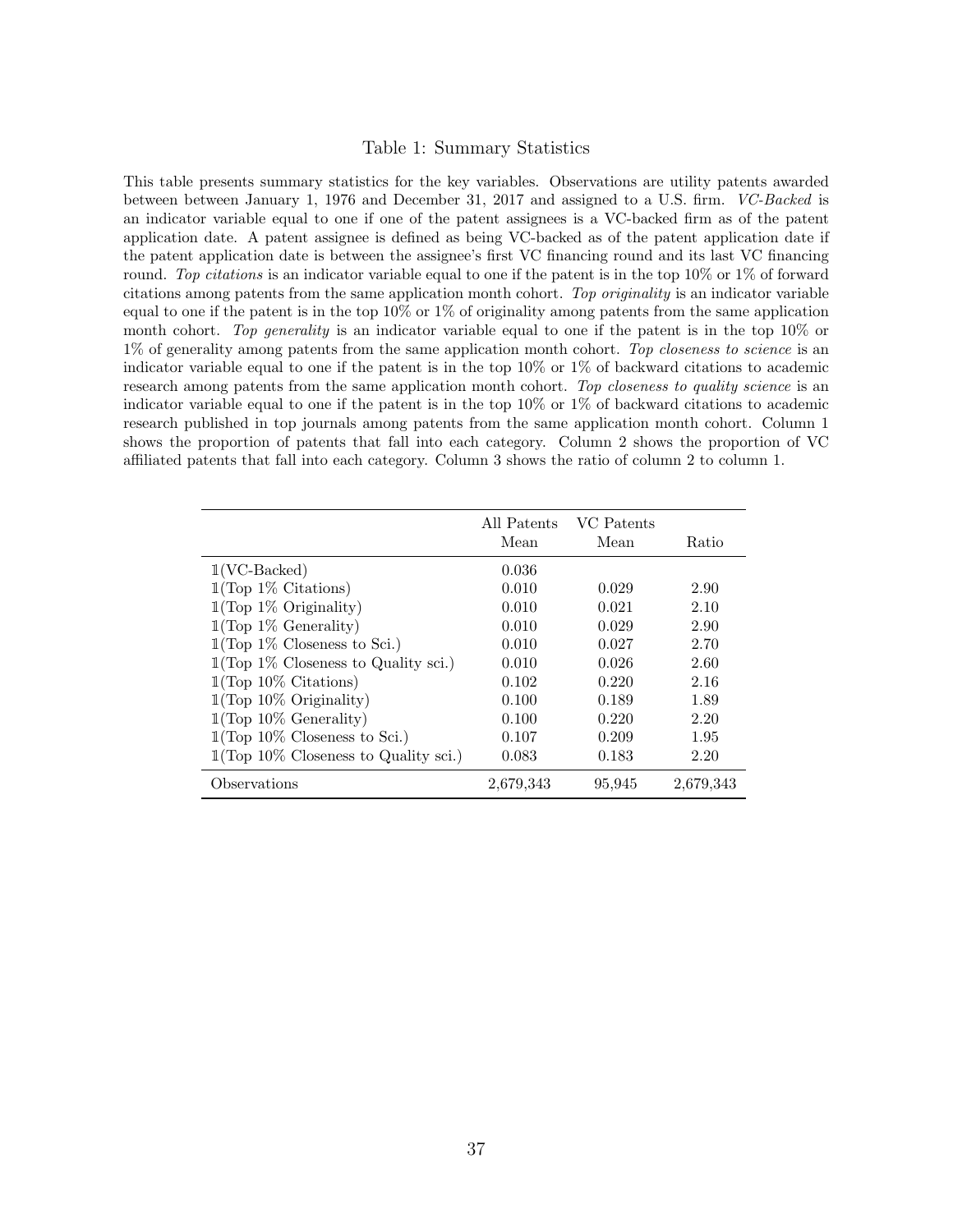#### Table 2: Relationship Between Recessions and VC-Backed Patents

<span id="page-39-0"></span>This table shows the OLS relationship between recessions and VC-backed patents. Observations are utility patents awarded between between January 1, 1976 and December 31, 2017 and assigned to a U.S. firm. VC-Backed Patent is an indicator variable equal to one if one of the patent assignees is a VC-backed firm as of the patent application date. A patent assignee is defined as being VC-backed as of the patent application date if the patent application date is between the assignee's first VC financing round and its last VC financing round. Log VC investment is the log of aggregate VC investment in U.S. startups during the month the patent was applied for. *Recession* is an indicator variable equal to one if the U.S. was in a recession during the month the patent was applied for according to the NBER Business Cycle Dating Committee. Class FE represent class fixed effects based on the patents primary, four-digit CPC class. Standard errors are clustered by application month. \*,\*\*, and \*\*\* denote statistical significance at the 10%, 5%, and 1% level, respectively.

|                       |                        | $1(VC\text{-Backed Patent})$ |                       |
|-----------------------|------------------------|------------------------------|-----------------------|
|                       | (1)                    | (2)                          | (3)                   |
| 1(Recession)          | $-0.003***$<br>(0.001) |                              | $-0.002**$<br>(0.001) |
| Log VC Investment     |                        | $0.004***$<br>(0.000)        | $0.004***$<br>(0.000) |
| Patent Class FE       | Yes                    | Yes                          | Yes                   |
| $R^2$<br>Observations | 0.020<br>2,676,035     | 0.022<br>2,676,035           | 0.022<br>2,676,035    |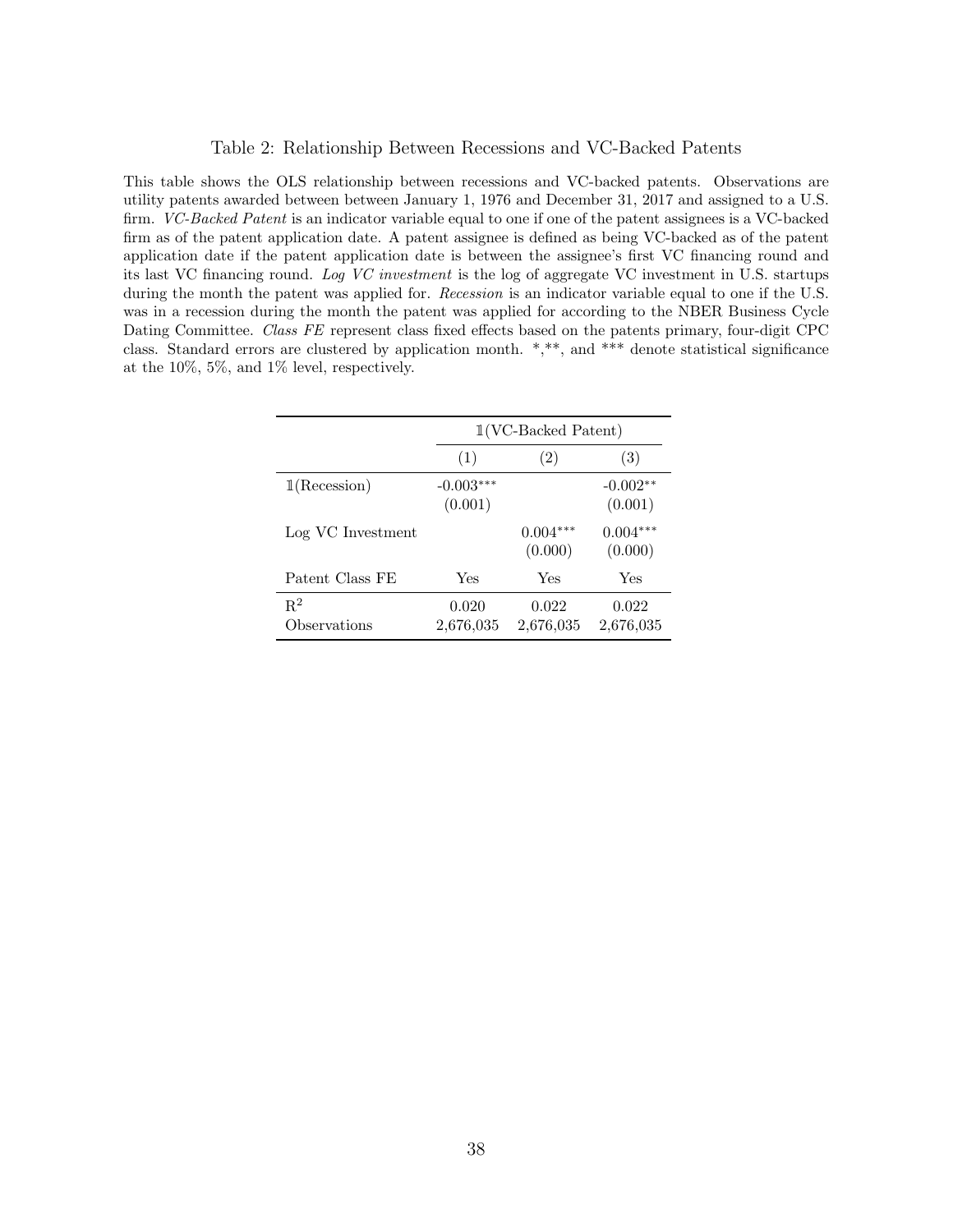#### <span id="page-40-1"></span>Table 3: Relationship Between Recessions and VC-backed Patent Citations

This table shows the OLS relationship between recessions and VC-backed patent citations. Observations are utility patents awarded between between January 1, 1976 and December 31, 2017 and assigned to <sup>a</sup> U.S. firm. The dependent variable in columns 1-4 is an indicator for the number of forward cites being in the top 1% among patents applied for in the same month. The dependent variable in columns 5-8 is the log of one plus the total number of forward citations to the patent. VC-Backed is an indicator variable equa<sup>l</sup> to one if one of the patent assignees is <sup>a</sup> VC-backed firm as of the patent application date. A patent assignee is defined as being VC-backed as of the patent application date if the patentapplication date is between the assignee's first VC financing round and its last VC financing round. Recession is an indicator variable equal to one if the U.S. was in a recession during the month the patent was applied for according to the NBER Business Cycle Dating Committee. Early *Stage* is an indicator variable equal to one if the patent assignee was seed stage or early stage as of its most recent VC financing round according to VentureXpert. late-stage is an indicator variable equa<sup>l</sup> to one if the patent assignee was not seed stage or early stage as of its most recent VCfinancing round. Patent Class FE represent class fixed effects based on the patent's primary four-digit CPC classification. Month FE represent month fixed effects. Patent Class X Month FE represent patent class by month fixed effects. Standard errors are clustered by application month. \*,\*\*, and \*\*\* denote statistical significance at the 10%, 5%, and 1% level, respectively.

<span id="page-40-0"></span>

|                                                                                    |                | Top 1% Cites (Within Month) |             |                |            |                | $Log(1+Cites)$ |             |
|------------------------------------------------------------------------------------|----------------|-----------------------------|-------------|----------------|------------|----------------|----------------|-------------|
|                                                                                    | (1)            | (2)                         | (3)         | (4)            | (5)        | (6)            | (7)            | (8)         |
| $\mathbb{1}(\text{Recession}) \times \mathbb{1}(\text{VC-Backed})$                 | $-0.005*$      | $-0.005**$                  |             |                | $-0.036$   | $-0.019$       |                |             |
|                                                                                    | (0.003)        | (0.003)                     |             |                | (0.026)    | (0.024)        |                |             |
| $1(VC\text{-Backed})$                                                              | $0.014***$     | $0.015***$                  |             |                | $0.374***$ | $0.362***$     |                |             |
|                                                                                    | (0.001)        | (0.001)                     |             |                | (0.009)    | (0.008)        |                |             |
| $\mathbb{1}(\text{Recession}) \times \mathbb{1}(\text{VC-Backed and Early Stage})$ |                |                             | $-0.010***$ | $-0.009***$    |            |                | $-0.118***$    | $-0.087***$ |
|                                                                                    |                |                             | (0.003)     | (0.003)        |            |                | (0.028)        | (0.025)     |
| $1$ (VC-Backed and Early Stage)                                                    |                |                             | $0.020***$  | $0.021***$     |            |                | $0.472***$     | $0.446***$  |
|                                                                                    |                |                             | (0.002)     | (0.002)        |            |                | (0.014)        | (0.014)     |
| $\mathbb{1}(\text{Recession}) \times \mathbb{1}(\text{VC-Backed and Late Stage})$  |                |                             | $-0.003$    | $-0.004$       |            |                | $-0.005$       | 0.006       |
|                                                                                    |                |                             | (0.003)     | (0.003)        |            |                | (0.032)        | (0.031)     |
| $1$ (VC-Backed and Late Stage)                                                     |                |                             | $0.012***$  | $0.013***$     |            |                | $0.337***$     | $0.330***$  |
|                                                                                    |                |                             | (0.001)     | (0.001)        |            |                | (0.010)        | (0.010)     |
| Patent Class FE                                                                    | Yes            | No                          | Yes         | No             | Yes        | No             | Yes            | No          |
| Month FE                                                                           | Yes            | N <sub>o</sub>              | Yes         | N <sub>o</sub> | Yes        | N <sub>o</sub> | Yes            | No          |
| Patent Class $\times$ Month FE                                                     | N <sub>o</sub> | Yes                         | No          | Yes            | No         | Yes            | $\rm No$       | Yes         |
| $\mathbf{R}^2$                                                                     | 0.027          | 0.082                       | 0.027       | 0.082          | 0.275      | 0.349          | 0.275          | 0.349       |
| Observations                                                                       | 2,241,808      | 2,241,808                   | 2,241,808   | 2,241,808      | 2,241,808  | 2,241,808      | 2,241,808      | 2,241,808   |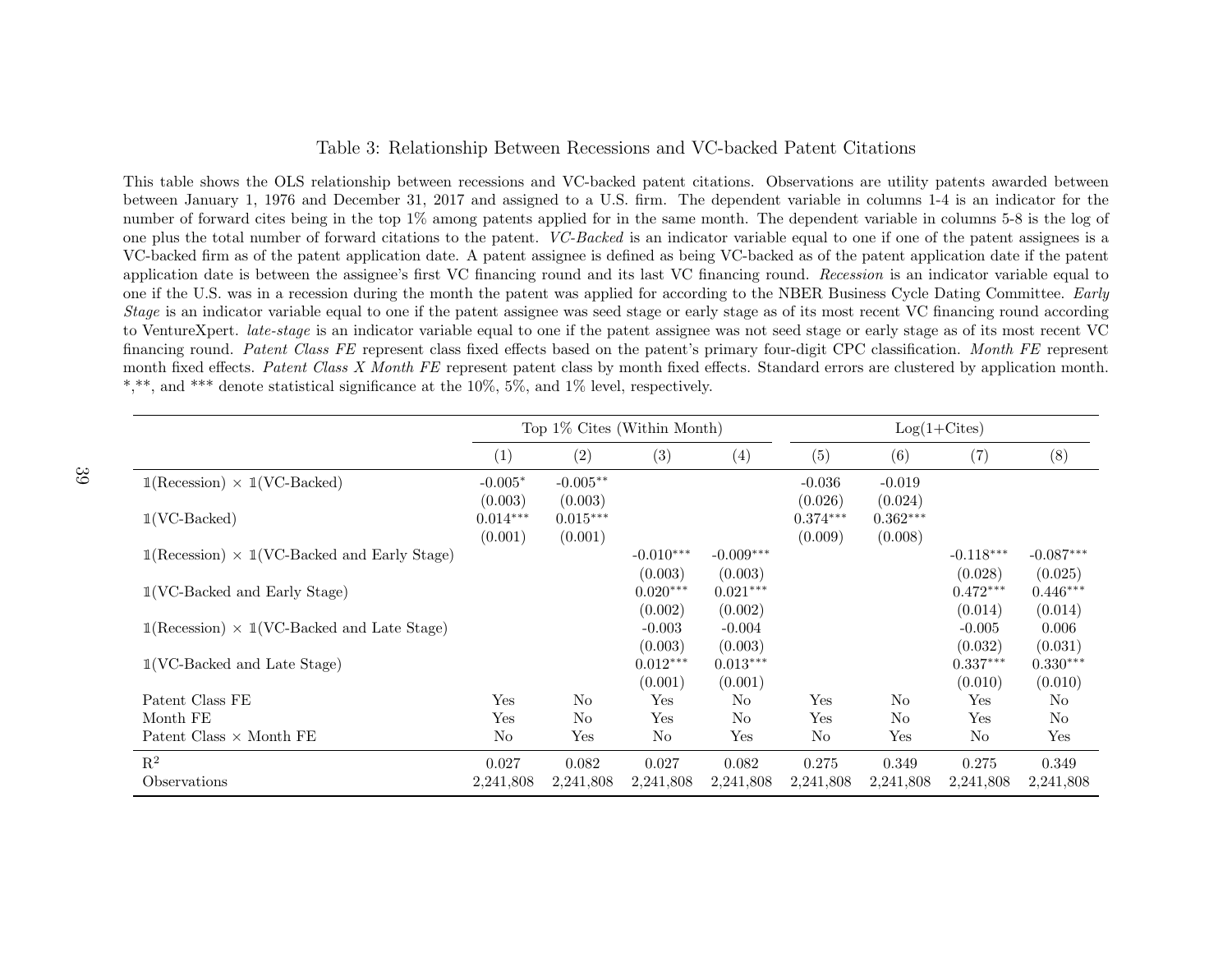### Table 4: Relationship Between Recessions and VC-Backed Patent Originality and Generality

This table shows the OLS relationship between recessions and VC-backed patent originality/generality. Observations are utility patents awarded between between January 1, <sup>1976</sup> and December 31, <sup>2017</sup> and assigned to <sup>a</sup> U.S. firm. The dependent variable in columns 1-4 (5-8) is an indicatorfor the patent's originality (generality) score being in the top  $1\%$  among patents applied for in the same month. *VC-Backed* is an indicator variable equal to one if one of the patent assignees is <sup>a</sup> VC-backed firm as of the patent application date. A patent assignee is defined as being VC-backed as of the patent application date if it the patent application date is between the assignee's first VC financing round and its last VC financinground. Recession is an indicator variable equal to one if the U.S. was in a recession during the month the patent was applied for according to the NBER Business Cycle Dating Committee. *Early Stage* is an indicator variable equal to one if the patent assignee was seed stage or early stage as of its most recent VC financing round according to VentureXpert. Late Stage is an indicator variable equal to one if the patent assignee was not seed stage or early stage as of its most recent VC financing round. were not based in the U.S. Patent Class FE represent class fixed effects based on the patent's primary four-digit CPC classification. Month FE represent month fixed effects. Patent Class X Month FE represent patent class by month fixed effects. Standard errors are clustered by application month. \*,\*\*, and \*\*\* denote statistical significance at the 10%, 5%, and 1%level, respectively.

<span id="page-41-0"></span>

|                                                                                    |                       | Top 1% Originality (Within Month) |                        |                        |                       |                       | Top 1% Generality (Within Month) |                        |
|------------------------------------------------------------------------------------|-----------------------|-----------------------------------|------------------------|------------------------|-----------------------|-----------------------|----------------------------------|------------------------|
|                                                                                    | (1)                   | (2)                               | (3)                    | (4)                    | (5)                   | (6)                   | (7)                              | (8)                    |
| $\mathbb{1}(\text{Recession}) \times \mathbb{1}(\text{VC-Backed})$                 | $-0.004**$<br>(0.002) | $-0.005**$<br>(0.002)             |                        |                        | $-0.003$<br>(0.003)   | $-0.004$<br>(0.002)   |                                  |                        |
| $1(VC\text{-Backed})$                                                              | $0.012***$<br>(0.001) | $0.012***$<br>(0.001)             |                        |                        | $0.015***$<br>(0.001) | $0.016***$<br>(0.001) |                                  |                        |
| $\mathbb{1}(\text{Recession}) \times \mathbb{1}(\text{VC-Backed and Early Stage})$ |                       |                                   | $-0.011***$<br>(0.003) | $-0.011***$<br>(0.003) |                       |                       | $-0.009***$<br>(0.003)           | $-0.009***$<br>(0.003) |
| $1$ (VC-Backed and Early Stage)                                                    |                       |                                   | $0.014***$<br>(0.002)  | $0.013***$<br>(0.002)  |                       |                       | $0.024***$<br>(0.002)            | $0.024***$<br>(0.002)  |
| $\mathbb{1}(\text{Recession}) \times \mathbb{1}(\text{VC-Backed and Late Stage})$  |                       |                                   | $-0.002$<br>(0.003)    | $-0.002$<br>(0.002)    |                       |                       | $-0.001$<br>(0.003)              | $-0.002$<br>(0.003)    |
| $1$ (VC-Backed and Late Stage)                                                     |                       |                                   | $0.011***$<br>(0.001)  | $0.011***$<br>(0.001)  |                       |                       | $0.012***$<br>(0.001)            | $0.013***$<br>(0.001)  |
| Patent Class FE                                                                    | Yes                   | N <sub>o</sub>                    | Yes                    | N <sub>o</sub>         | Yes                   | $\rm No$              | Yes                              | No                     |
| Month FE                                                                           | Yes                   | $\rm No$                          | Yes                    | $\rm No$               | Yes                   | No                    | Yes                              | $\rm No$               |
| Patent Class $\times$ Month FE                                                     | No                    | Yes                               | No                     | Yes                    | No                    | Yes                   | No                               | Yes                    |
| $R^2$                                                                              | 0.005                 | 0.080                             | 0.005                  | 0.080                  | 0.017                 | 0.068                 | 0.017                            | 0.068                  |
| Observations                                                                       | 2,676,035             | 2,676,035                         | 2,676,035              | 2,676,035              | 2,676,035             | 2,676,035             | 2,676,035                        | 2,676,035              |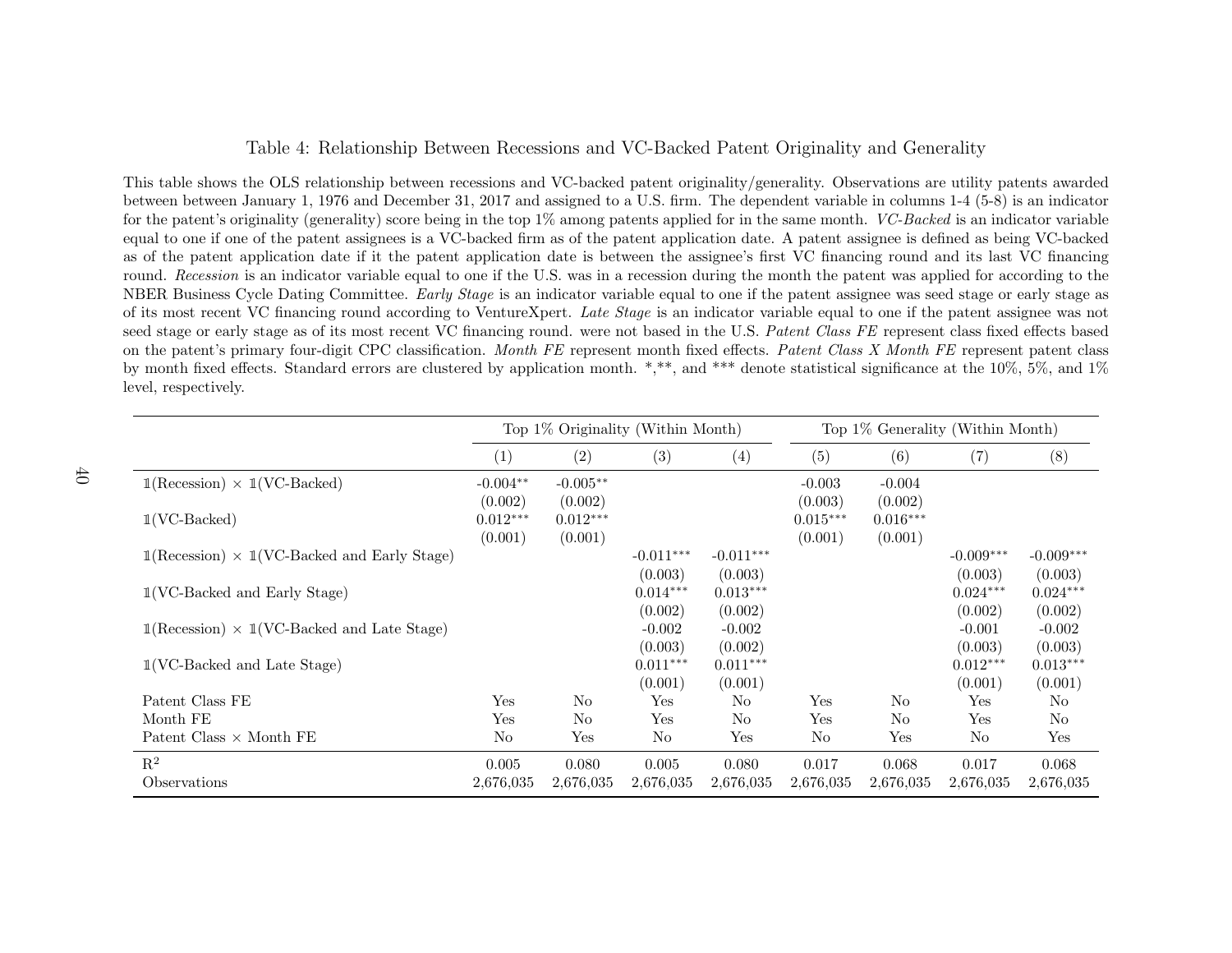### Table 5: Relationship Between Recessions and VC-Backed Patent Closeness to Science

This table shows the OLS relationship between recessions and VC-backed patent closeness to science. Observations are utility patents awarded between between January 1, <sup>1976</sup> and December 31, <sup>2017</sup> and assigned to <sup>a</sup> U.S. firm. The dependent variable in columns 1-4 (5-8) is an indicator for the patent's backward citations to academic research (published in top quartile journals) being in the top 1% among patents applied for in the same month. VC-Backed is an indicator variable equa<sup>l</sup> to one if one of the patent assignees is <sup>a</sup> VC-backed firm as of the patent application date. A patent assignee is defined as being VC-backed as of the patent application date if it the patent application date is between the assignee'sfirst VC financing round and its last VC financing round. Recession is an indicator variable equal to one if the U.S. was in a recession during the month the patent was applied for according to the NBER Business Cycle Dating Committee. *Early Stage* is an indicator variable equal to one if the patent assignee was seed stage or early stage as of its most recent VC financing round according to VentureXpert. *Late Stage* is an indicator variable equal to one if the patent assignee was not seed stage or early stage as of its most recent VC financing round. Patent Class FE represent class fixed effects based on the patent's primary four-digit CPC classification. Month FE represent month fixed effects. Patent Class X Month FE represent patent class by month fixed effects. Standard errors are clustered by application month. \*,\*\*, and \*\*\* denote statistical significance atthe 10%, 5%, and 1% level, respectively.

<span id="page-42-0"></span>

|                                                                                    | Top 1\% Closeness to Science (Within Month) |                       |                        |                        |                       |                       |                       | Top 1% Closeness to Quality Science (Within Month) |
|------------------------------------------------------------------------------------|---------------------------------------------|-----------------------|------------------------|------------------------|-----------------------|-----------------------|-----------------------|----------------------------------------------------|
|                                                                                    | (1)                                         | (2)                   | (3)                    | (4)                    | (5)                   | (6)                   | (7)                   | (8)                                                |
| $\mathbb{1}(\text{Recession}) \times \mathbb{1}(\text{VC-Backed})$                 | $-0.004**$<br>(0.002)                       | $-0.004**$<br>(0.002) |                        |                        | $-0.002$<br>(0.002)   | $-0.003$<br>(0.002)   |                       |                                                    |
| $1(VC\text{-Backed})$                                                              | $0.010***$<br>(0.001)                       | $0.010***$<br>(0.001) |                        |                        | $0.009***$<br>(0.001) | $0.008***$<br>(0.001) |                       |                                                    |
| $\mathbb{1}(\text{Recession}) \times \mathbb{1}(\text{VC-Backed and Early Stage})$ |                                             |                       | $-0.009***$<br>(0.003) | $-0.009***$<br>(0.003) |                       |                       | $-0.006*$<br>(0.003)  | $-0.006*$<br>(0.003)                               |
| $1$ (VC-Backed and Early Stage)                                                    |                                             |                       | $0.015***$<br>(0.002)  | $0.014***$<br>(0.002)  |                       |                       | $0.015***$<br>(0.002) | $0.014***$<br>(0.002)                              |
| $\mathbb{1}(\text{Recession}) \times \mathbb{1}(\text{VC-Backed and Late Stage})$  |                                             |                       | $-0.002$<br>(0.002)    | $-0.001$<br>(0.002)    |                       |                       | $-0.001$<br>(0.002)   | $-0.001$<br>(0.002)                                |
| $1$ (VC-Backed and Late Stage)                                                     |                                             |                       | $0.008***$<br>(0.001)  | $0.009***$<br>(0.001)  |                       |                       | $0.006***$<br>(0.001) | $0.006***$<br>(0.001)                              |
| Patent Class FE                                                                    | Yes                                         | N <sub>o</sub>        | Yes                    | No                     | Yes                   | No                    | Yes                   | N <sub>o</sub>                                     |
| Month FE                                                                           | Yes                                         | No                    | Yes                    | N <sub>0</sub>         | Yes                   | No                    | Yes                   | N <sub>o</sub>                                     |
| Patent Class $\times$ Month FE                                                     | N <sub>o</sub>                              | Yes                   | No                     | Yes                    | N <sub>o</sub>        | Yes                   | N <sub>o</sub>        | Yes                                                |
| $\mathbf{R}^2$                                                                     | 0.115                                       | 0.162                 | 0.115                  | 0.162                  | 0.165                 | 0.207                 | 0.165                 | 0.207                                              |
| Observations                                                                       | 2,676,035                                   | 2,676,035             | 2,676,035              | 2,676,035              | 2,676,035             | 2,676,035             | 2,676,035             | 2,676,035                                          |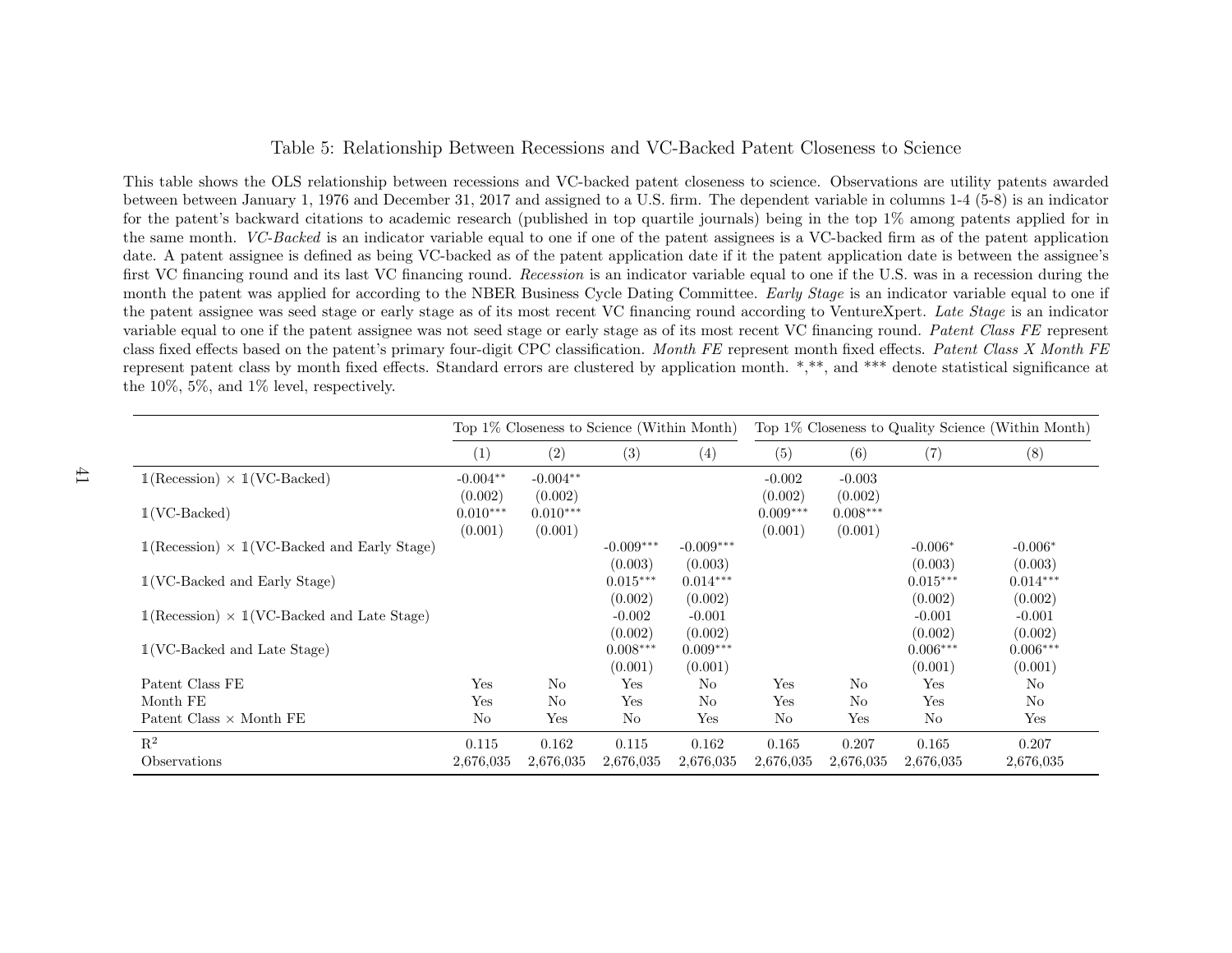#### Table 6: Relationship Between Recessions and VC-Backed Patent Citations with Assignee Fixed Effects

This Table repeats the analysis of Table [3](#page-40-1) with assignee fixed effects. Observations are utility patents awarded between between January 1, 1976 and December 31, 2017 and assigned to <sup>a</sup> U.S. firm. The dependent variable in columns 1-4 is an indicator for the number of forward cites being in the top 1% among patents applied for in the same month. The dependent variable in columns 5-8 is the log of one <sup>p</sup>lus the total number offorward citations to the patent. *VC-Backed* is an indicator for the patent assignees being a VC-backed firm as of the patent application date. A patent assignee is defined as VC-backed as of the patent application date if it the patent application date is between the assignee's first VCfinancing round and its last VC financing round. Recession is an indicator variable for the U.S. being in a recession during the month the patent was applied for according to the NBER Business Cycle Dating Committee. *Early Stage* is an indicator for the patent assignee being seed or early stage as of its most recent VC financing round according to VentureXpert. *Late Stage* is an indicator for the patent assignee note being seed stage or early stage as of its most recent VC financing round. Patent Class FE represent class fixed effects based on the patent's primary four-digit CPC classification. Month FE represent month fixed effects. Patent Class X Month FE represent patent class by month fixed effects. Standard errors are clustered by application month. \*,\*\*, and \*\*\* denote statistical significance at the 10%, 5%, and 1% level, respectively.

<span id="page-43-0"></span>

|                                                                                    |                                  | Top 1% Cites (Within Month)      |                             |                                |                                  |                                  | $Log(1+Cites)$                 |                             |
|------------------------------------------------------------------------------------|----------------------------------|----------------------------------|-----------------------------|--------------------------------|----------------------------------|----------------------------------|--------------------------------|-----------------------------|
|                                                                                    | $\left( 1\right)$                | (2)                              | (3)                         | (4)                            | (5)                              | (6)                              | (7)                            | (8)                         |
| $\mathbb{1}(\text{Recession}) \times \mathbb{1}(\text{VC-Backed})$                 | $-0.000$                         | $-0.001$                         |                             |                                | $-0.005$                         | 0.000                            |                                |                             |
| $1(VC\text{-Backed})$                                                              | (0.002)<br>$0.013***$<br>(0.001) | (0.002)<br>$0.012***$<br>(0.001) |                             |                                | (0.015)<br>$0.175***$<br>(0.010) | (0.014)<br>$0.138***$<br>(0.010) |                                |                             |
| $\mathbb{1}(\text{Recession}) \times \mathbb{1}(\text{VC-Backed and Early Stage})$ |                                  |                                  | $-0.004$<br>(0.003)         | $-0.003$<br>(0.003)            |                                  |                                  | $-0.034$<br>(0.022)            | $-0.028$<br>(0.022)         |
| $1$ (VC-Backed and Early Stage)                                                    |                                  |                                  | $0.023***$                  | $0.022***$                     |                                  |                                  | $0.307***$                     | $0.266***$                  |
| $\mathbb{1}(\text{Recession}) \times \mathbb{1}(\text{VC-Backed and Late Stage})$  |                                  |                                  | (0.002)<br>0.000<br>(0.002) | (0.002)<br>$-0.000$<br>(0.002) |                                  |                                  | (0.013)<br>$-0.002$<br>(0.019) | (0.013)<br>0.004<br>(0.019) |
| $1$ (VC-Backed and Late Stage)                                                     |                                  |                                  | $0.010***$<br>(0.001)       | $0.010***$<br>(0.001)          |                                  |                                  | $0.138***$<br>(0.011)          | $0.102***$<br>(0.010)       |
| Assignee FE                                                                        | Yes                              | Yes                              | Yes                         | Yes                            | Yes                              | Yes                              | Yes                            | Yes                         |
| Patent Class FE                                                                    | Yes                              | N <sub>o</sub>                   | Yes                         | N <sub>o</sub>                 | Yes                              | N <sub>o</sub>                   | Yes                            | N <sub>o</sub>              |
| Month FE                                                                           | Yes                              | N <sub>o</sub>                   | Yes                         | N <sub>o</sub>                 | Yes                              | No.                              | Yes                            | No                          |
| Patent Class $\times$ Month FE                                                     | No                               | Yes                              | No                          | Yes                            | No                               | Yes                              | No                             | Yes                         |
| $R^2$                                                                              | 0.173                            | 0.222                            | 0.173                       | 0.222                          | 0.391                            | 0.451                            | 0.391                          | 0.451                       |
| Observations                                                                       | 2,241,808                        | 2,241,808                        | 2,241,808                   | 2,241,808                      | 2,241,808                        | 2,241,808                        | 2,241,808                      | 2,241,808                   |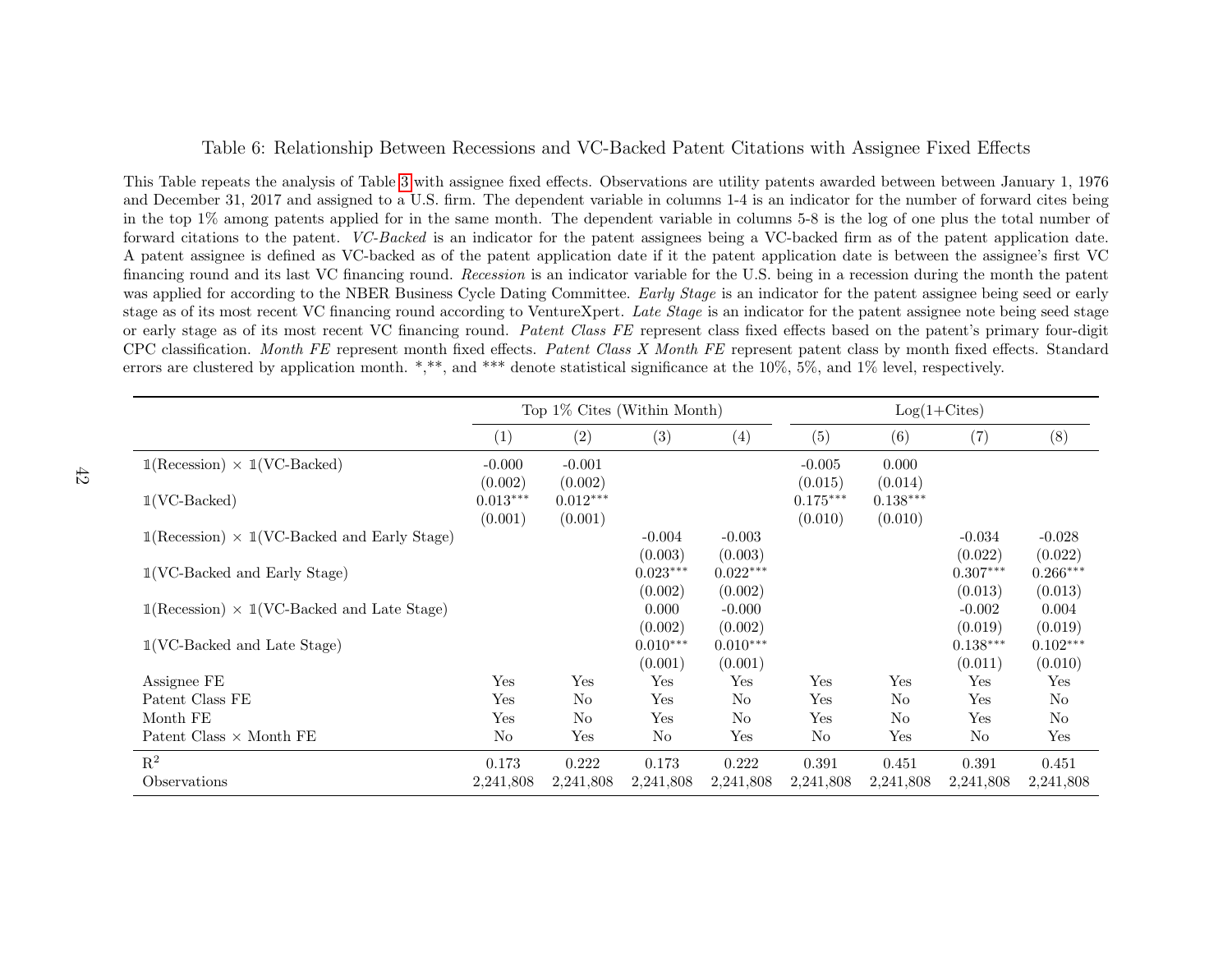### <span id="page-44-0"></span>Table 7: Monthly Venture Capital Activity in Recessions Relative to Other Times

This table shows how VC investment activity changes during recessions, using data from Refinitiv between January 1976 and March 2020. All columns use monthly data and OLS models. Recession periods are defined as the months during the NBER recession period (peak to trough). The mean of the indicator variable Recession is 0.127. In columns (1)-(4), the dependent variables are the number of VC deals; either all deals (1), early stage deals (2), late stage deals (3), or early minus late deals (4). In columns (5)-(8), the dependent variables are the log of the total amount of VC deals in real <sup>2019</sup> dollars; either all deals (5), early stage deals (6), late stage deals (7), or early minus late deals (8). The bottom row shows the means of the dependent variables during non-recession periods. Standard errors are robust. \*,\*\*, and \*\*\* denote statistical significance at the10%, 5%, and 1% level, respectively.

| Dependent variable: |                  | Number of VC Deals |                   |                  |           | Log Amount of VC |               |              |
|---------------------|------------------|--------------------|-------------------|------------------|-----------|------------------|---------------|--------------|
|                     | All              | Early              | Late              | Early - Late     | All       | Early            | $_{\rm Late}$ | Early - Late |
|                     | $\left  \right $ | $\left( 2\right)$  | $\left( 3\right)$ | $\left(4\right)$ | (5)       | (6)              | $^{\prime}7)$ | (8)          |
| 1(Recession)        | $-37.563*$       | $-33.115***$       | $-4.447$          | $-28.668***$     | $-0.329*$ | $-0.391**$       | $-0.257$      | $-0.134$     |
|                     | (21.812)         | (7.826)            | (14.375)          | (7.747)          | (0.199)   | (0.162)          | (0.226)       | (0.103)      |
| <i>Observations</i> | 533              | 533                | 533               | 533              | 533       | 533              | 533           | 533          |
| $\mathbb{R}^2$      | 0.005            | 0.017              | 0.000             | 0.025            | 0.003     | 0.006            | 0.001         | 0.001        |
| Non Recession Mean  | 244.652          | 109.044            | 135.608           | $-26.564$        | 14.031    | 12.828           | 13.570        | $-0.741$     |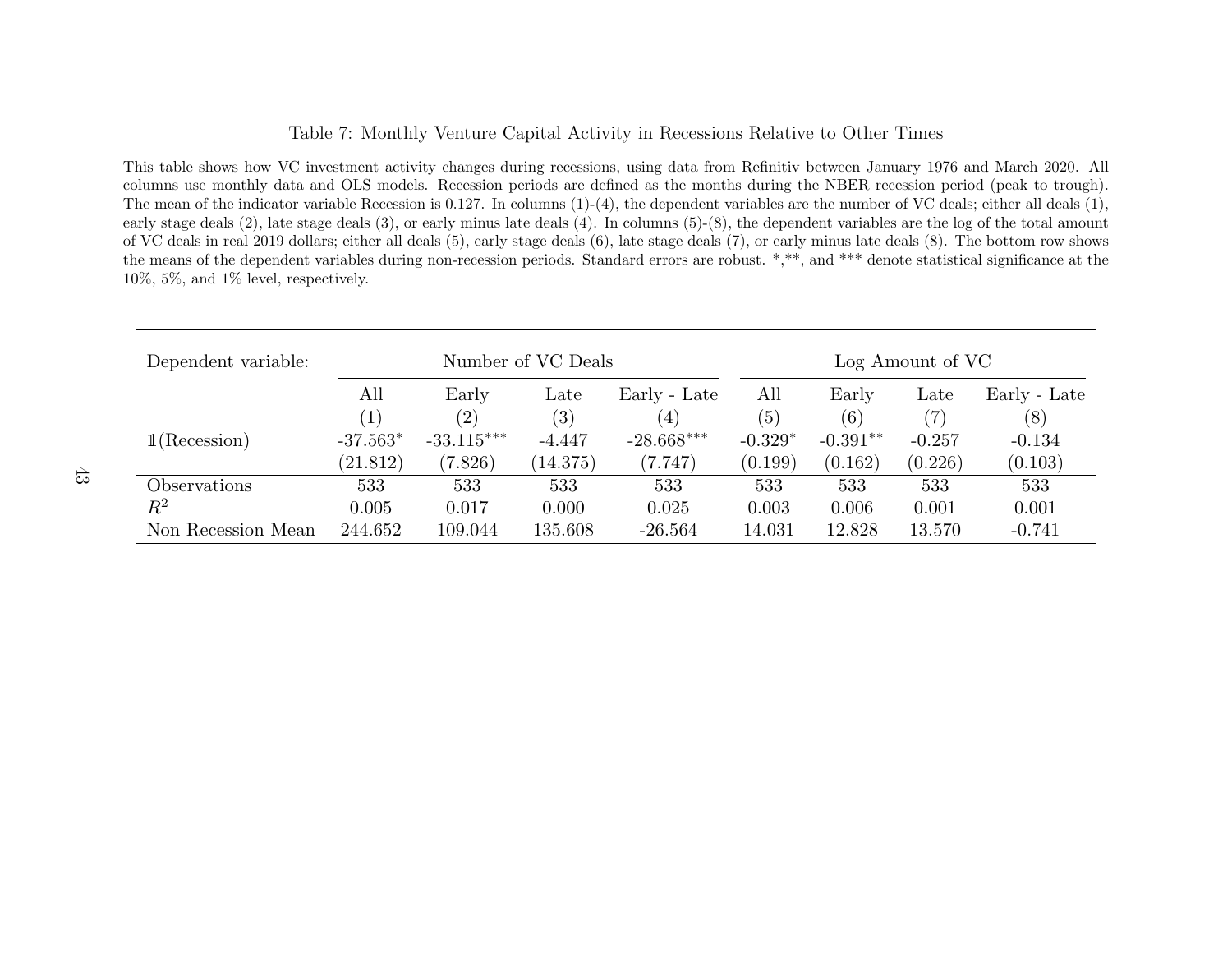### Table 8: Relationship Between Recessions and VC-Backed Patent Citations by Fundraising Timing

This table shows the OLS relationship between recessions and VC-backed patent citations by fundraising timing. Observations are utility patentsawarded between between January 1, 1976 and December 31, 2017 and assigned to a U.S. firm. Raised Outside Boom indicates that the most recent round occurred either during the recession or prior to six months before the first month of the recession. Raised During Boom indicates that<br>the west recent recent council in the six weaths hefers the heritorian of the most recent round occurred in the six months before the beginning of the recession. All other variables are as defined in Table [3.](#page-40-1) Standarderrors are clustered by application month. \*,\*\*, and \*\*\* denote statistical significance at the 10%, 5%, and 1% level, respectively.

<span id="page-45-0"></span>

|                                                                                                               |            | Top 1\% Cites (Within Month) |             | $Log(1+Cites)$ |
|---------------------------------------------------------------------------------------------------------------|------------|------------------------------|-------------|----------------|
|                                                                                                               | (1)        | (2)                          | (3)         | (4)            |
| $\mathbb{1}(\text{Recession}) \times \mathbb{1}(\text{VC-Backed and Early Stage},\text{Raised Outside Room})$ | $-0.008**$ | $-0.008*$                    | $-0.130***$ | $-0.094***$    |
|                                                                                                               | (0.004)    | (0.004)                      | (0.033)     | (0.031)        |
| $1$ (VC-Backed and Early Stage, Raised Outside Boom)                                                          | $0.020***$ | $0.021***$                   | $0.478***$  | $0.451***$     |
|                                                                                                               | (0.002)    | (0.002)                      | (0.014)     | (0.014)        |
| $1(\text{Recession}) \times 1(\text{VC-Backed and Early Stage},\text{Raised During Room})$                    | $-0.003$   | $-0.001$                     | 0.092       | 0.093          |
|                                                                                                               | (0.008)    | (0.008)                      | (0.073)     | (0.069)        |
| $1(\text{VC-Backed and Early Stage},\text{Raised During Room})$                                               | 0.008      | 0.008                        | $0.279***$  | $0.270***$     |
|                                                                                                               | (0.006)    | (0.006)                      | (0.056)     | (0.053)        |
| $\mathbb{1}(\text{Recession}) \times \mathbb{1}(\text{VC-Backed and Late Stage})$                             | $-0.003$   | $-0.004$                     | $-0.005$    | 0.006          |
|                                                                                                               | (0.003)    | (0.003)                      | (0.032)     | (0.031)        |
| $1$ (VC-Backed and Late Stage)                                                                                | $0.012***$ | $0.013***$                   | $0.337***$  | $0.329***$     |
|                                                                                                               | (0.001)    | (0.001)                      | (0.010)     | (0.010)        |
| Patent Class FE                                                                                               | Yes        | No                           | Yes         | N <sub>o</sub> |
| Month FE                                                                                                      | Yes        | No                           | Yes         | No             |
| Patent Class $\times$ Month FE                                                                                | No         | ${\rm Yes}$                  | No          | Yes            |
| $R^2$                                                                                                         | 0.027      | 0.082                        | 0.275       | 0.349          |
| Observations                                                                                                  | 2,241,808  | 2,241,808                    | 2,241,808   | 2,241,808      |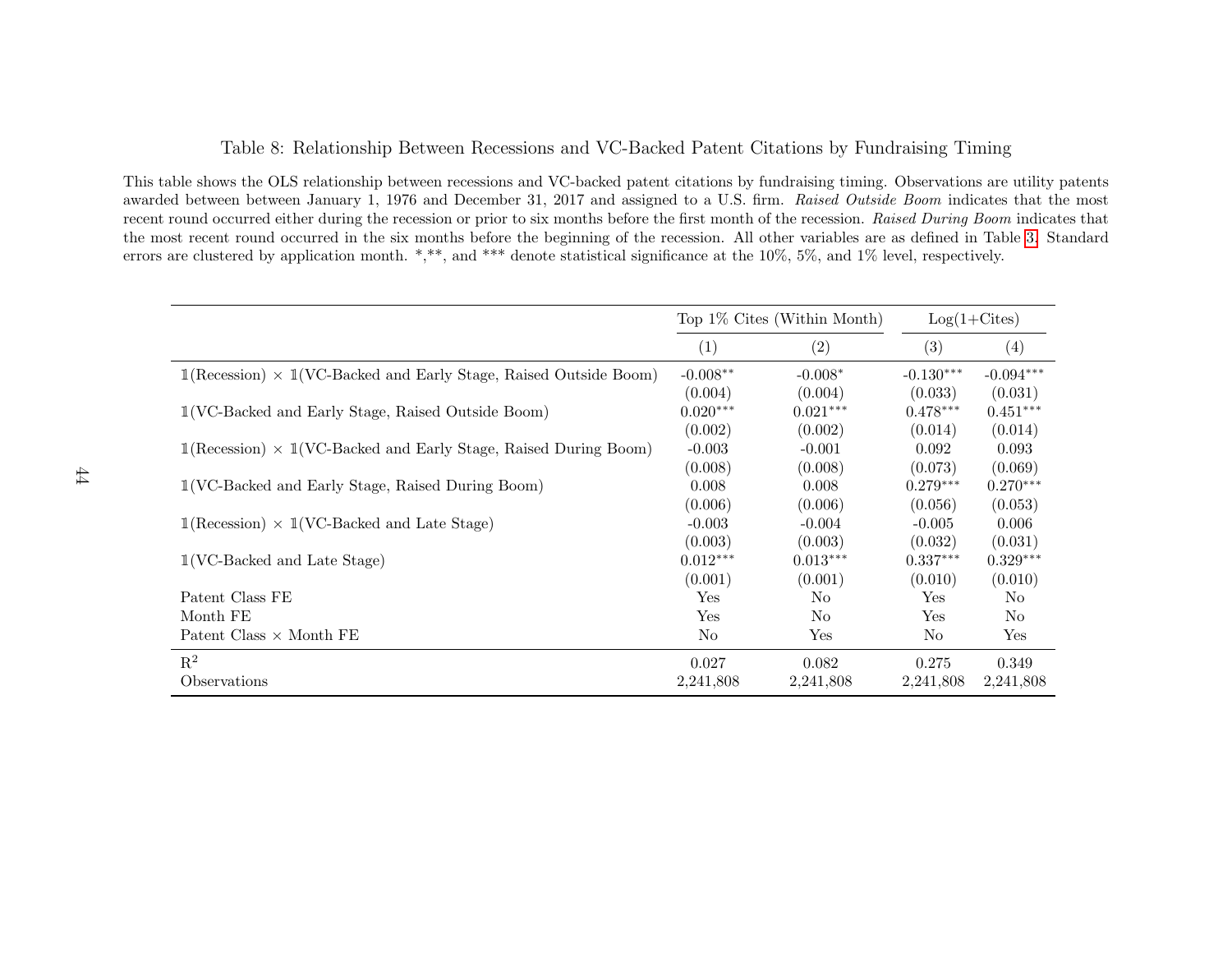### Table 9: Monthly Follow-On Venture Capital Activity in Recessions Relative to Other Times

This table shows how follow-on VC investment activity changes during recessions, using data from Refinitiv between January 1976 and March2020. All columns use monthly data and OLS models. We define <sup>a</sup> "follow-on" deal as one in which the lead investor participated in <sup>a</sup> previousround of financing for the company. That is, these are deals in which the lead investor previously invested in that company. Observations are at the month level. Recession periods are defined as the months during the NBER recession period (peak to trough). The mean of the indicatorvariable Recession is 0.127. The dependent variables in columns (1)-(3) are the share of the number of VC deals that are follow-on deals; eitherthe share of all deals (1), early stage deals (2), or late stage deals (3). The dependent variables in columns (1)-(3) are the share of the amount ofVC investment that month that is follow-on; either the share of all deals (1), early stage deals (2), or late stage deals (3). The average companyhas 1.7 early deals. The bottom row shows the means of the dependent variables during non-recession periods. Standard errors are robust. \*,\*\*, and \*\*\* denote statistical significance at the 10%, 5%, and 1% level, respectively.

<span id="page-46-0"></span>

| Dependent variable: |                        | Share of VC Deals that are<br>Follow-on from Lead VC |             |                  | Share of VC Deal Amount that is<br>Follow-on from Lead VC |             |  |
|---------------------|------------------------|------------------------------------------------------|-------------|------------------|-----------------------------------------------------------|-------------|--|
|                     | All                    | Within Early                                         | Within Late | All              | Within Early                                              | Within Late |  |
|                     | $\left 1\right\rangle$ | $^{\prime}2)$                                        | (3)         | $\left(4\right)$ | (5)                                                       | (6)         |  |
| 1(Recession)        | $0.034**$              | 0.021                                                | $0.034**$   | $0.023*$         | 0.021                                                     | $0.058*$    |  |
|                     | (0.015)                | (0.014)                                              | (0.017)     | (0.013)          | (0.028)                                                   | (0.033)     |  |
| Observations        | 533                    | 533                                                  | 533         | 533              | 533                                                       | 533         |  |
| $\,R^2$             | 0.009                  | 0.004                                                | 0.007       | 0.005            | 0.000                                                     | 0.003       |  |
| Non Recession Mean  | 0.231                  | 0.156                                                | 0.286       | 0.179            | 0.221                                                     | 0.333       |  |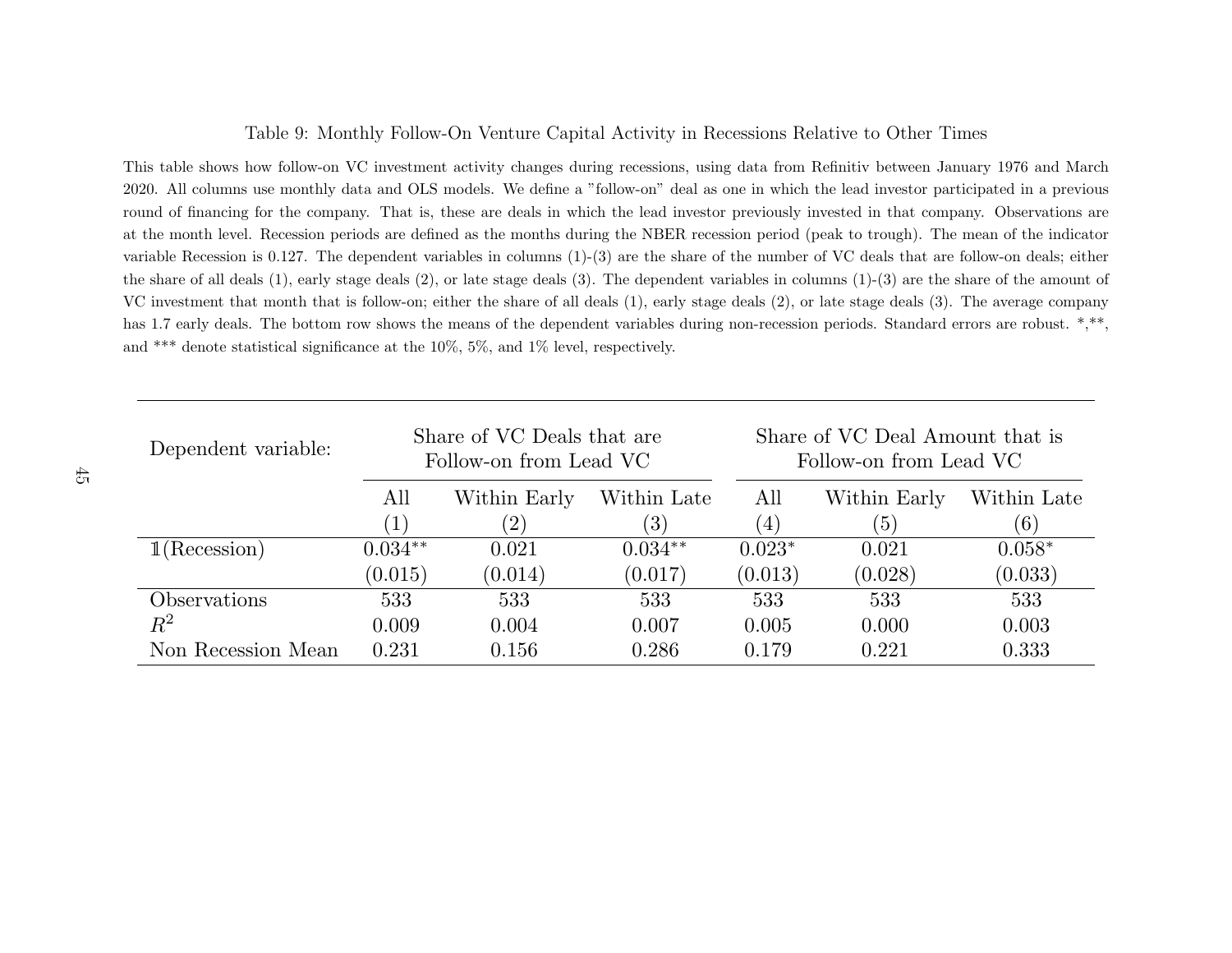# Appendix A Appendix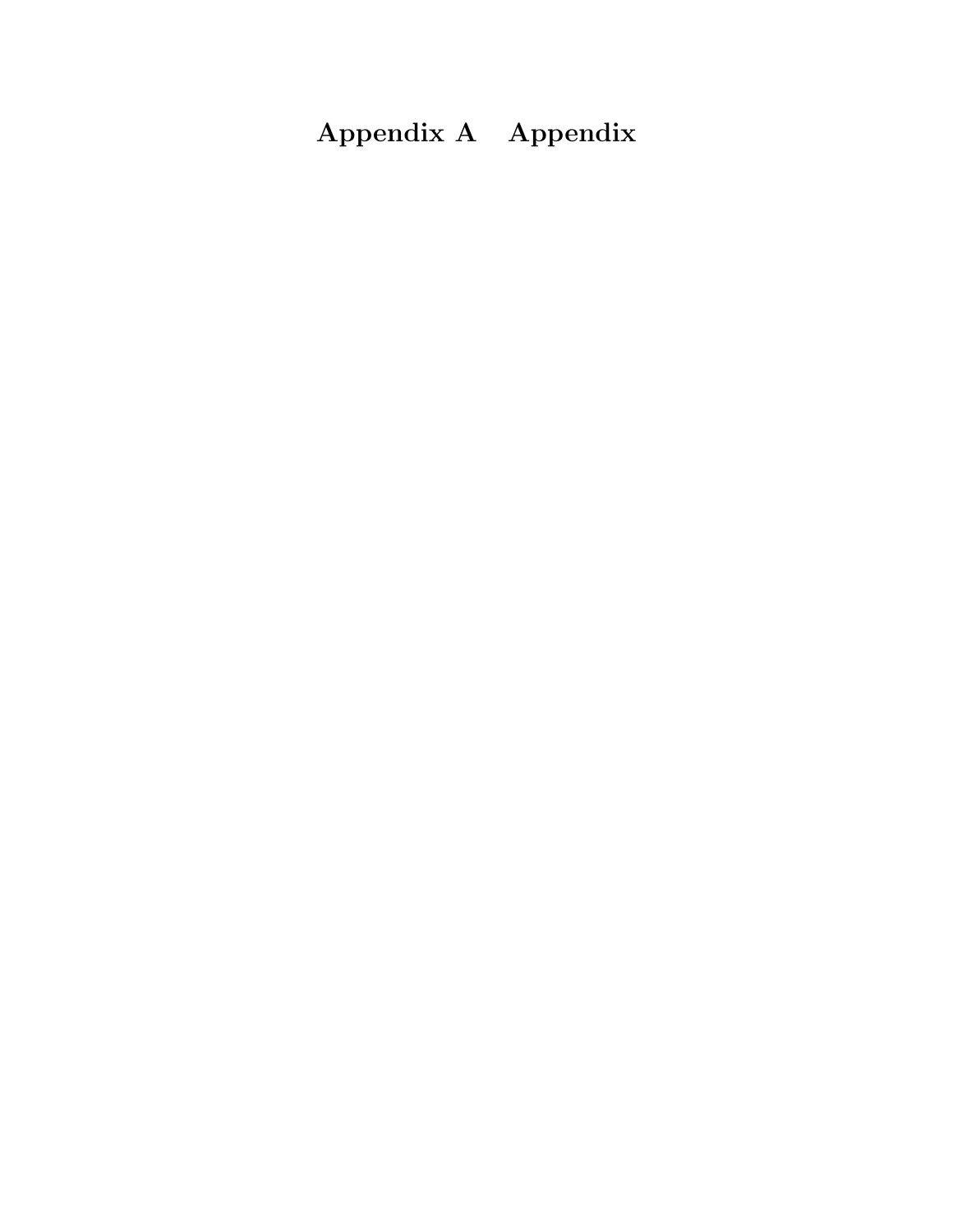### Table A.1: Relationship Between Recessions and VC-Backed Patent Citations—Robustness

This table repeats the analysis of Table 5 but using different cutoffs for top-cited patents. In columns 1–2 top-cited patents are defined as those in the top 10% of forward citations among patents from the same application year. In the remaining columns, top-cited patents are defined as those in the top 10% of forward citations among patents from the same application month (columns 3–4) or year (columns 5—6). \*,\*\*, and \*\*\* denotestatistical significance at the 10%, 5%, and 1% level, respectively.

<span id="page-48-0"></span>

|                                                                                    | Top $1\%$ Cites (Within Year) |                | Top 10% Cites (Within Month) |                |                | Top $10\%$ Cites (Within Year) |
|------------------------------------------------------------------------------------|-------------------------------|----------------|------------------------------|----------------|----------------|--------------------------------|
|                                                                                    | (1)                           | (2)            | (3)                          | (4)            | (5)            | (6)                            |
| $\mathbb{1}(\text{Recession}) \times \mathbb{1}(\text{VC-Backed and Early Stage})$ | $-0.010***$                   | $-0.009***$    | $-0.042***$                  | $-0.036***$    | $-0.038***$    | $-0.032***$                    |
|                                                                                    | (0.003)                       | (0.003)        | (0.009)                      | (0.009)        | (0.009)        | (0.009)                        |
| $1(\text{VC-Backed and Early Stage})$                                              | $0.019***$                    | $0.020***$     | $0.127***$                   | $0.124***$     | $0.127***$     | $0.124***$                     |
|                                                                                    | (0.002)                       | (0.002)        | (0.004)                      | (0.004)        | (0.004)        | (0.004)                        |
| $\mathbb{1}(\text{Recession}) \times \mathbb{1}(\text{VC-Backed and Late Stage})$  | $-0.003$                      | $-0.003$       | 0.003                        | 0.002          | 0.005          | 0.004                          |
|                                                                                    | (0.003)                       | (0.003)        | (0.010)                      | (0.009)        | (0.010)        | (0.009)                        |
| $1$ (VC-Backed and Late Stage)                                                     | $0.012***$                    | $0.013***$     | $0.080***$                   | $0.081***$     | $0.080***$     | $0.081***$                     |
|                                                                                    | (0.001)                       | (0.001)        | (0.003)                      | (0.003)        | (0.003)        | (0.003)                        |
| Patent Class FE                                                                    | Yes                           | No.            | $\operatorname{Yes}$         | N <sub>o</sub> | Yes            | No.                            |
| Month FE                                                                           | Yes                           | N <sub>o</sub> | Yes                          | N <sub>o</sub> | Yes            | No                             |
| Patent Class $\times$ Month FE                                                     | No                            | Yes            | No                           | Yes            | N <sub>o</sub> | Yes                            |
| $\mathbf{R}^2$                                                                     | 0.028                         | 0.083          | 0.065                        | 0.140          | 0.066          | 0.141                          |
| <i>Observations</i>                                                                | 2,241,808                     | 2,241,808      | 2,241,808                    | 2,241,808      | 2,241,808      | 2,241,808                      |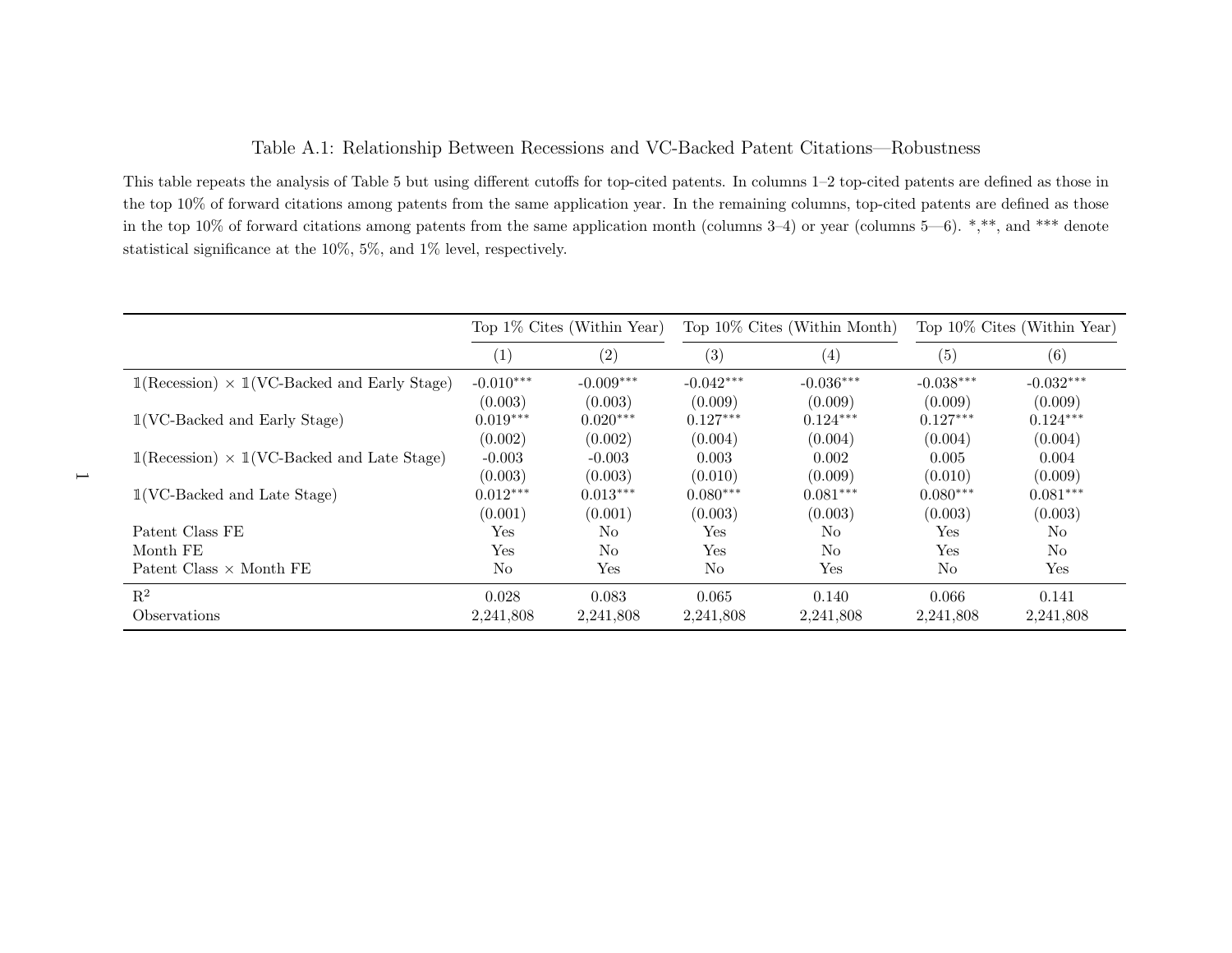# Table A.2: Recessions and Industry Share of VC Deals

This table shows the OLS relationship between recessions and the share of VC deals in <sup>a</sup> <sup>g</sup>iven industry, at the monthly level. \*,\*\*, and \*\*\* denotestatistical significance at the 10%, 5%, and 1% level, respectively.

<span id="page-49-0"></span>

|                     | Share of All VC Deals that are |                   |          |                   |                |          |            |             |  |  |  |
|---------------------|--------------------------------|-------------------|----------|-------------------|----------------|----------|------------|-------------|--|--|--|
| Dependent variable: | Biotechnology                  | Medical           | Internet | Computer Hardware | Communications | Consumer | Industrial | $\rm Other$ |  |  |  |
|                     |                                | $\&$ Health       |          | & Software        | & Media        | Related  | $&$ Energy |             |  |  |  |
|                     |                                | $\left( 2\right)$ | (3)      | .4)               | (5)            | (6)      |            | (8)         |  |  |  |
| 1(Recession)        | $-0.003$                       | $-0.006$          | $-0.025$ | $-0.014$          | 0.001          | $-0.007$ | $0.028***$ | $0.030**$   |  |  |  |
|                     | (0.005)                        | (0.006)           | (0.015)  | (0.010)           | (0.006)        | (0.006)  | (0.009)    | (0.012)     |  |  |  |
| Observations        | 533                            | 533               | 533      | 533               | 533            | 533      | 533        | 533         |  |  |  |
| $\,R^2$             | 0.001                          | 0.001             | 0.004    | 0.002             | 0.000          | 0.002    | 0.013      | 0.008       |  |  |  |
| Non Recession Mean  | 0.075                          | 0.117             | 0.131    | 0.309             | 0.088          | 0.063    | 0.074      | 0.149       |  |  |  |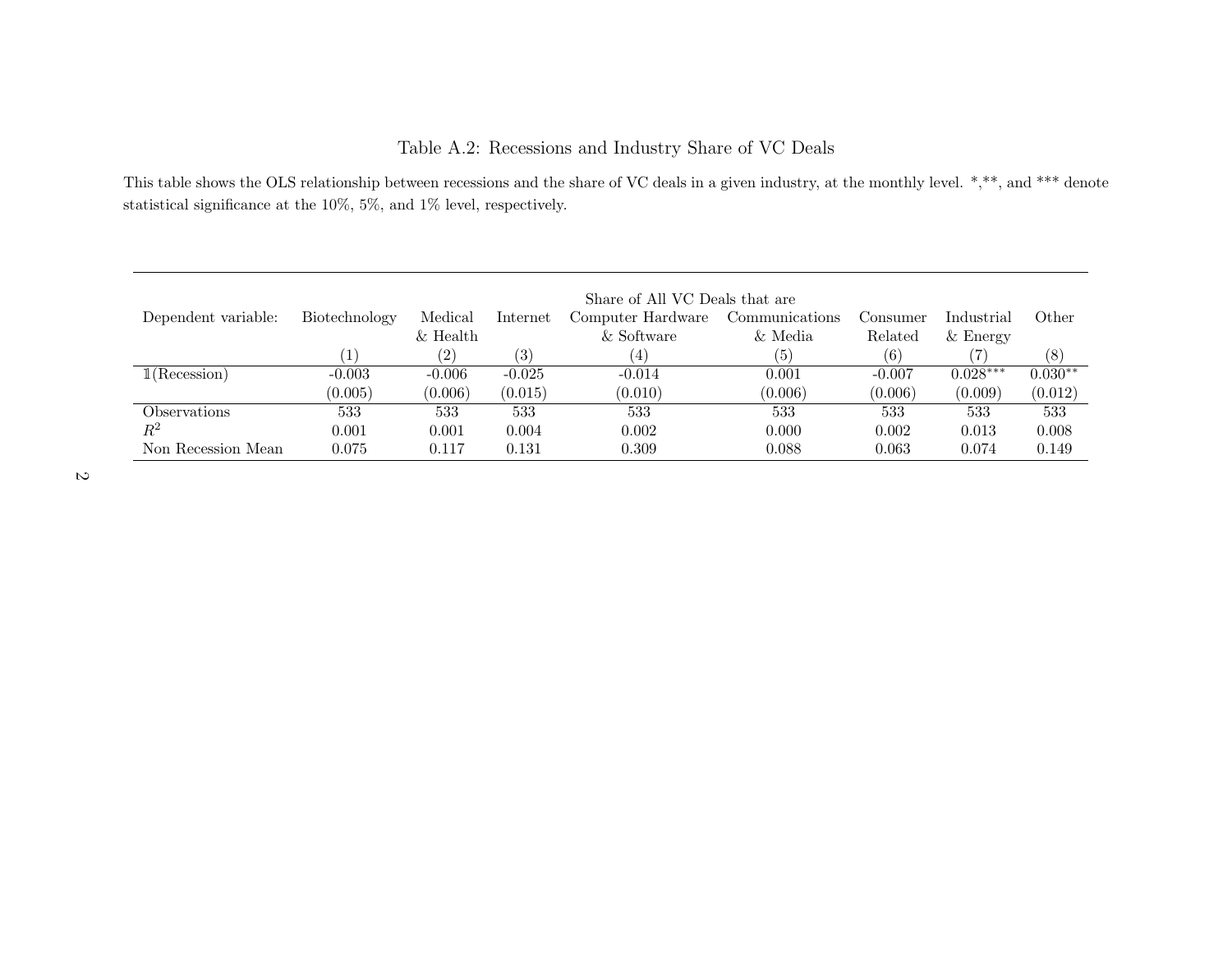### <span id="page-50-0"></span>Table A.3: Monthly Early Stage Venture Capital Activity in Recessions Relative to Other Times, Omitting Particular Recessions and Periods

This table shows how VC investment activity changes during all but one of the recessions, using data from Refinitiv between January 1976 and March 2020. All columns use monthly data and OLS models. Recession periods are defined as the months during the NBER recession period (peak to trough). In each column of Panel A, we omit months corresponding to the recession identified in the column header. In each column of Panel B, we omit a particular set of years. The overall mean of the indicator variable Recession is 0.127. The bottom row shows the means of the dependent variables during non-recession periods. Standard errors are robust. \*,\*\*, and \*\*\* denote statistical significance at the 10%, 5%, and 1% level, respectively.

### Panel A: Omitting Particular Recessions

| Dependent variable: Number of Early VC Deals |                  |            |               |                  |              |  |  |  |  |
|----------------------------------------------|------------------|------------|---------------|------------------|--------------|--|--|--|--|
| <b>Omitting Recession:</b>                   | 1980             | 1981-82    | 1990-91       | 2001             | 2007-09      |  |  |  |  |
|                                              | $\left(1\right)$ | (2)        | $^{\prime}3)$ | $\left(4\right)$ | (5)          |  |  |  |  |
| 1(Recession)                                 | $-25.184***$     | $-16.794*$ | $-28.627***$  | $-40.419***$     | $-57.176***$ |  |  |  |  |
|                                              | (7.857)          | (8.995)    | (8.508)       | (8.307)          | (7.820)      |  |  |  |  |
| Observations                                 | 527              | 517        | 525           | 525              | 515          |  |  |  |  |
| $R^2$                                        | 0.009            | 0.003      | 0.012         | 0.023            | 0.037        |  |  |  |  |
| Non Recession Mean                           | 109.044          | 109.044    | 109.044       | 109.044          | 109.044      |  |  |  |  |
|                                              |                  |            |               |                  |              |  |  |  |  |

### Panel B: Omitting Particular Periods

| Dependent variable: Number of Early VC Deals |              |                   |                  |                  |                  |
|----------------------------------------------|--------------|-------------------|------------------|------------------|------------------|
| Omitting:                                    | 1995-2002    | 1976-1990         | 1991-2019        | 1976-1984        | 2000-2019        |
|                                              | (1)          | $\left( 2\right)$ | $\left(3\right)$ | $\left(4\right)$ | $\left(5\right)$ |
| 1(Recession)                                 | $-36.263***$ | $-25.056***$      | $-8.756**$       | $-20.579**$      | $-27.966***$     |
|                                              | (6.990)      | (7.793)           | (3.851)          | (8.153)          | (4.454)          |
| Observations                                 | 549          | 353               | 292              | 425              | 400              |
| $R^2$                                        | 0.028        | 0.009             | 0.012            | 0.006            | 0.032            |
| Non Recession Mean                           | 77.415       | 139.170           | 25.959           | 125.727          | 44.157           |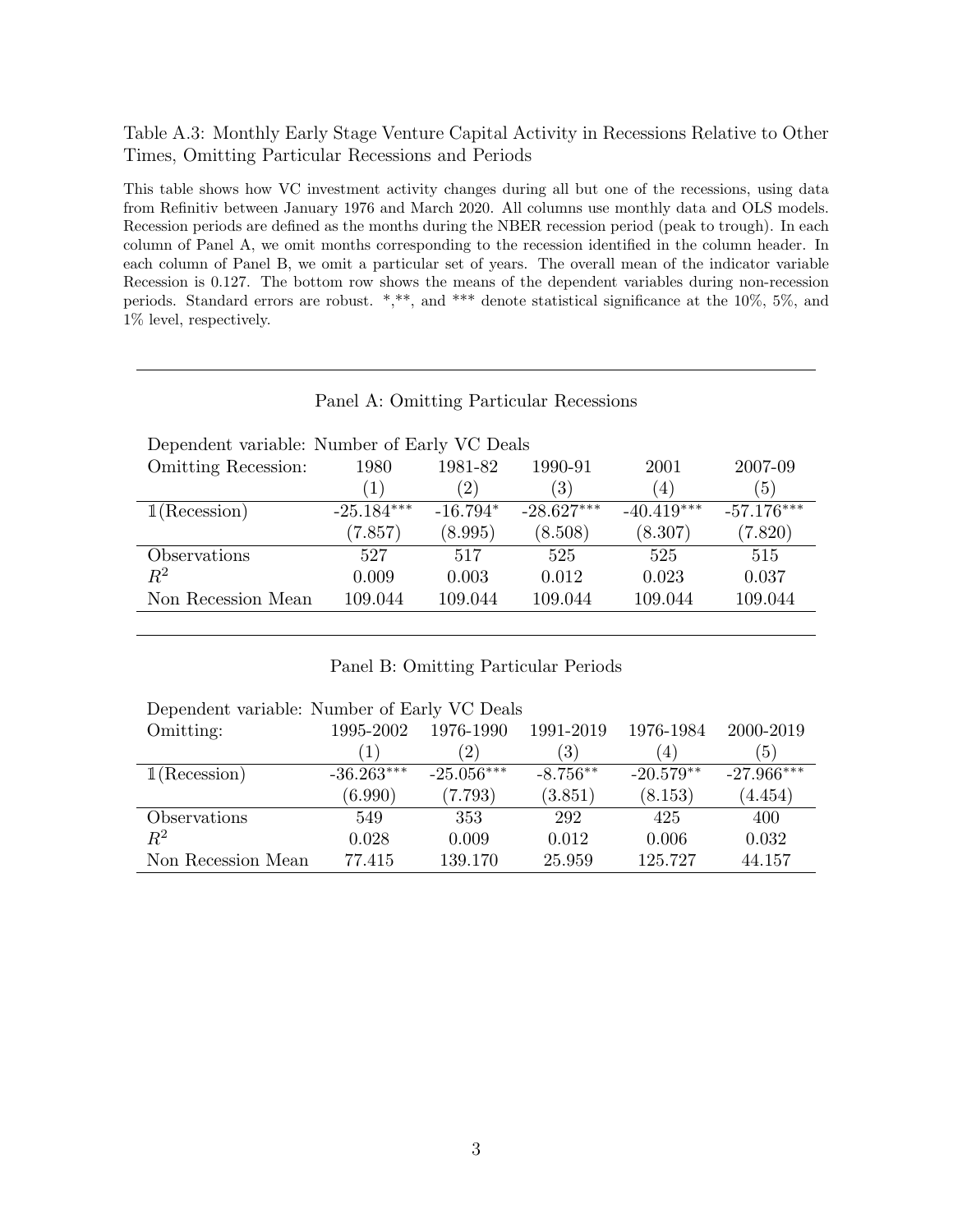

<span id="page-51-0"></span>

This figure shows the average daily value-weighted returns by six-digit GICS sector across the five days in March 2020 with the largest drops in the S&P 500. Source: Datastream.